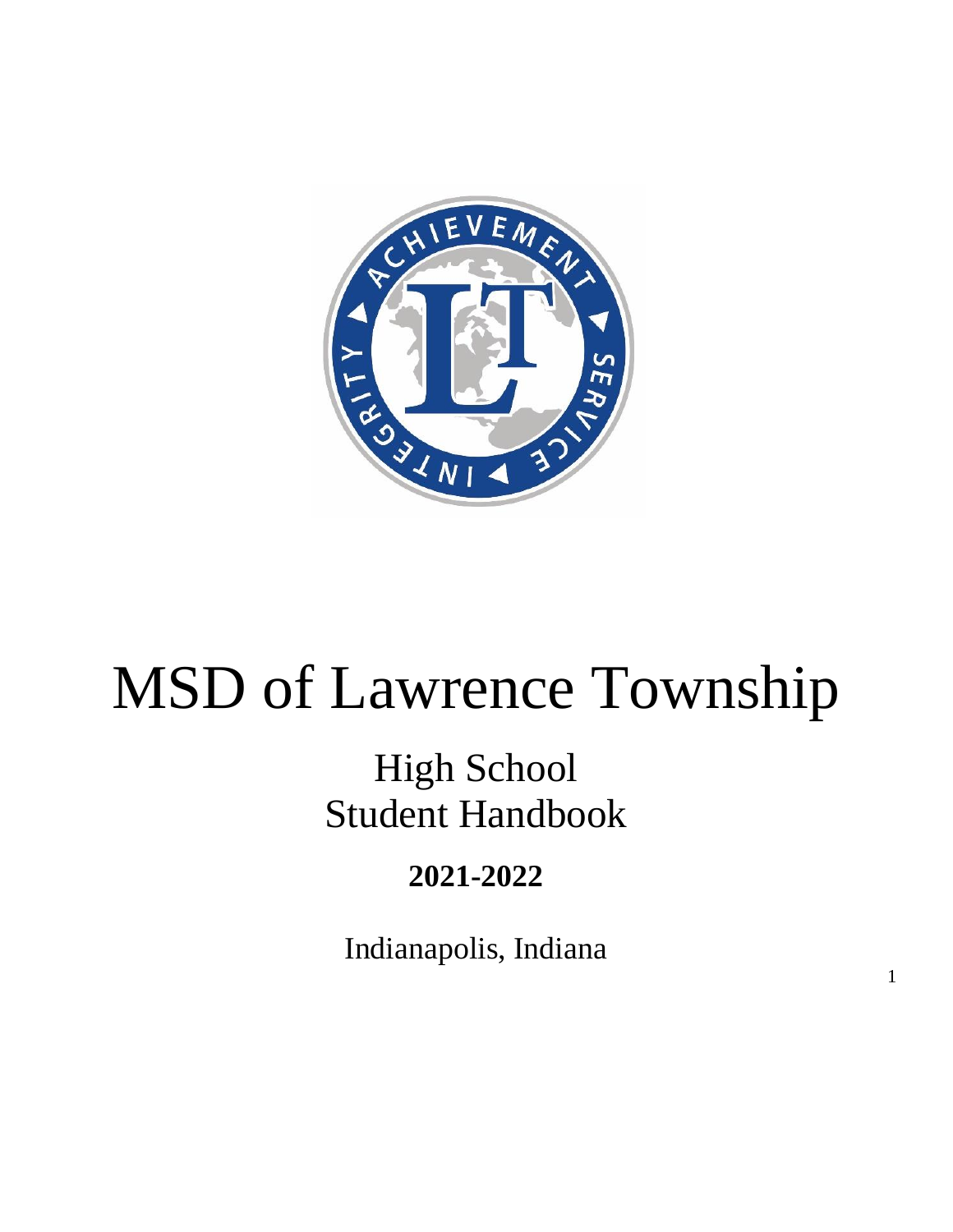# **Metropolitan School District of Lawrence Township HIGH SCHOOL STUDENT HANDBOOK**

**2021-22**

**Lawrence Central High School 7300 E. 56th Street Indianapolis, Indiana 46226 Main Office: 317-964-7400 Attendance Line: 317-964-7405 Guidance Office: 317-964-7520 Athletic Office: 317-964-7740 FAX: 317-543-3348**

**Lawrence North High School 7802 N. Hague Road Indianapolis, Indiana 46256 Main Office: 317-964-7700 Attendance Line: 317-964-7705 Guidance Office: 317-964-7792 Athletic Office: 317-964-7711 FAX: 317-576-6406**

 **McKenzie Center for Innovation & Technology 7250 E. 75th Street Indianapolis, Indiana 46256 Main Office: 317-964-8000 FAX: 317-849-2546**

**MSDLT Enrollments/Welcome Center 317-423-8209 MSDLT Transportation 317-423-8400**

**Attendance and web grades can be accessed by logging on to www.ltschools.org.**

*Vision* **"Achieving Excellence, Building Character, Serving Others"**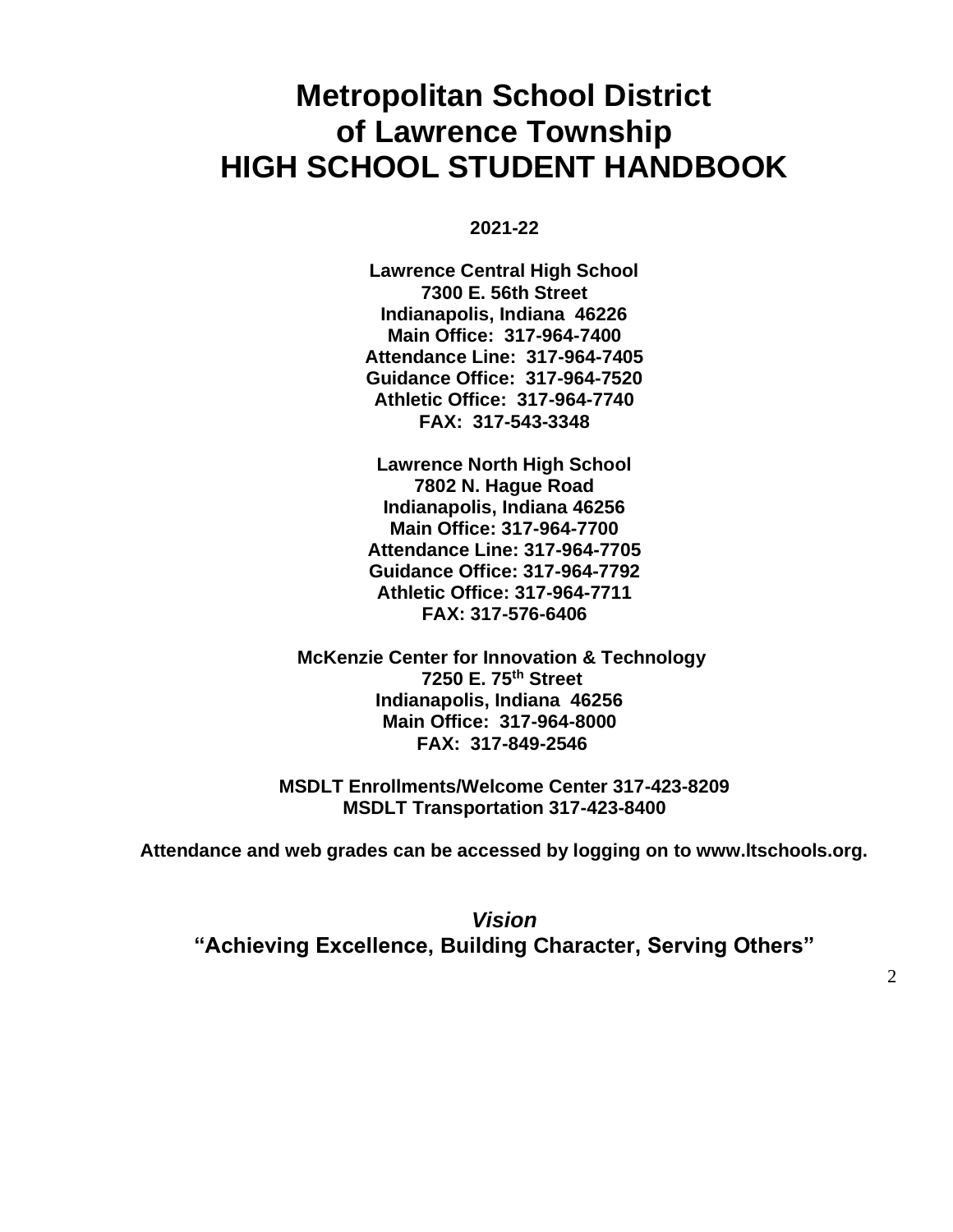# **CONTENTS**

#### Board of Education Administrative Staff Faculty **II WELCOME TO MSDLT** Purpose Statement Educational Philosophy MSDLT Core Values School and the Community School Services **III Student Services** Section 504 of the Rehabilitation Act of 1973 Web grades My Achievement Center "MAC" Alternative Learning Center Advancement via Individual Determination "AVID" Bookstore / Lost and Found Student Access to School Property/Restrictions Distribution / Posting of Materials Library / Media Center **Lockers** Lunchroom Guidelines / Vending Machines Parking Permit Student I.D.'s Student Messages/Deliveries Work Permit **IV School Safety Accidents** Fire, Tornado and Code Blue Drills Parking and Driving Conduct Speed Limit on Property School Buses Students Driving Between LN, LC, and MCIT Technology Acceptable Use Guidelines Visitor Policy Weather -Related School Closings **V SCHOOL REGULATIONS**  Attendance School Time Schedule 2 Hour Delay Bell Schedule Attendance Policy and Procedure School Arrival Exempt Absences Attendance Codes and Definitions Participation in Extra -curricular events during absence Attendance Related Withdrawal/Expulsion Emancipation Rule Appointments College Visitations Expulsion Policy

#### **VI School Discipline Code**

**I. GENERAL INFORMATION**

Student Code of Conduct Disciplinary Actions Disciplinary Infractions Student Drug Testing Policy Non -Compliance of Parents Position Statement on Gang Behavior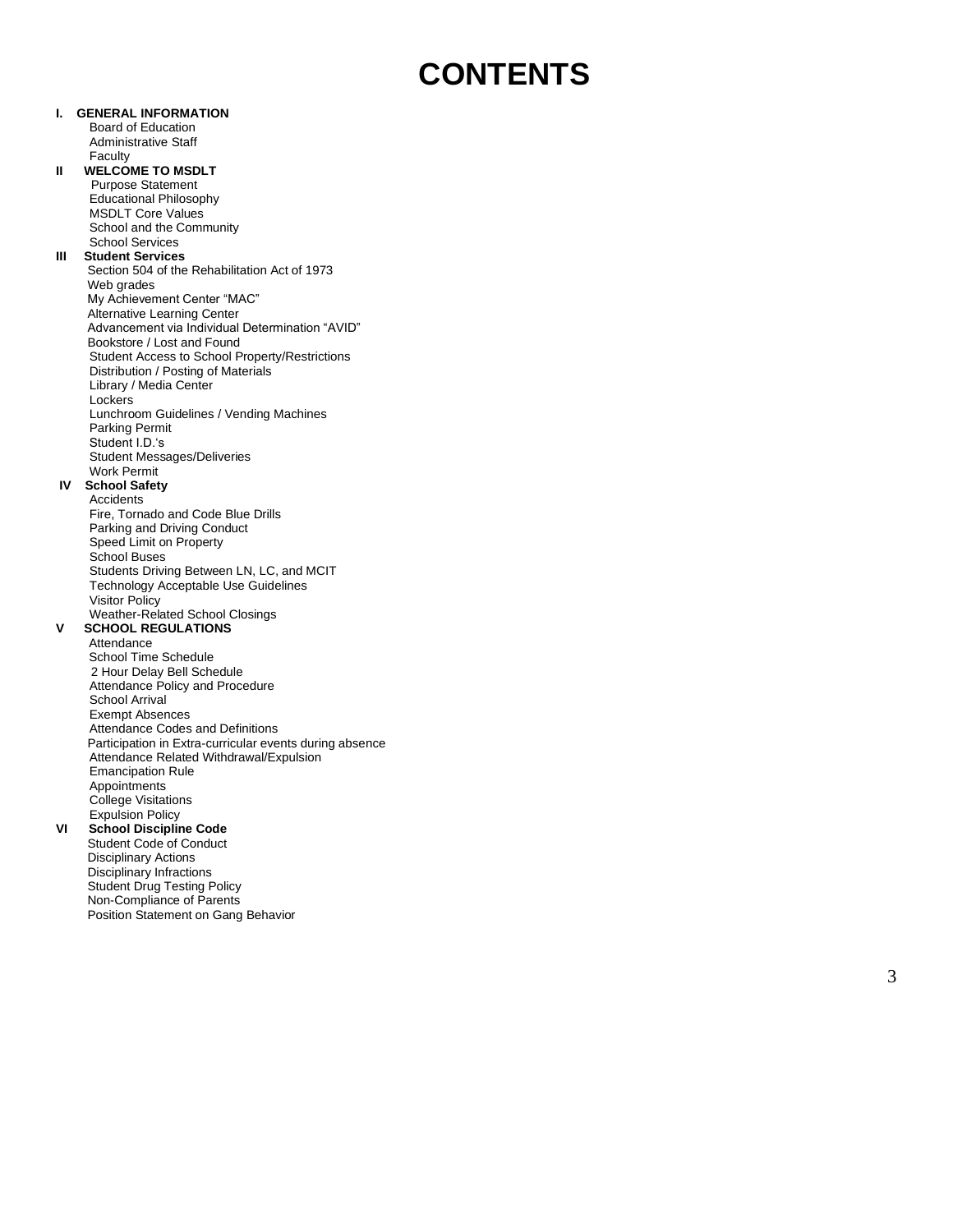**VII Academic Guidelines** Counseling Services Financial Aid and Scholarships Honor Roll Valedictorian and Salutatorian **Transcripts**  Testing Opportunities ECA/Graduation Qualifying Exams Graduation Requirements Commencement Ceremony Privilege Required Credits Student Grade Classification Lawrence Township Grading Scale Grade Point Average and Class Rank Grading Scale Descriptions Dual College Credit Courses Advanced Placement Courses International Baccalaureate Core 40 Expectations Academic Honors Diploma Weighted Grades Academic Letters Academic Excellence Recognition Program Late Enrollment of Students Home Schooled Students Foreign Exchange Student Guidelines Plagiarism and Cheating Removal of a Student from a Class Repeating a Class for Credit<br>VIII Clinic/Nurse **Clinic/Nurse** Clinics Illness Injury **Medications**  Lice Miscellaneous **VIX Co -Curricular and Non -Athletic Extra -Curricular Activities and Clubs** Co and Extra -Curricular Philosophy Definition of Terms Standards of Conduct Attendance Policy Financial Obligations Conduct and Character Parent/Guardian and Student Certificate **Travel**  Schedule Conflict Policy Rules and Consequences Procedures Extra-Curricular Consequences for 1<sup>st</sup> Time Offenders (Alcohol and Substance Abuse) Appeals National Honor Society Application Process **X LT and IHSAA Athletic Policy and Guidelines** Extra -Curricular Eligibility Procedures MSDLT High School Athletic Philosophy MSDLT and IHSAA Policy and Guidelines Academic Eligibility Athlete Defined Attendance Awards/Gifts Changing A Sport Conflicts in Extracurricular Activities Equipment Issue and Return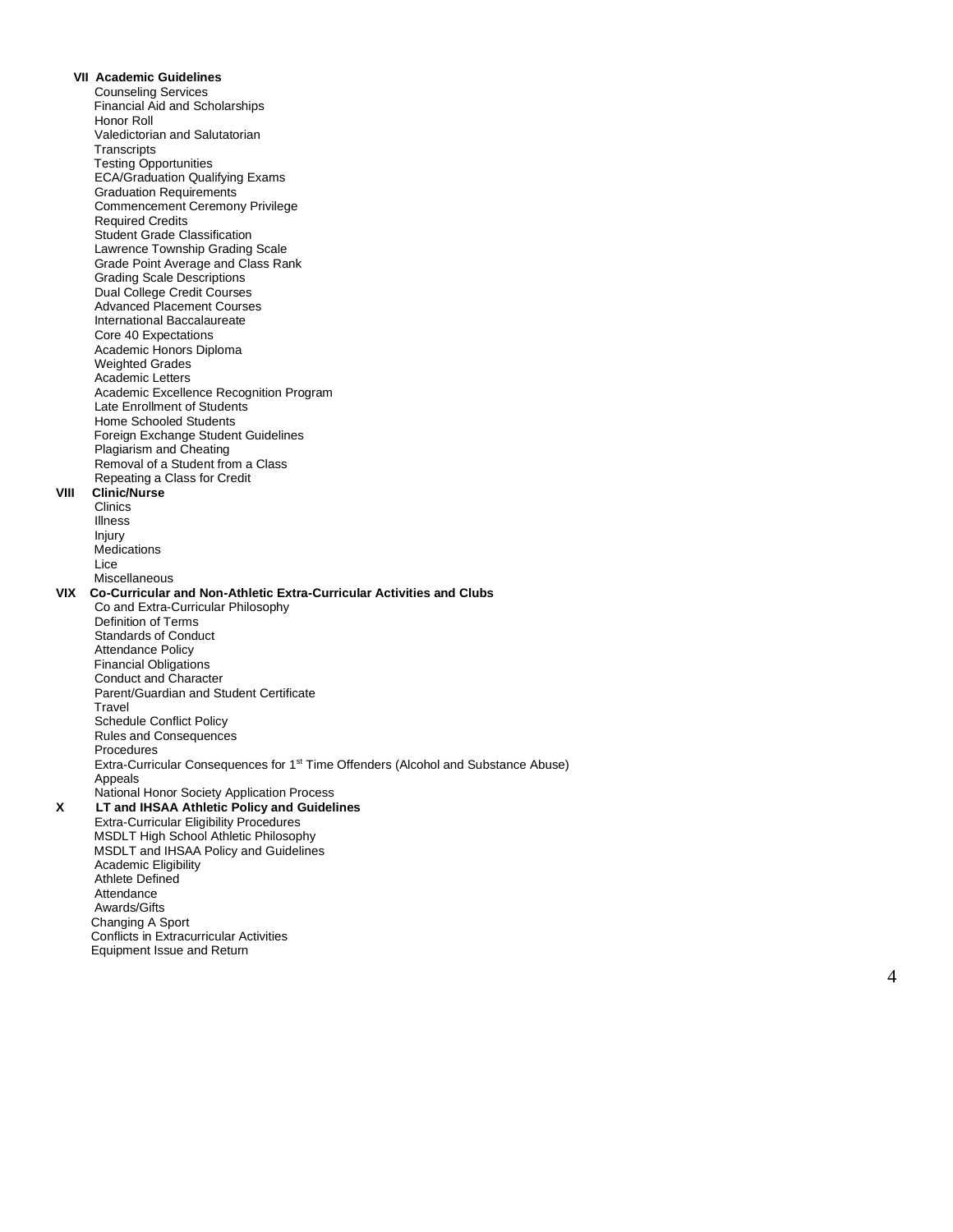Multiple Sport Participation Participation on Teams Outside of School Athletics Physical Examinations Residency Requirements Transfer Students into Lawrence Township Schools Sanctioned Sports Insurance Ticket Information Travel Undue Influence Weight Room Conduct and Character MSDLT Athletic Dept, Guideline, Rules, & Consequences Appeals<br>**XI** School B **School Board Policies** Minimum Credit Requirements Safe School Policies Weapons Eliminating Racial Disparities in Achievement Attendance Policy Anti -Harassment Policy Clarification of Assault and Battery Canine Searches Educational Records (FERPA) Transfer of Student Disciplinary Records Disclosure of Student Lists Do Not Resuscitate Policy Parent/Family Involvement Policy Human Dignity Policy Sexual Harassment Policy Corporal Punishment Policy Policy on Search and Seizure Student Interview Policy Student Interrogation Policy Pest Control Policy MSDLT Standards of Student Conduct Procedure for the Review of Advertising in School Publications Visitors to School Local Wellness Policy<br>XII Indiana Codes **XII Indiana Codes**

**XIII School Calendar**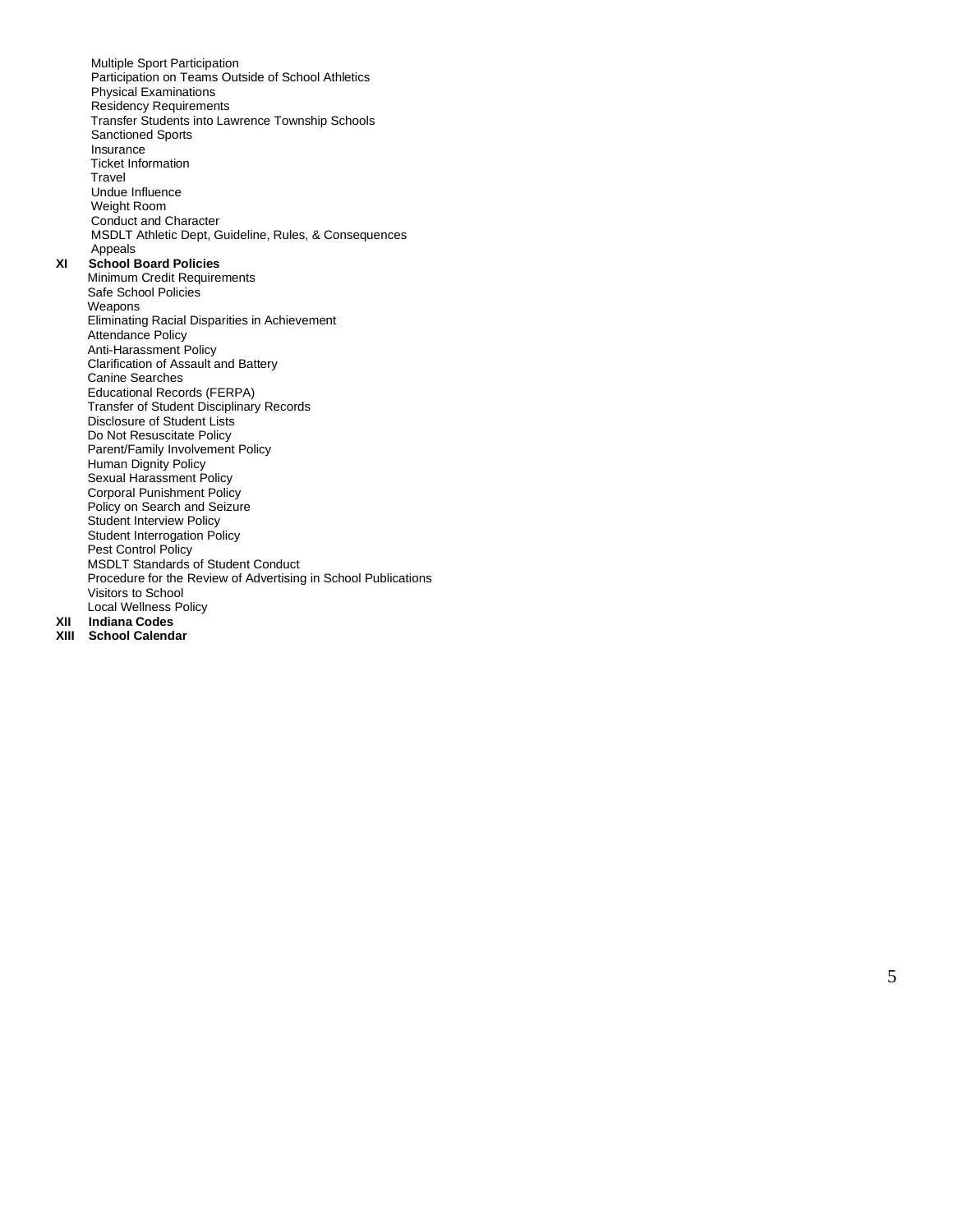# **District Mission Statement**

The Mission of the Metropolitan School District of Lawrence Township is Through Innovation and Dedication, We Educate All Students Through Graduation.

# **I. General Information**

### **MSDLT BOARD OF EDUCATION**

Reginald McGregor **President President** Wendy Muston **Vice President** Crystal Puckett **Secretary** Secretary **Secretary** Secretary Richard Freije, Jr. Member Amy Norman Member

#### **ADMINISTRATIVE STAFF LECC**

Dr. Shawn Smith Superintendent of Schools<br>
Dr. Tim Harshbarger Superintendent of Schools<br>
Superintendent of Schools Assistant Superintendent of Schools

> Chief Officer of Academics Director of Secondary Education Director of Elementary Education Chief Financial Officer (CFO) Chief Officer of Human Resources Director of Communications Director of Student Services Director of the Office of Exceptional Learners

#### **Lawrence Central**

Principal Assistant Principal, Seniors Assistant Principal, Juniors Assistant Principal, Sophomores Assistant Principal, Freshman Director Guidance Athletic Director Assistant Athletic Director

#### **Lawrence North**

Brett Crousore **Principal** Jason Floyd Assistant Principal, Seniors Victor Bush Assistant Principal, Juniors Ayanna Williams **Assistant Principal, Sophomores**<br>Brian Atkinson **Assistant Principal**<br>Freshman School Principal Freshman School Principal Director of Guidance, Grade 9 Director of Guidance, Grades 10-12 Michael Penrose **Athletic Director** Athletic Director Jim Zeller Assistant Athletic Director

Troy Knoderer Dan Kuznik Dr. Tierney Anderson<br>Michael Shreves Carla Johnson Dr. Dana Altemeyer Shawn Bush Karen Niemeier

Franklyn Bush Dr. Brian Davis Corey McGarrell Teresa James Adrian Gatewood KaNeasha Koebcke Mosi Barnes Dr. Ramon Batts

Shelia Allen Connie Sivertson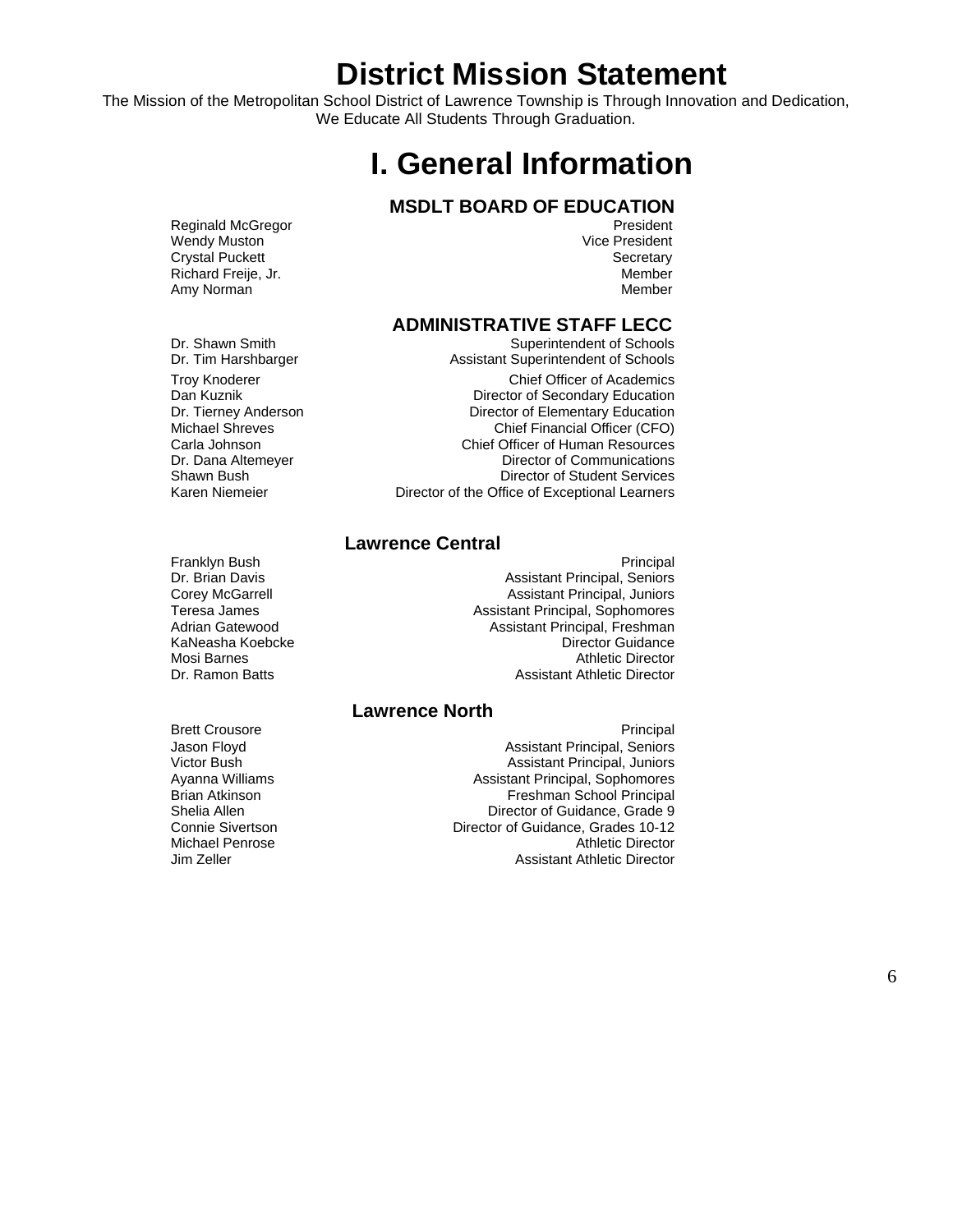# **II. WELCOME TO LAWRENCE TOWNSHIP SCHOOLS**

#### **EDUCATIONAL PHILOSOPHY**

We adhere to our legal mandate to offer free, public secondary education in order to assist individuals to achieve self-fulfillment and to improve society. To prepare students for a variety of opportunities after high school, we provide programs that encourage intellectual, social, physical and career development. We assist parents in helping students develop respect for themselves and others so they may live and work cooperatively in society. We attempt to meet each student at his/her level of development and achievement and strive to raise it. Ultimately, our function is to establish a program of education that will enable each individual to develop his/her abilities so that he/she may live a maximally satisfying life and contribute significantly as a citizen of his/her environment.

#### **MSDLT Mission Statement**

**Vision:** The district of destination where excellence empowers everyone to reach their full potential.

**Mission:** Through innovation and dedication, we educate all students through graduation.

#### **Core Values: (guides and beliefs that form the foundation of work and conduct)**

We believe that living these values will build a culture of cooperation, collaboration, and communication within the entire school community.

- **Achievement -** We are committed to striving for excellence and maximizing performance and potential
- **Integrity** We embrace our differences, treating everyone with dignity, honesty, and fairness. We are entrusted to be inclusive and transparent
- **Service -** We are servant leaders, listening and responding to the needs of the school community, focusing on continuous improvement, measureable results, and stakeholder satisfaction

#### **THE DISTRICT AND THE COMMUNITY**

The Metropolitan School District of Lawrence Township currently serves over 16,000 students with over 1,000 certified staff. The school district includes five Early Learning Centers, eleven elementary schools, two middle schools, two high schools, and the McKenzie Center for Innovation and Technology.

#### **SCHOOL SERVICES**

| Address Changes<br>Athletic Information<br>Attendance Issue | MSDLT Welcome Center, Ph: 423-8209<br><b>Athletic Office Secretary</b><br>Attendance Office(s) |
|-------------------------------------------------------------|------------------------------------------------------------------------------------------------|
| Book Rental / Refunds                                       | Treasurer's Office                                                                             |
| <b>Bus Problems</b>                                         | Academic Dean                                                                                  |
| Career Information                                          | Guidance Department                                                                            |
| Class Rank and Grade Point Average                          | <b>Guidance Department</b>                                                                     |
| College Information                                         | <b>Guidance Department</b>                                                                     |
| <b>Computer-Related Problems</b>                            | Media Center - Technology                                                                      |
| <b>Driver Education Information</b>                         | Main Office - Receptionist                                                                     |
| Elevator Key                                                | Clinic                                                                                         |
| Free or Reduced Lunch                                       | Treasurer's Office                                                                             |
| Freshman School                                             | Fresh School Office - Admin Assistant                                                          |
| <b>Graduation Requirements</b>                              | <b>Guidance Department</b>                                                                     |
| Homework during Extended Illness                            | Guidance Admin Assistant                                                                       |
| ID Card                                                     | <b>Student Services</b>                                                                        |
| Illness at School / Medical Problems                        | Clinic                                                                                         |
| Lockers                                                     | Fresh School Office - Admin Assistant                                                          |
| Lost and Found                                              | <b>Bookstore</b>                                                                               |
| <b>Parking Permits</b>                                      | Athletic Office                                                                                |
| <b>Report Cards</b>                                         | <b>Guidance Department</b>                                                                     |
| Scheduling                                                  | Guidance Department                                                                            |
| Scholarships                                                | Guidance Department                                                                            |
| Seniors - Graduation Information                            | Registrar                                                                                      |
| Student Activities / Clubs                                  | Academic Dean                                                                                  |
| Principals' Advisory Council                                | Principal                                                                                      |
| Transcripts                                                 | Guidance Admin Assistant                                                                       |
| <b>Work Permits</b>                                         | Guidance Admin Assistant                                                                       |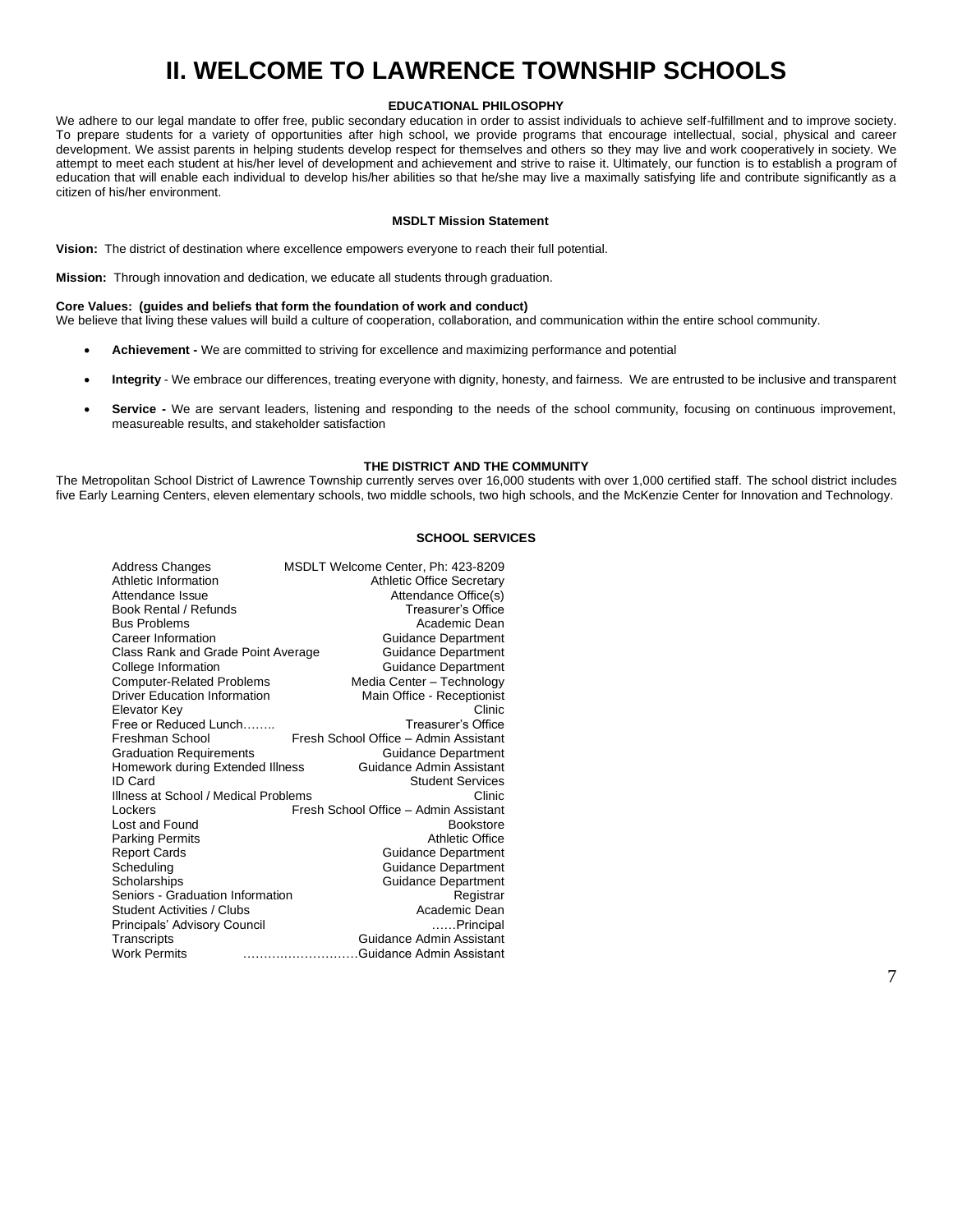# **III. STUDENT SERVICES**

#### **SECTION 504 OF THE REHABILITATION ACT OF 1973**

The Metropolitan School District of Lawrence Township, under Section 504 of the Rehabilitation Act of 1973, does not discriminate on the basis of disability in admission to its programs, services, or activities, in access to them, in treatment of individuals with disabilities, or in any aspect of their operations. MSDLT schools have the obligation to identify, evaluate, and if the student is determined to be eligible under Section 504, to afford access to appropriate educational services. If the parent or guardian disagrees with the determination made by the professional staff of the school district, he/she has the right to a hearing. If there are questions, please feel free to contact the school principal.

#### **WEBGRADES**

Teachers will post student's progress on a secure on-line grade book program that can be accessed by students and parents via LTOnline, the township's student/parent resource portal. Parents will need to acquire a logon and password in order to see your student's grades. Parents need one logon and password to view all of their children's grades even if they have students in multiple township schools. Students will be issued their own logon and password during the first week of school.

#### **If you do NOT already have a parent username and password to LTOnline:**

- 1. Go to **(https://lawrencenorth.ltschools.org OR https://lawrencecentral.ltschools.org)**
- 2. On the right hand side under "LT ONLINE" Click on the link that reads: "PARENTS: Click here to sign up for a username and password to get grades, student information and news."
- 3. Fill out the on-line form. Your username and password will be mailed to your home. **NOTE:** The turn around time for parent usernames and passwords is approximately 2 weeks.

#### **Lost/forgotten username or password?**

- 1. Go to **[\(https://lawrencecentral.ltschools.org](https://lawrencecentral.ltschools.org/) o[r https://lawrencenorth.ltschools.org\)](https://lawrencenorth.ltschools.org/)**
- 2. On the right hand side under "LT ONLINE" Click on the link that reads: "Forgot your username or password" and fill out page and "Submit".

**NOTE:** The turn around time for parent usernames and passwords is approximately 2 weeks.

#### **To access your students' grades:**

- 1. Go to (**[https://lawrencecentral.ltschools.org](https://lawrencecentral.ltschools.org/) or [https://lawrencenorth.ltschools.org\)](https://lawrencenorth.ltschools.org/)** and login using the password you obtained from our Technology Department.
- 2. Click on the link on the left-hand side of the screen that says: View Student Information. You will have to log in again, using the same username and password.
- 3. After logging into the Skyward Family Access component of the website, click on the Grading link on the left-hand side of the screen.

#### **MY ACHIEVEMENT CENTER "MAC"**

The "My Achievement Center" is a tutor room sponsored by the Lawrence Township Foundation. The room is open for ALL students in all subject areas. There is a school coordinator and generally two other tutors available throughout the school day and selected days after school. Students use the "MAC" during the study hall period.

#### **ALTERNATIVE LEARNING CENTER**

The Alternative Learning Center (ALC) provides students who have lost credits due to academic adversity, an opportunity to recover credits and move toward meeting the requirements for graduation.

#### **"AVID" ADVANCEMENT VIA INDIVIDUAL DETERMINATION**

AVID is a program that a student begins in middle school after he/she is identified as a young person who has the test scores to show that he/she should be having greater success in the classroom. Generally these students have an average G.P.A. of 2.3-2.8/4.0. Some students are not identified in middle school and should be referred to the grade level administrator if the teacher believes he/she falls into this category. It is the belief system of the AVID facilitators that these students will be enrolled in at least one Advanced Placement course by his/her junior year of high school.

#### **BOOKSTORE / LOST AND FOUND**

The Bookstore is open 8:30 am – 2:00 pm each school day and sells uniforms, school supplies, and distributes Chrome Book/Textbook/Workbook. Lost and found is also located in the Bookstore.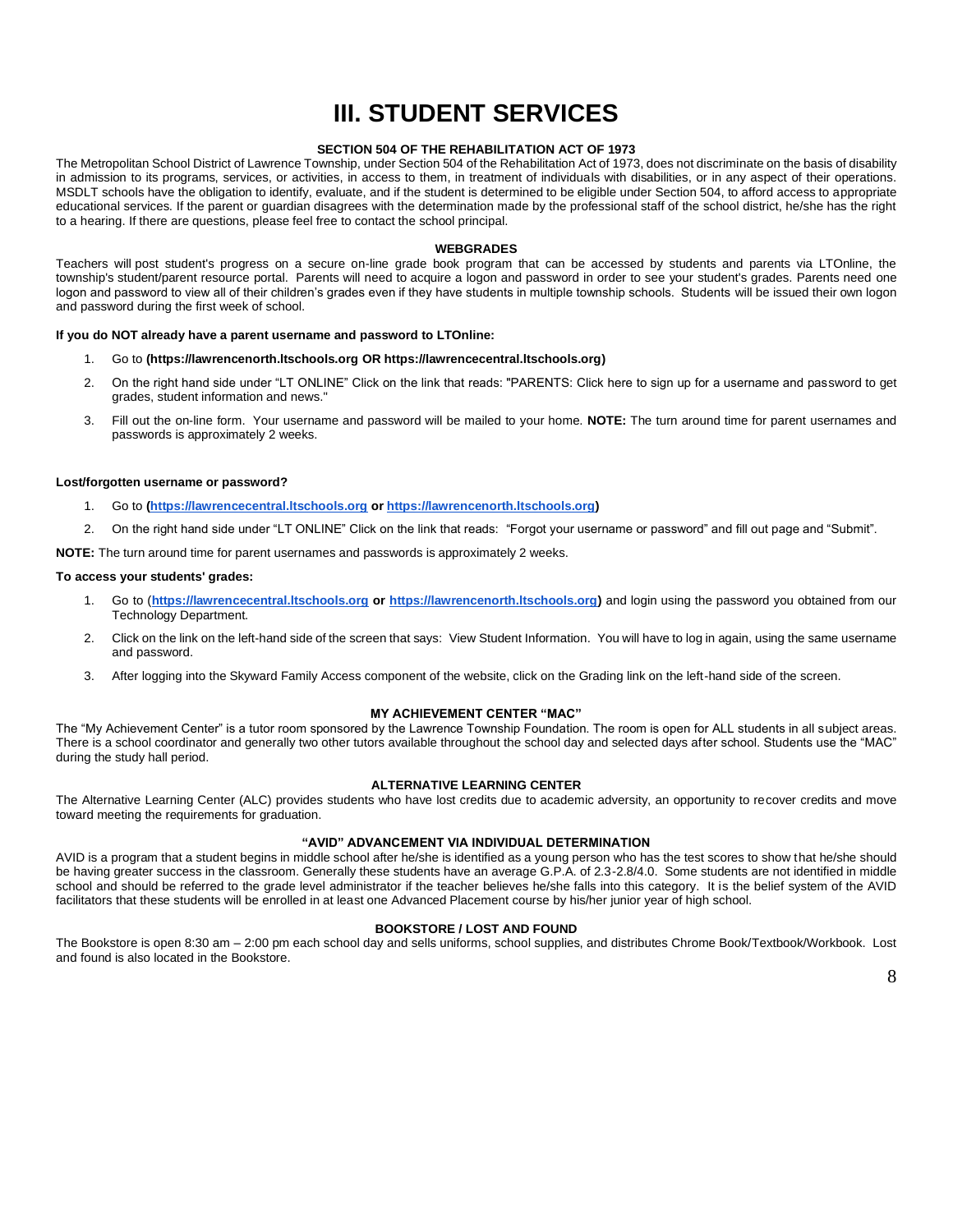#### **STUDENT ACCESS TO SCHOOL PROPERTY-RESTRICTIONS**

At the end of the school day students must leave the building by 4:00 p.m. unless under the direct supervision of a staff member. Students should arrange transportation from the building immediately after an activity concludes. Unsupervised students remaining in the building will be subject to disciplinary action. Students are encouraged to utilize school resources, and participate in activities and programs made available to them on school property. However, the protection of our students, staff, visitors and property is of paramount importance. Students and staff must also be guaranteed a harassmentfree educational and work environment. School administrators may take reasonable and non-discriminatory measures to restrict student access to school property and access to other students and staff. During normal school hours, only students who are in good standing and currently enrolled may access school property through all authorized points of entry. All other students must enter through the main administrative entrance to the building and check in with office personnel. After normal school hours of operation, only students who have a legitimate school business purpose; or are engaged in a school sanctioned or sponsored event under adult supervision or under adult sponsorship; or attending an event, performance, or exhibition open to the public; will be considered to have legitimate access to the school. Any other student or visitor may be considered to be criminally trespassing on school property. Students who are expelled, suspended, or otherwise under school disciplinary action may be prohibited from accessing school property during the time period covered by the disciplinary action. The student may be prohibited from attending athletic events, dances, and school/club events, including those events held off school property. Students who have been reassigned temporarily to another school, program or academic endeavor will not be permitted normal student access to their home school without permission. Students who have legitimate school access but engage in disruptive behavior may be asked to leave school property. Refusal by that student to leave school property may result in the arrest of that student for criminal trespass. Students, found in areas of school property that are generally closed to students; and/or areas where access has restrictions applicable to students or to the public, are subject to disciplinary consequences and/or arrest. The school may enforce these restrictions regarding access, relying upon and through the execution of the criminal trespass statute under Indiana Code 35-43-2-2.

#### **DISTRIBUTION / POSTING OF MATERIALS**

All posted advertisements, notices, and fliers must be placed in a designated area and have a stamp of **approval** in the lower right hand corner. All others will be removed.

Students **may not** distribute material which is libelous, invades the privacy of others, is obscene, pornographic, indecent, or vulgar, causes disruption of the orderly operation of the school or school activities, or advertises products or services not permitted for use by minors under the law. Students shall distribute materials that are **approved** by the principal in an orderly manner. Students shall be responsible for cleaning up any materials

thrown on the floors or grounds of the school and take down material that is outdated.

#### **LIBRARY / MEDIA CENTER**

Monday–Friday, 8:30–4:00 p.m.

#### **STUDENTS VISITING THE LIBRARY/MEDIA CENTER**

Students may use the library resources during instructional time with proper permission. To visit the Library/Media Center during a study hall, students must obtain a library pass from one of the library staff members. Students may check out up to 10 items at any time. Materials are due back as follows: Videos - 2 days; Magazines - 1 wk; Reference – overnight; Books – 3 wks. Accounts with overdue books are fined \$0.05 per day. Food and drink are not permitted in the Library/Media Center.

#### **Use of Electronic Resources in the Library/Media Center**

Students must abide by the guidelines established in **the District-Provided Access to Information Systems, Services and Networks** at all times. They may use computers on any library visit if one is available. To use a computer during a study hall session, students must reserve one when they are issued a pass from library staff, prior to that session. Any printouts generated by students from the Internet or online databases must be for school use only. Students are responsible for the computer while using it and should report any technical or equipment problems to Library personnel.

#### **LOCKERS**

Each student will be issued a locker and combination at the beginning of the school year. Lockers are school property and are to be treated as such. **DO NOT REVEAL YOUR LOCKER COMBINATION TO ANYONE.** Any theft should be reported to the office and a theft report should be filed. If your locker fails to lock, report it immediately. Administrative staff or his/her designee may search lockers if there is reason to believe it contains inappropriate or illegal items.

#### **LUNCHROOM GUIDELINES / VENDING MACHINES**

 Our student cafeteria is an area of the building used for many purposes and by many groups of people both in and out of our school community. Students are expected to keep the cafeteria clean and orderly. Food purchased in the cafeteria must be eaten in the cafeteria or a designated area. Lunches from home are acceptable. **Students are expected to:** 

- **not take purchased food out of the cafeteria**
- **clear tables and return trays**
- **not sit on the tables**
- **remain in the cafeteria or commons area until the assigned lunch period is over**

Vending machines are in operation before school, during lunch periods, and after school only. Vending usage will be at your own risk. **MSDLT will not refund lost currency.**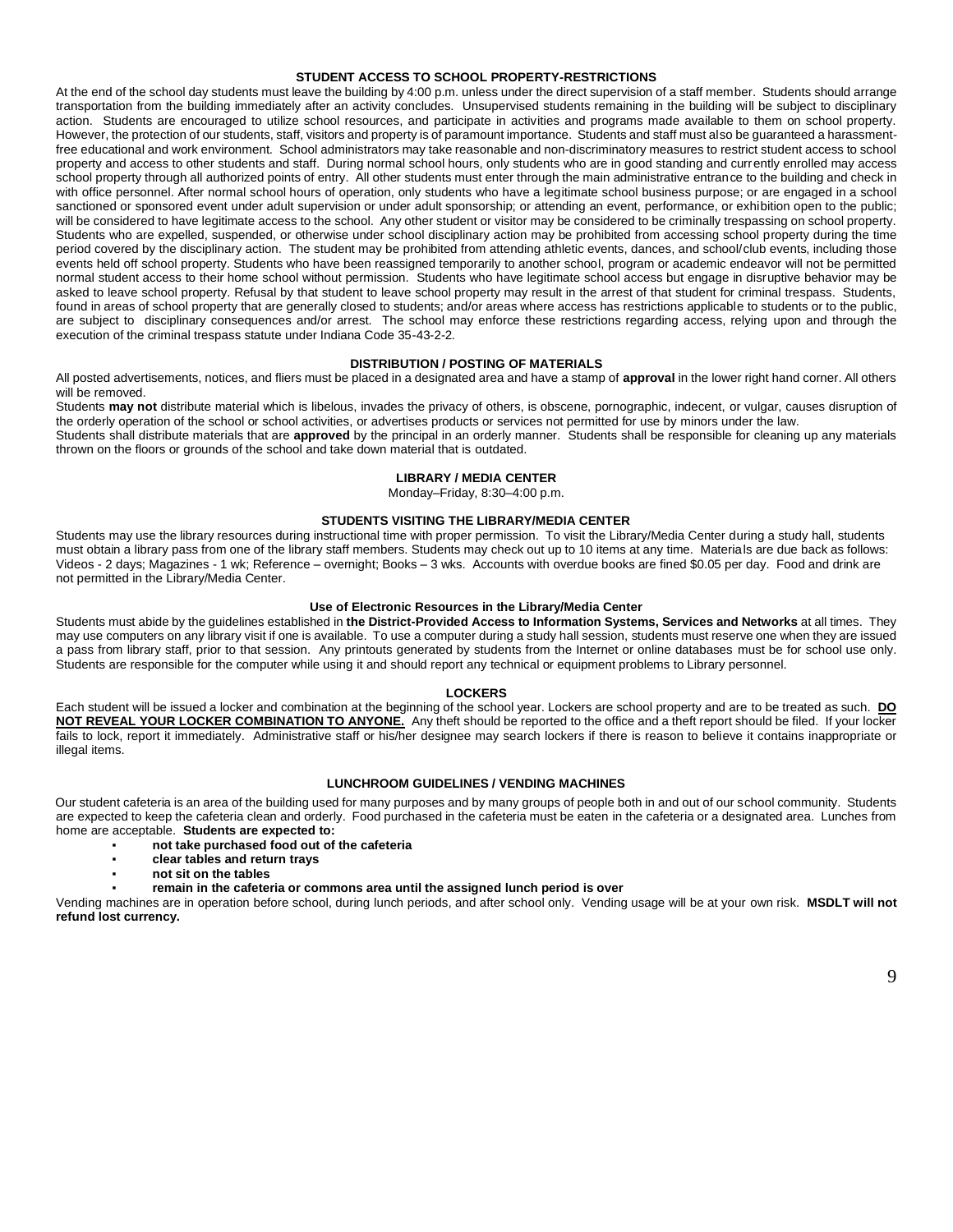#### **PARKING PERMITS**

All students driving to school **must have a valid parking permit**. Students who are juniors or seniors may get a new permit or renew the previous permit before school starts, as long as the student's fees/fines are paid in full. Sophomores, in good standing, may obtain a parking permit. All valid permits need to be purchased and displayed by September 1st.. Cars without valid parking permits will receive a ticket and be charged a **\$25.00 fine**.

#### **STUDENT ID'S**

Students will be issued school I.D. cards and must be on their person while in school. Failure to produce a valid School ID when requested by a faculty or staff member or administrator will result in progressive discipline. **Students are required to carry I.D.'s while on campus and will be required to show ID for things such as: check-in, check out, purchasing lunch, MAC pass, dances (school functions), hall pass, checking out materials from the library, riding a shuttle bus, and leaving the building early.**

#### **STUDENT MESSAGES / DELIVERIES**

Only **emergency** messages **from parents** to students will be delivered. Items dropped off for students will only be delivered to the classroom if they are needed for the **particular class in session.** Students will be called down during passing periods to receive all other items and will be given to the student after proper ID has been presented. Please note: items of value (cash, ID, wallets, purses) are never delivered to the classroom – they must be picked up in the Main Office) Items such as flowers, balloons, gifts, cards, etc. that are delivered for distribution to students should be brought to the Main Office, for delivery at the **end of the day**. **Latex balloons are NOT permitted in MSDLT schools**. This includes any school-related event and any communitybased events held at the school. This action is necessary due to the number of students, staff, parents, and visitors who have a latex allergy. Mylar balloons are an acceptable alternative.

#### **WORK PERMITS**

Work permits for students age 14-17 are obtained through the receptionist at the front office. Below are the steps taken to secure a work permit: Obtain an "Intent to Employ" form at school or from the prospective employer. Complete the "Intent to Employ" form. Note: This must be signed by the student, prospective employer, and the parent; include date of birth, state of birth, and age. Return the completed "Intent to Employ" form to the receptionist **before**  school starts on any given day. It will be processed and the work permit will be ready the next day, after grades and attendance have been checked. Note: According to state law, the student must personally sign his/her work permit in the presence of the issuing officer. Only the student may pick up his/her permit and not a friend or parent. The student must have at least a 2.00 cumulative GPA to hold a work permit.

### **IV. SCHOOL SAFETY**

#### **ACCIDENTS OR OTHER INJURIES**

Every accident or other injury in the school building, on school grounds, at athletic practices, or at any school-sponsored event must be reported immediately to school personnel. **An Incident Report must be filed with the school nurse.**

#### **FIRE, TORNADO AND CODE BLUE DRILLS**

Fire,tornado, and code blue drills are conducted for the students' protection. When the fire alarm sounds, all students are to evacuate the building in a quiet and orderly manner; evacuation routes and procedures are posted in each room and must be followed.

#### **PARKING AND DRIVING CONDUCT**

**Driving to school is a privilege, not a right**. Each student who wishes to drive to school must:

- Have a valid driver's license, car registration, and current insurance.
- Have a valid parking permit. (Forms are available in the athletic office.)
- Display permit properly by hanging the tag from the rearview mirror.
- Have all school fees and fines paid.
- Park in the student parking lot only.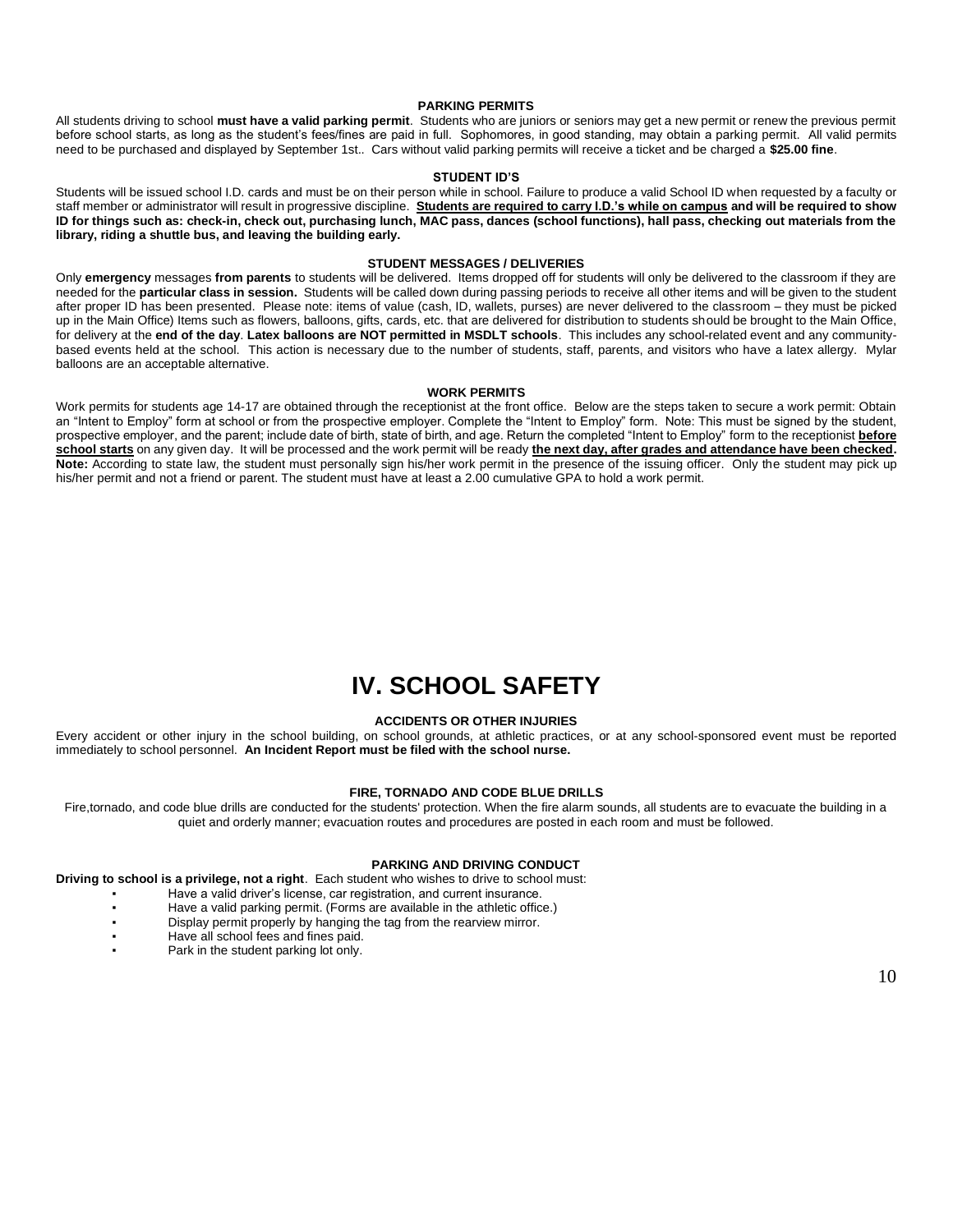#### **Violators may be towed at owner's expense.**

Driving privileges may be revoked for multiple violations, reckless driving citations, speeding, and excessive first period tardies. Tardies to school due to car-related problems are not excused. A student's car may be searched if there is reasonable suspicion of inappropriate behavior or suspicion of illegal items.

#### **SPEED LIMIT ON LNHS PROPERTY IS 10 MPH!\***

#### **SCHOOL BUSES**

#### Bus Rules and Regulations

Bus transportation is a privilege and is an essential part of the school day. In accordance with board policy 8600, "failure of students to maintain proper conduct while at the bus stop, proceeding to or from the bus stop or while on the school bus may relinquish their privilege to ride the school bus and/or be subject to other disciplinary measures by the school."

#### Bus Rules

- 1. Observe classroom conduct while on the bus.
- 2. Be courteous, do not use profane language.
- 3. Do not eat or drink on the bus.
- 4. Keep the bus clean.
- 5. Cooperate with the driver.
- 6. Do not smoke.
- 7. Do not damage, cut or write on the bus or equipment.
- 8. Stay in your seat.
- 9. Keep head, hands, and feet inside the bus.<br>10. The bus driver is authorized to assign seats
- The bus driver is authorized to assign seats.
- 11. Students who ride buses with seatbelts are required to wear them.

#### Additional General Guidelines

- 1. Students should be at the bus stop ten minutes prior to pick-up time.
- 2. Students should respect the property near the bus stop.
- 3. Students should stand back away from the road until the bus is COMPLETELY STOPPED. Students waiting on the opposite side of the road should wait until the bus stops and the driver checks both the oncoming and following traffic. The driver will signal before students cross the road.
- 4. Students must walk ten feet in front of the bus while watching for traffic (enter or exit). 5. Students are to ride on their assigned bus. Students will have the same pick up and drop off assignment.
- 6. Students should be able to hold all belongings on their lap. The following items are prohibited from being on the bus: animals, glass items, and other objects that may endanger students.
- 7. Once a student is on the bus, they will not be allowed to exit the bus without authorization from school personnel.
- 8. Student conversation should be at a level where the driver CANNOT clearly hear the conversation.
- 9. Students are to avoid pushing, crowding, and shoving when entering or departing the bus. Students are not to tease others or throw objects.
- 10. Students shall have assigned seats on regular routes designated by the bus driver.
- 11. Students must identify themselves if requested by the driver. Any student who refuses to identify himself/herself is subject to bus suspension or other disciplinary measures by the school.

12. Bullying and harassment is prohibited. The bus driver may report any suspected case of bullying or harassment to school personnel.

13. The MSD of Lawrence Township including the transportation department is NOT responsible for lost cell phones, ipods, ipads, and other similar electronic devices.

#### **(See Addendum at the end of this document for bus tracking information.)**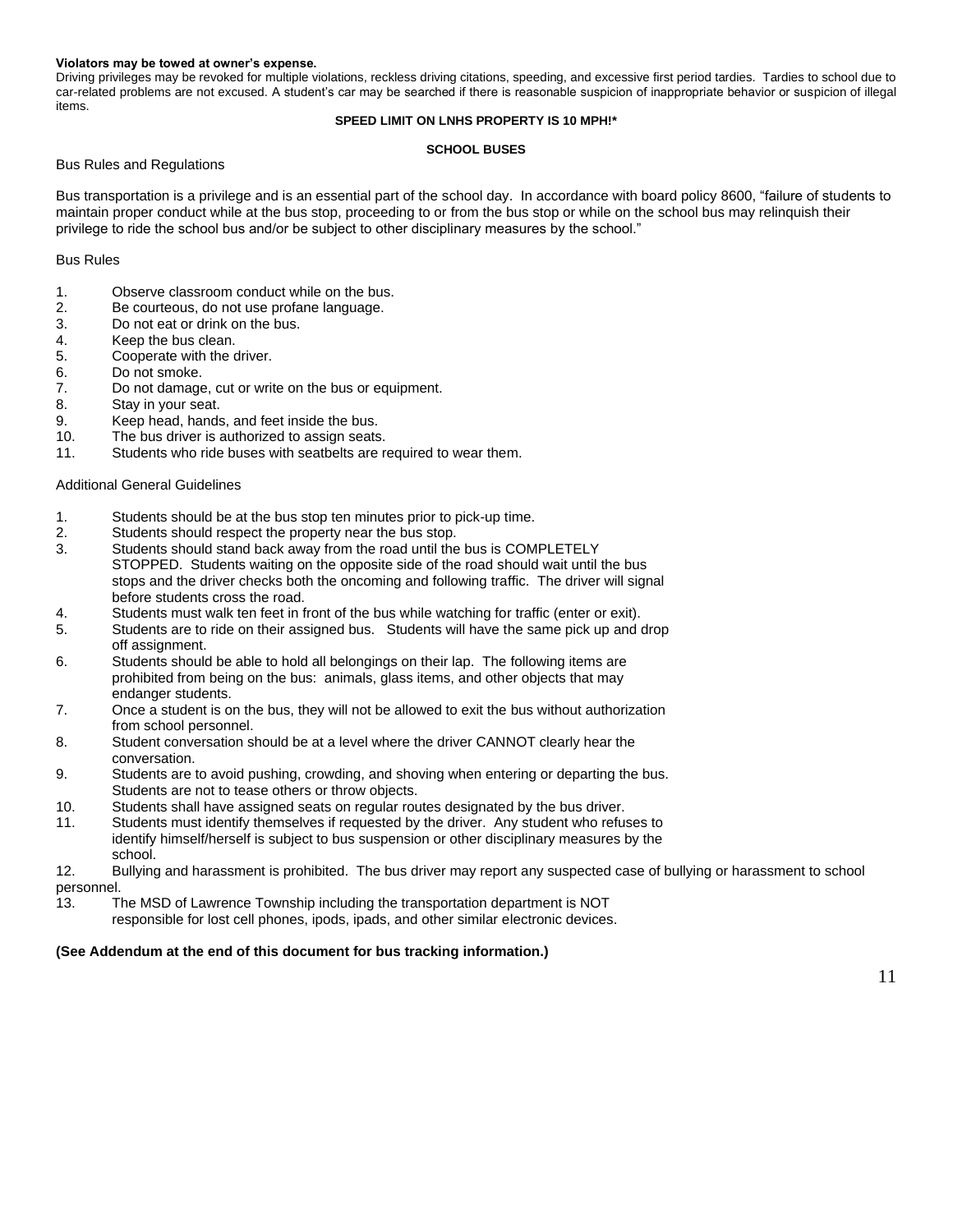#### **STUDENTS DRIVING BETWEEN LN, LC AND MCIT**

Students who elect to provide their own transportation for shuttling between LN, LC and MCIT are expected to have appropriate parking permits. Students may leave the building only at the proper time and drive directly from one school to the other. Parent permission forms for driving to MCIT are available at the MCIT Main Office. Driving privileges can be revoked if driving violations occur.

#### **TECHNOLOGY ACCEPTABLE USE GUIDELINES**

The MSDLT provides technology to facilitate communications in support of research and education. To remain eligible to use these resources, users must be in support of and act consistently with the educational objectives of the MSDLT. The use of technology is *a privilege,* not a right, and is subject to regulation, denial and discipline for misuse. MSDLT reserves the right to require every student to sign an acceptable use policy.

**In making decisions regarding all user access to technology, the MSDLT considers its own stated educational mission, goals and objectives. Information research skills are now fundamental to preparations of citizens and future employees. Access to technology enables users to explore vast resources while exchanging messages with people around the world. The MSDLT expects that faculty will blend thoughtful use of technology throughout the curriculum and will provide guidance and instruction to students in its use. While students will be able to move beyond those resources to others that have not been viewed by staff, they shall be provided with guidelines and/or lists of resources particularly suited to learning objectives.**

For the sake of clarification, "technology" or "technical resources" includes, but is not limited to, computers and computer systems, public and private networks (such as the internet, long-distance networks, cable networks, etc.), voicemail, e-mail, telephone systems, copiers, fax machines, audio-visual systems, or such similar equipment as may become available. For the purposes of this policy, "users" includes students, staff and others using the MSDLT technologies. "Harmful matter," as used in this policy, means matter that lacks serious literary, artistic, political or scientific value for minors and which, taken as a whole (a) depicts or describes sexual conduct in a patently offensive way; or (b) appeals to the prurient interest as determined by the average person applying contemporary statewide standards.

The users of technology agree that if they use the technology through District access, the user waives any right to privacy they may have for such use. The user agrees that the District may monitor the user of technology and may also examine all system activities the user participates in, including but not limited to, e-mail, voice and video transmissions, to ensure proper use of the system. Users have no right of privacy as to any information or file created, maintained, transmitted or stored in or on MSDLT property or through MSDLT technical resources.

The District will make good faith efforts to protect children from improper or harmful matter that may be on the Internet. At the same time, the students and parents recognize that the District makes no guarantees about preventing improper access to such materials on the part of the student. Outside of school, families bear responsibility for providing appropriate guidance for the use of technology and are responsible for setting and conveying the standards that their children should follow when using media and information sources. Families should be aware that some material accessible via the Internet may be in whole or in part illegal, defamatory, inaccurate, or potentially offensive to some people. In addition, it is possible to purchase certain goods and services via the Internet that could result in unwanted financial obligations for which a student's parent or guardian would be liable.

Students utilizing District-provided technology must first have the permission of and must be supervised by the MSDLT professional staff **or their designee**. Students utilizing school provided technology are responsible for good behavior in utilizing that technology just as they are in a classroom or other area of the school. The same general rules for behavior and communications apply. Students shall not respond to unsolicited online contact nor shall they provide personal information (such as name, address, telephone number) to any unknown source. **Students may be provided with the opportunity to have an MSDLT email account to be used for educational purposes. Students' email addresses will not be made available to the public.** 

The MSDLT makes no warranties of any kind, either expressed or implied, for the technology access it is providing. The District will not be responsible for any damages users suffer, including but not limited to, loss of data resulting from delays or interruptions in services**.** The District will not be responsible for the accuracy, nature or quality of information stored on district diskettes, hard drives, or servers; nor for the accuracy, nature or quality of information gathered through district-provided technology access. The District will not be responsible for personal property used to access district computers or networks. The district will not be responsible for unauthorized financial obligations resulting from District-provided access to the Internet.

#### **Misuse of the District's access to technology includes, but is not limited to, the following:**

- Using the district's access to the internet for other than educational purposes
- Gaining intentional access or maintaining access to materials which are obscene, pornographic or whose dominant appeal is sexual arousal
- Downloading lyrics, images, games, music, copying music for non- educational purposes.
- Using the internet for any illegal activity, including gambling, computer hacking and copyright, plagiarism or intellectual property law violations
- Accessing "chat rooms/instant messaging services" unless authorized by the instructor for a class activity directly supervised by a staff member;
- Using abusive or profane language in private messages on the system or using the system to harass, insult or verbally attack others;
- Posting anonymous messages on the system
- **Electronic Forgery**
- Using encryption software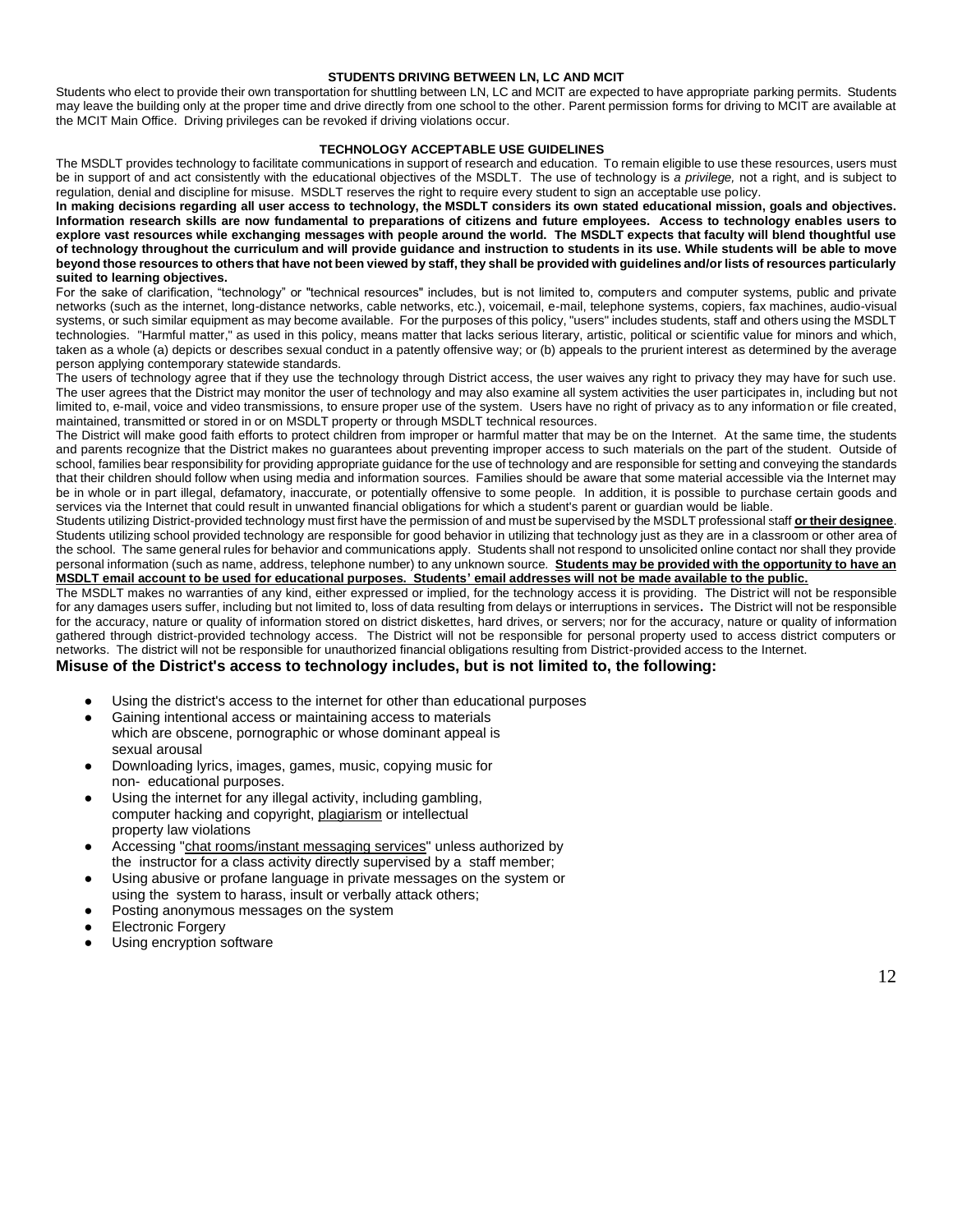- Using limited resources provided by the school including wasting paper
- Causing congestion of the network through lengthy downloads of files such as non- educational games and music or by engaging in idle activities
- Obtaining or sending information which could be used to make destructive devices such as guns, weapons, bombs, explosives or fireworks
- Gaining unauthorized access to resources or files identifying oneself with another person's name or password or using an account or password of another user without proper authorization;
- Using technology for financial/commercial gain without District permission
- Theft or vandalism of data, equipment or intellectual property
- Invading the privacy of individuals;
- Attempting to gain access/gaining access to student records, grades or files
- Introducing a virus to, or otherwise improperly tampering with the system
- Degrading or disrupting equipment or system performance
- Creating a web page or associating a web page with the school or school district without proper authorization
- Providing access to the District network to unauthorized individuals failing to obey school or classroom technology use rules

**Taking part in any activity related to technology use which creates a reasonable basis to believe that the use will cause a substantial disruption or material interference with the District's activities or the orderly operation of the district or any of its schools is prohibited. Despite any disclaimers included, the information published electronically (sometimes called a "posting") is a reflection on MSDLT. Any use** 

**of MSDLT web servers must be for school related purposes and be in accordance with the MSDLT Acceptable Use Policy and Web Publishing Guidelines.** 

**Network storage areas may be treated like school lockers and desks. Users should not expect that files stored on district servers will always be private or will be stored there indefinitely.**

Any violation of District policy and rules may result in loss of District-provided access to the technology. Additional disciplinary action may be determined at the building level in keeping with existing procedures and practices. When and where applicable, law enforcement agencies may be involved.

Students enrolled in Grades 6-12 in MSDLT schools will be permitted to use the technology resources of MSDLT, including MSDLT Internet access, unless the student's parent advises the student's school, in writing, that the student is not permitted such use.

**Student Internet activities will be monitored by the school corporation to reasonably check that students are not accessing inappropriate sites. While our intent is to make Internet access available to further educational goals and objectives, students may find ways to access inappropriate material as well. The school corporation has filtering devices and software that block access to visual depictions that are obscene, pornographic, inappropriate for students, or harmful to minors. We believe that the benefits to students outweigh the disadvantages. Ultimately, parents and guardians are responsible for setting and conveying the standards their children should follow when using media and information sources.**

**The occasion may arise where a student's name, picture or work may be published on the MSDLT website. Parents of students in grades 6- 12 who do not want their child's name, picture or work online should notify their child's school in writing. Parents of students in grades K-5 will be asked to sign a permission form giving the school permission.**

#### **VISITOR'S POLICY**

School visitation by students other than those enrolled in the school cannot be facilitated between the hours of **8:50 a.m. and 3:40 p.m.** Students are not to bring members of their family to school. All visitors must enter the building through Entrance #1 and register in the Main Office.

WEATHER-RELATED SCHOOL CLOSING In case of school closings due to severe weather, the official announcement may be heard over local radio and TV stations. Do **not** call the school, LECC, or individual school employees. Listen to WIBC 1070 AM, WENS 97.1, or WTHR Channel 13. Information is also available on the district website at: www.ltschools.org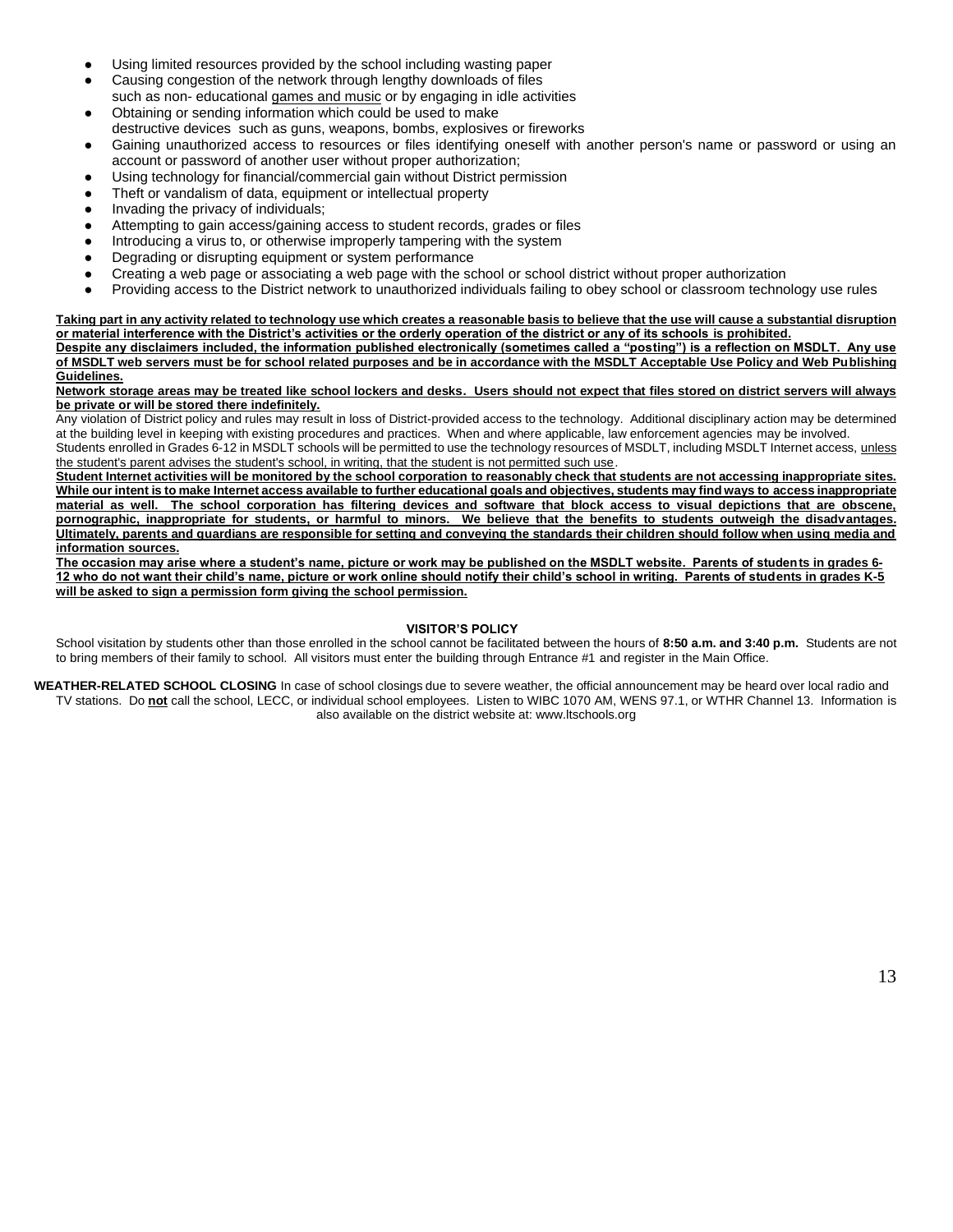# **V. School Regulations**

#### **ATTENDANCE**

#### **TO REPORT AN ABSENCE: LN 317-964-7705 LC 317-964-7405**

**A student's attendance is essential to learning** - learning includes not only factual subject matter, but also attendance habits, work habits, and attitudes. Reading the material and performing satisfactorily on tests does not compensate for the loss of insight gained during class discussion, explanation, or supervised drill. Furthermore, every student contributes to every student's learning; therefore, a student who is absent adversely affects a student who is present. Students missing more than 8 class periods may jeopardize their ability to earn credit in class and receive a W/F for the class.

The student, parent or legal guardian, and the school must cooperate to achieve the school's philosophy of education where school attendance is concerned; however, students must be encouraged to exercise self-discipline within the framework of the stated policy. The framework itself must be flexible enough for educationally sound exceptions.

Each student and parent or guardian is expected to take school attendance seriously. To report **each day of** an absence and/or a tardy, call the **ATTENDANCE LINE**, available **24** hours daily. When leaving a message, please give the following:

Your name, phone number, and relationship to student (must be the legal guardian)

-Student's name, spell student's name (first and last)

-Dates and reasons for absence

-If calling for an appointment or early release, state type of appointment and release time.

-Please speak loudly so the machine will not cut you off.

#### **SCHOOL TIME SCHEDULE**

The school day begins at 8:50 a.m. and ends at 3:40 p.m. The bell schedule most frequently used is as follows:

| <b>LN GREEN DAY</b> |                          | <b>LN RED DAY</b>      |                |                       |
|---------------------|--------------------------|------------------------|----------------|-----------------------|
| <b>Blocks</b>       | $\overline{\phantom{0}}$ | $8:50 - 10:21$         | 5              | $8:50 - 10:21$        |
|                     | 2                        | $10:31 - 11:54$        | 6              | $10.31 - 11.54$       |
|                     | 3                        | $12:04 - 2:07$         | $\overline{7}$ | $12:04 - 2:07$        |
|                     |                          | A Lunch 12:01 - 12:31  |                | A Lunch 12:01 - 12:31 |
|                     |                          | B Lunch $12:33 - 1:03$ | B Lunch        | $12:33 - 1:03$        |
|                     | C Lunch                  | $1:05 - 1:35$          | C Lunch        | $1.05 - 1.35$         |
|                     | D Lunch                  | $1:37 - 2:07$          | D Lunch        | $1:37 - 2:07$         |
|                     | 4                        | $2:17 - 3:40$          | 8              | $2:17 - 3:40$         |

| <b>LC GREY DAY</b> |                          | <b>LC MAROON DAY</b>    |         |                        |
|--------------------|--------------------------|-------------------------|---------|------------------------|
| <b>Blocks</b>      | $\overline{\phantom{1}}$ | $8:50 - 10:21$          | 5       | $8.50 - 10.21$         |
|                    | 2                        | $10:31 - 11:54$         | 6       | $10:31 - 11:54$        |
|                    | 3                        | $12:04 - 2:07$          | 7       | $12:04 - 2:07$         |
|                    |                          | A Lunch $12:01 - 12:31$ |         | A Lunch 12:01 - 12:31  |
|                    | B Lunch                  | $12:33 - 1:03$          |         | B Lunch $12:33 - 1:03$ |
|                    | C Lunch                  | $1:05 - 1:35$           | C Lunch | $1:05 - 1:35$          |
|                    | D Lunch                  | $1:37 - 2:07$           | D Lunch | $1:37 - 2:07$          |
|                    | 4                        | $2:17 - 3:40$           | 8       | $2:17 - 3:40$          |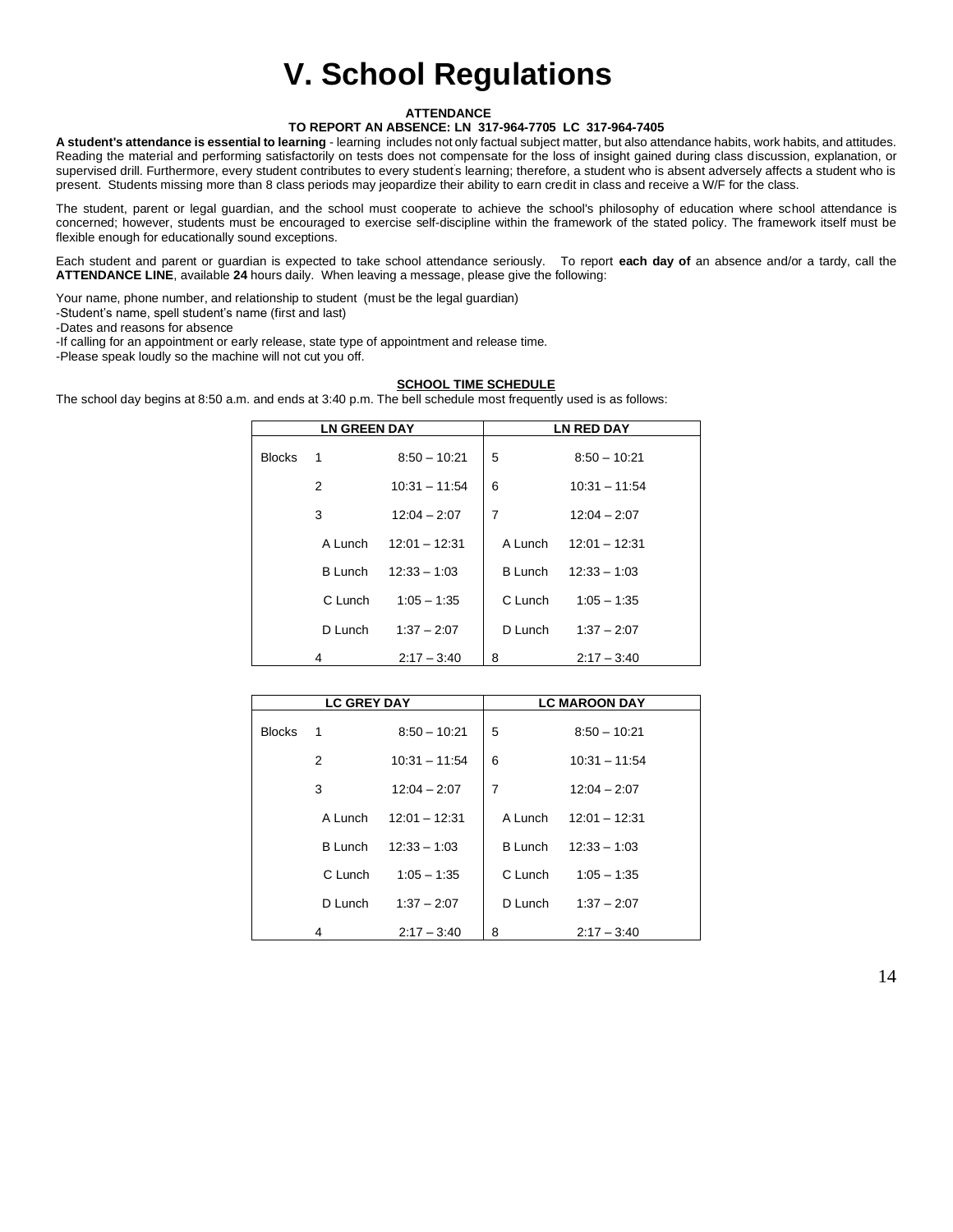#### **2 HOUR DELAY BELL SCHEDULE**

The 2-hour delay bell schedule will be communicated as necessary.

#### **ATTENDANCE POLICY & PROCEDURES**

#### **School Arrival**

All students arriving late to school or returning from an appointment during the school day are to check in at the office. Students are to report immediately to class after signing in and receiving a hall pass to class. Any delay to class (more than 10 minutes) may make the student subject to disciplinary action by the classroom teacher or grade level Administrator.

#### **Exempt Absences**

The school recognizes that there are times when students need to be absent from school to participate in activities and events outside of school. **Students are permitted "8" absences per class whether excused/unexcused each semester.** These absences exclude exempt absences identified by state law (Indiana Code 20-8.1-3-1) and recognized by school board policy listed below as Category A absences:

#### **CATEGORY A**

- 1. Service as an Indiana General Assembly Page
- 2. Service on local Election Board during date of local primary elections
- 3. Jury duty
- 4. Court subpoena
- 5. Active military duty
- 6. Indiana National Guard ordered active duty (no more than 10 days)
- 7. Participation in the project exhibition in the Indiana State Fair

#### **CATEGORY B**

The following student absences are recognized by the school, but are **NOT** deemed as the student being present, but may be considered excused.

- 1. Job Shadowing
- 2. Immediate family funerals
- 3. College Visitations
- 4. Driver's license exam
- 5. Illness or injury\*
- 6. Medical and dental appointments\*
- 7. Religious observances

#### **IMPORTANT!!!**

All absences bulleted in Category A and B are to be pre-arranged absences where the parent has informed the attendance office by **12 noon of the school day prior to the absence.** 

**Emergency student illness or injury requiring immediate medical or dental attention is to be reported to the attendance office by 8 AM of the day of absence.** Upon return from the above absences, the student is to provide documentation to verify the absence.

#### **Not all pre-arranged absences will be excused.**

All other absences from school fall under the "8" day absence limit, i.e., job shadowing, college visitations, doctor appointments, religious observance and funerals, etc. In cases of student illness, if student illness persists past the "8" day absence limit then medical documentation must be provided for any illness that goes beyond the allotted days.

#### **It is the student's responsibility to appropriately manage their days. If the student goes over the "8" day absence limit then the student may be W/F from the class and placed within a study hall or offered a credit recovery course.**

#### **CATEGORY C**

The school recognizes the absences in this category as exempt to the (8) day limit.

- Student assignment to the ISS (In School Suspension)
- Out of School Suspension Incarceration

Doctor's order for home stay

#### **IMPORTANT!!!**

Parents/guardians have up to 72 hours to call a student's absence in for it to be excused. All unexcused absences which are not verified by a parent/guardian **within 72 hours** become documented as truant. Only calls from the student's listed parent or guardian will be considered valid to excuse students from school, unless the student is legally emancipated and documentation has been provided to the school.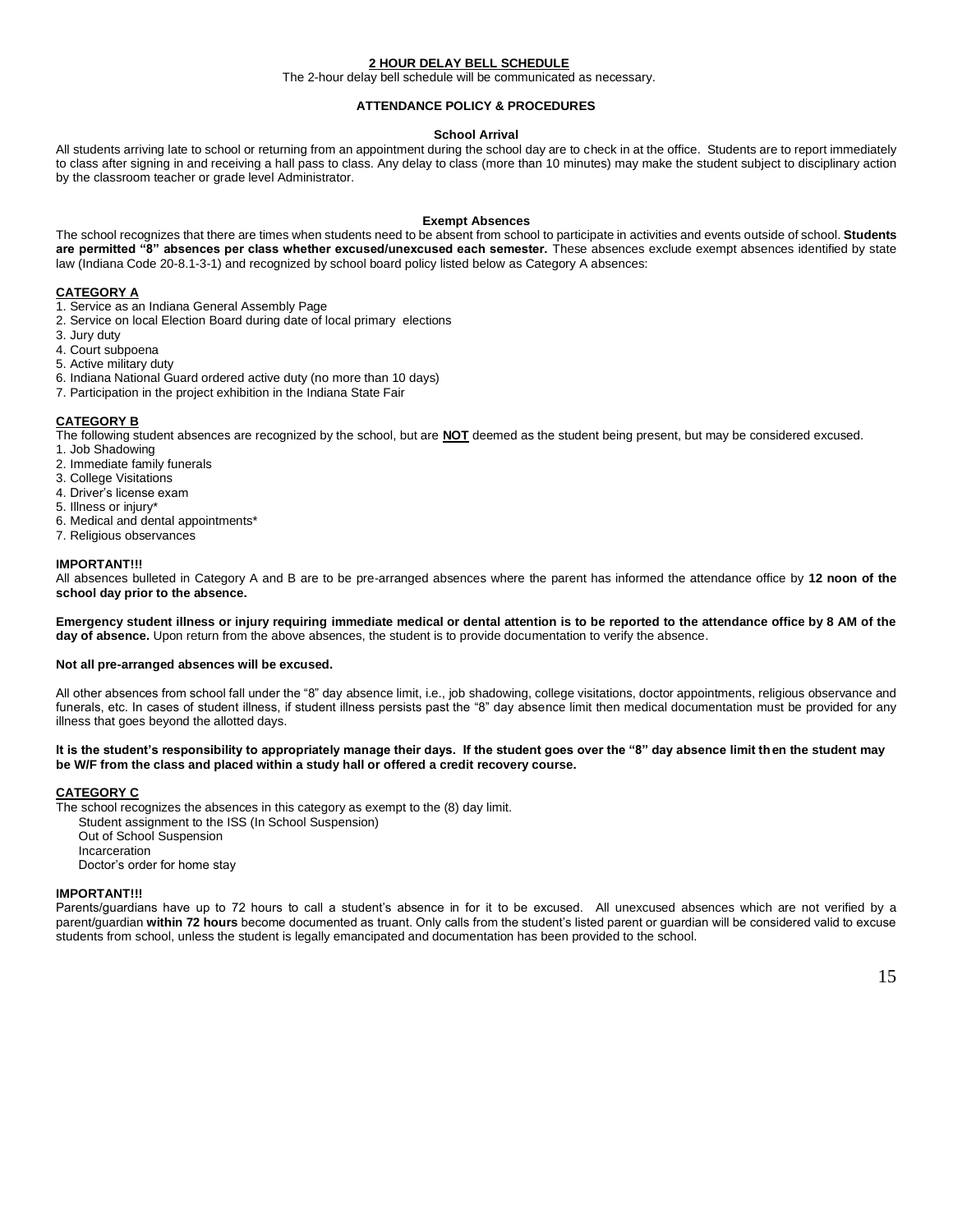#### **ATTENDANCE CODES AND DEFINITIONS**

The following codes are to assist you in translating school attendance codes:

| U-AB      | Unexcused Absence                                                            |  |
|-----------|------------------------------------------------------------------------------|--|
| $U/T-AP$  | Unexcused or Tardy Appt. Without Verification                                |  |
| U-PU      | Absent Without a Prearranged Excuse                                          |  |
| E-PE      | Absent with a Prearranged Excuse                                             |  |
| T-TU      | Unexcused Tardy to School or Class                                           |  |
| U-CC      | <b>Unexcused Class Cut</b>                                                   |  |
| U-NC      | Unexcused No Parent Call                                                     |  |
| A         | Absent                                                                       |  |
| X-SS      | <b>Exempt - Special Situation</b>                                            |  |
| $U/T$ -MB | Unexcused or Tardy Missed Bus                                                |  |
| $E/T-AN$  | <b>Excused or Tardy Appointment with Verification</b>                        |  |
| T-AN      | Tardy Appointment with Verification                                          |  |
| X-FT      | <b>Exempted Field Trip</b>                                                   |  |
| U/T-MS    | Unexcused or Tardy Missed McKenzie Shuttle                                   |  |
| U-CT      | Unexcused Due to Being at Court (if not for student)                         |  |
| U-RE      | Unexcused Released (violation of dress code, sent home to change and         |  |
|           | does not return)                                                             |  |
| E-CE      | <b>Excused College Visit without Verification</b>                            |  |
| X-CE      | Exempted College Visit with Verification                                     |  |
| E-FE      | Excused Family Emergency (have to be Specific)                               |  |
| $E-EF$    | <b>Excused Funeral (Immediate Family Funerals)</b>                           |  |
| X-GA      | Exempted Government Activity (Absent due to serving at polls, page, etc)     |  |
| $U$ -IL   | Unexcused Illness (leave school due to illness without nurse's authorization |  |
|           | and/or sick over 5 days without doctor verification)                         |  |
| U-FE      | Family Emergency (w/out further explanation, questionable)                   |  |

#### **Absent**

This refers to situations where the student is somewhere in the school without authorization, does not attend class as expected, or leaves the school without authorization, or willfully fails to attend school without the parent or guardian's knowledge. Students are **not** allowed to leave campus during lunch. Leaving school property without appropriate administrative permission will be considered absent.

#### **Class Cut**

A class cut is when a student has arrived at school, but chooses to not attend an assigned class or classes throughout the school day. A student would be considered cutting by either not attending class after arriving to school or showing up for attendance, but leaving class without permission. Any class work missed by the student while cutting class may be subject to an academic penalty.

#### **Loitering**

Loitering is when a student delays or remains in an area of the school for an **unreasonable amount of time,** as determined by the administrator without permission to do so from school personnel. A student is considered to be loitering if he is on school grounds after school and not involved with an extracurricular activity. Also, a student will be considered to be loitering with a hall pass if the student does not return to class within a time span deemed reasonable by school personnel.

#### **Off Limits**

A student is considered to be off limits if they leave the school building or campus without permission from an administrator or if they are more than a reasonable distance from the immediate area of instruction without permission from a teacher.

#### **Tardy**

A student is considered to be tardy if he/she is not in the classroom when the bell rings. Student should report to the *tardy room*. Tardies are recorded and cumulative, any day/any period.

#### **PARTICIPATION IN EXTRA-CURRICULAR EVENTS DURING ABSENCE**

A student who is absent more than ½ of the school day on the day of the competition/performance may not participate unless approved by the Principal or designee. This includes the Friday before a weekend event. **This policy also applies to students in out-of-school suspensions and expulsions.**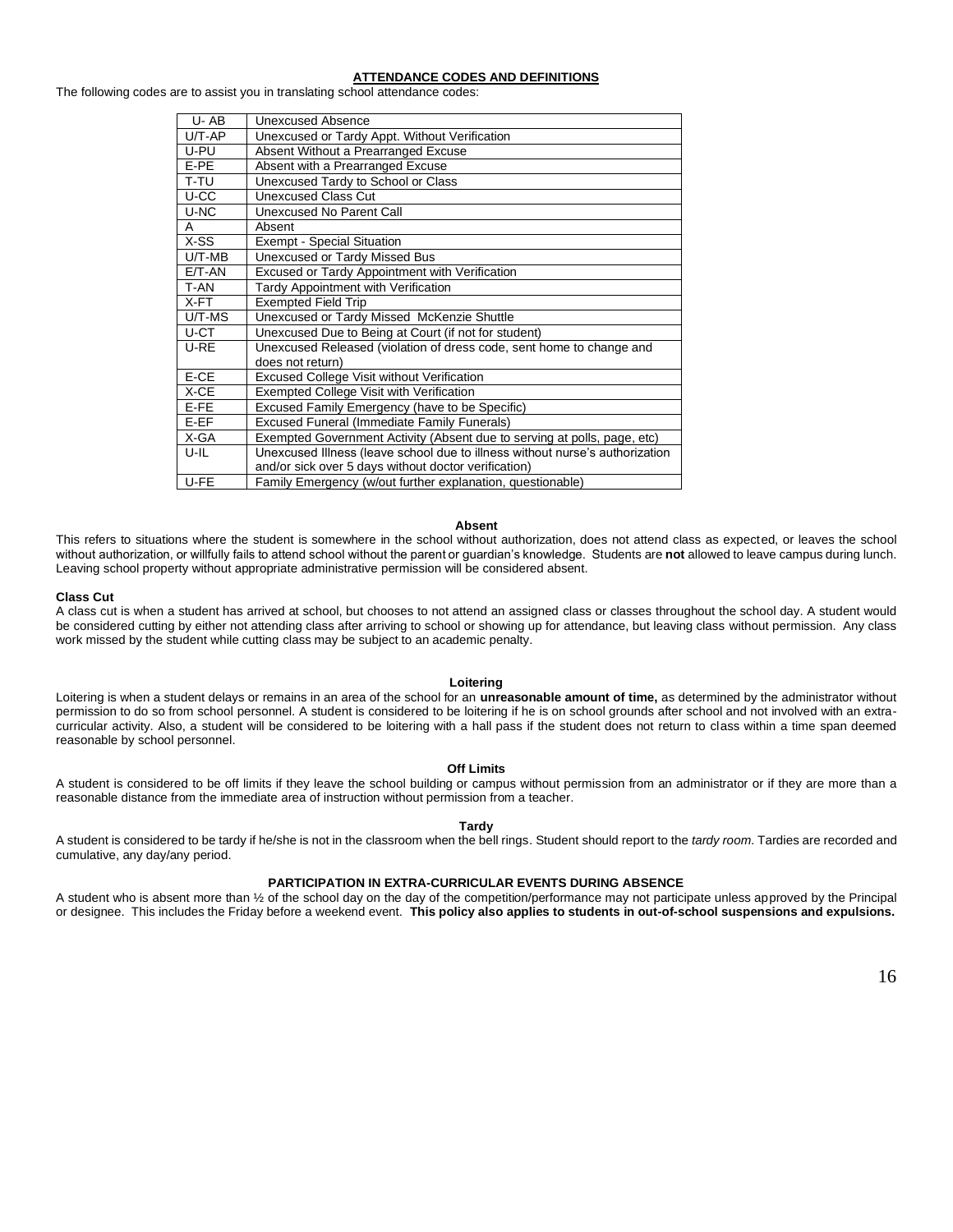#### **ATTENDANCE RELATED WITHDRAWAL/EXPULSION**

A student may be expelled if it is determined that the student's legal settlement is not in the attendance area of the school where the student is enrolled.

#### **EMANCIPATION RULE**

Only legally emancipated minors are allowed to call in and verify their own absences. These are students who receive no financial support from parents and who are not claimed as tax deductions by either parent, do not live with parents, and have filed emancipation documents with the school.

#### **APPOINTMENT**

 If a student has need for an appointment, a parent/guardian must call the attendance office for student release prior to any appointment. Before the appointment, the Student Services personnel will deliver an appointment slip from the attendance office, which will allow the student to be released from class. A parent does not need to come into the school to check out a student if he/she has already called the school about the appointment. If a parent arrives to pick up a student from school without a call, they must show photo ID. We encourage appointments after school. If necessary during school hours, appointment times should be rotated. The student is expected to return after his/her appointment unless it is too late for class, or for some medical reason, the doctor feels the student should go home. In such cases, the student should have a note from the doctor excusing him/her all day, not just for time during the appointment. All appointment slips must be signed by the doctor and returned to the attendance office upon the student's return to school. If the above procedures are not followed, the absence may be documented as unexcused.

#### **COLLEGE VISITATIONS**

College visits are permissible for all grades on days LT is in session. Any absence from school taken for this purpose will be treated as a pre-arranged absence and must be properly arranged as such by the parent and student through the attendance office. Upon return to school, the student must submit documentation from the college showing the student made the official visit. Students are limited to **3** visits per year. LT encourages making visits on vacation days or weekends if possible. To report a college visit call 964-7705.

#### **EXPULSION POLICY**

A student, who violates an expellable school code of conduct rule on the last day of school, can be recommended for expulsion for the full semester. A senior can lose his/her semester credits and not graduate.

The M.S.D. of Lawrence Township Board of Education, in accordance with Indiana Law, has chosen not to hear expulsion appeals. Any appeal may be made through the Courts.

(See under Indiana Codes 20-33-8, Board Policy 5610, Expulsion Procedures Appeals).

### **VI. HIGH SCHOOL DISCIPLINE CODE**

#### **STUDENT CODE OF CONDUCT**

MSDLT high schools seek to establish a climate in which all students are able to learn without disruption and interference, where teachers can teach and students can learn. Consequently, all high school students are expected to behave in a way that does not disrupt or interfere with the education of fellow students. The guidelines for student conduct contained in this handbook have been established to set a standard of student behavior which will allow our school to accomplish, with maximum effectiveness, its primary purpose-the provision of the best educational opportunity for each student. These quidelines are based upon I.C. 20-8.1-5.1 of the State of Indiana and the Standards of Student Conduct set forth by the School Board of the MSDLT.

The jurisdiction of MSDLT extends to any activity for which MSDLT is responsible, whenever and wherever it occurs. Students are also subject to this jurisdiction while traveling to and from any school-related activity, whatever the form of transportation may be.

#### **DISCIPLINARY ACTIONS**

**Detention:** A detention can be served before school, lunch time, or after school. If at all possible, students that are assigned a detention shall receive the notice of action on the day prior to the detention. Students should come to detention with academic work to complete, school appropriate reading material, etc. Non-attendance to detention will be considered a "failure to serve" and further discipline action will be taken.

**In-School Intervention (ISI):** Students assigned to ISI shall come prepared with study material for the time assigned. Non- compliance to the guidelines of the ISI room may result in out-of-school suspension. Also, ISI is a classroom for students that are demonstrating poor behavior choices and may be teacher assigned. The parent will be notified if his/her student is assigned to ISI.

**Out-of-School-Suspension (OSS):** A school principal (or designee) may suspend a student from school for a period of up to ten (10) school days. Students that are suspended are not to be on school grounds or will be considered trespassing.

**Discipline Agreement/Attendance Agreement:** Students who show a pattern of attendance or behavior violations will be placed on a Discipline/Attendance Agreement. This agreement addresses three primary areas: 1) school attendance, 2) academic expectations, and 3) discipline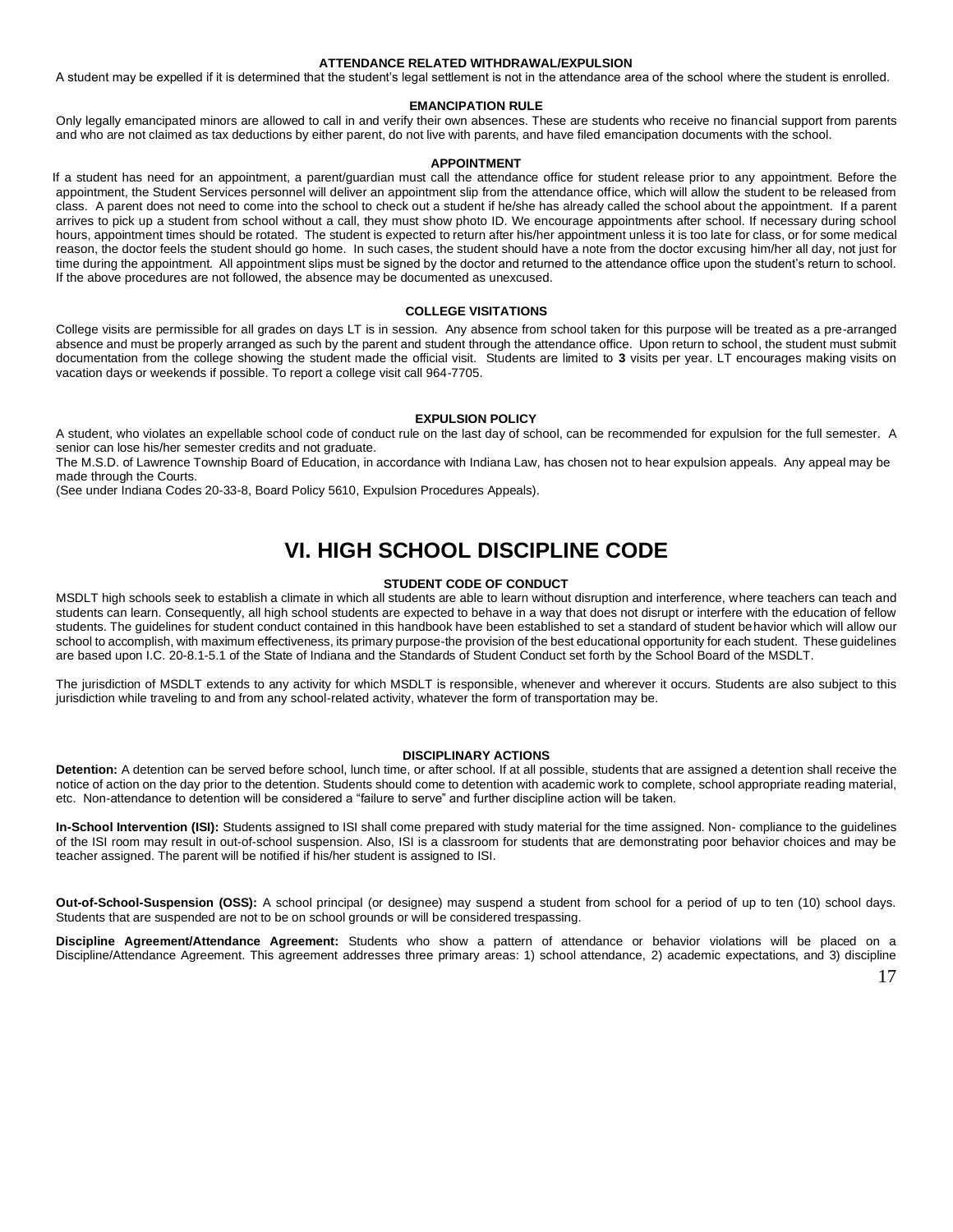referral accumulations.

**LTEC / Home Access Placement:** A school principal (or designee) may place a student on LTEC placement from school for a period up to 2 semesters. Students that are placed on LTEC are not to be on school grounds or will be considered trespassing. Students will also be required to meet the expectations set forth before returning.

**Expulsion:** In accordance with the due process procedures defined in the district's policy, a student may be expelled from school for a period of no longer than the remainder of the current semester plus the following semester.

#### **DISCIPLINE INFRACTIONS**

**Abusive/Offensive Language:** Written or oral language that is obscene. Any obscene or abusive language that is directed towards students and /or staff is highly unacceptable behavior. Language that is considered abusive will be determined by the teacher and/or administrator.

**Bullying/Intimidation:** A student is considered to be bullying if he/she commits "overt, unwanted, repeated acts or gestures, including verbal or written communications or images transmitted in any manner (including digitally or electronically), physical acts committed, aggression, or any other behaviors, that are committed by a student or group of students against another student with the intent to harass, ridicule, humiliate, intimidate, or harm the targeted student." (IC 20-33-8-0.2).

**Bus Misconduct:** Any behavior that interferes with the driver's ability to operate the bus will result in disciplinary action by an administrator.

**Cheating/Plagiarism:** Cheating or plagiarizing documents that are intended to affect an academic grade **including the use of unauthorized electronic devices**.

**Classroom Rules Violations:** Classroom rules/expectations set forth by a teacher.

**Co-Conspiring:** Students who are aiding, assisting, agreeing or conspiring with another student to violate school rules.

**Criminal Violations:** Students are expected to obey state and federal laws. Students who violate these laws during normal school hours or while attending any school sponsored activity on or off school property are subject to arrest at the discretion of law enforcement.

**Disrespect to Faculty and Staff:** Respect of staff is expected at all times. Disrespectful actions, such as, insults, abusive language/ profanity, threatening remarks, posturing, obscene gestures, and any verbal assaulting of a staff member are not aligned with our school's' vision.

**Driving/Parking Violations:** Driving to school and parking on campus is a privilege not a right. Reckless driving, speeding, and illegally parking will not be tolerated.

**Drugs/Alcohol:** Possession of or use of drugs, drug paraphernalia or alcohol and any substance which is, or contains, or is a look-a-like: alcohol, stimulants, narcotics, hallucinogens, marijuana, intoxicants, depressants, caffeine, and inhalants (glue or solvents).

**Forgery:** Students that falsify signatures of students, staff, faculty, or parents on school issued and professional documents. Forgery also includes the imitation of persons in telephone conversations or emails.

Gambling: Gambling is strictly prohibited in school or at school events and all items, such as dice, playing cards, poker chips, "flipping coins", etc., are not to be brought on school grounds or disciplinary action will be taken against all participants and money seized will be placed in student activity fund.

Gang Activity/Paraphernalia: The Board prohibits the presence of gangs or gang like activity on school property or school-related functions or events. Gang like activity is viewed as the following, but not limited to:

Hand signals, hand shakes, gestures or other communications showing membership or affiliation in a gang; wear, possess, use distribute, display or sell any clothing, apparel, accessory, manner of grooming, symbol or decoration on the body, notebook, book, locker, jewelry, or other such trappings identified which, by virtue of its color, arrangement or trademark or any other attribute, denotes or associated with gang membership or affiliation. Furtherance of gang activity through solicitation for membership, threatening or intimidating others, or inciting others to commit physical violence ("jumping students").

**Habitual Misconduct:** A student that has habitually broken school rules whether the same or different and despite the administration of discipline has failed to comply with school rules and meet behavior expectations.

**Harassment:** A person who, with intent to harass, annoy, or alarm another person but with no intent of legitimate communication; 1) makes a phone call, whether or not a conversation ensues, 2) communicates with a person by mail or other written form 3) uses a computer network or other form of electronic communication to communicate with a person or transmit an obscene message or indecent or profane words to a person.

Human Dignity: The Board believes it is part of our mission to provide a positive, orderly and harmonious environment in which respect for the dignity and worth of every member of the school community is recognized and promoted. The Board all employees, parent/guardians, and students are entitled to be treated, and are obligated to treat others with courtesy, fairness and decency. Only through the commitment and ongoing attention of each of us to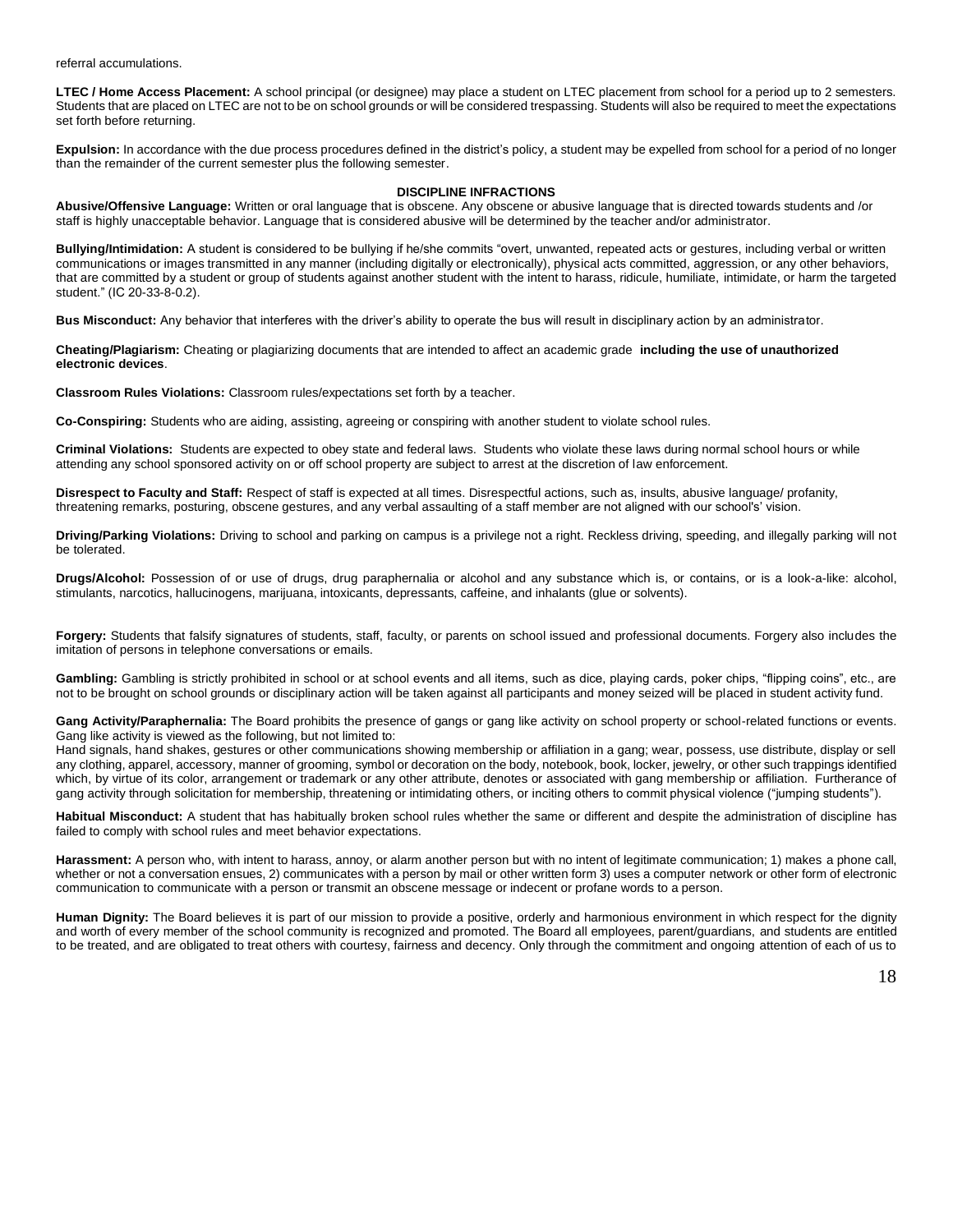a safe, caring and supportive atmosphere can we expect to achieve our objective of enabling all of our students to achieve their maximum potential as students, citizens and productive members of society. Lawrence Township has a diverse, multicultural school community; a fact the Board considers an asset and a source of pride and enrichment. This diversity, however, underscores the importance of sensitivity to the backgrounds, feeling, and concerns of students an equal opportunity society free of prejudice and discrimination. Accordingly, in this district, any statements or behavior by any member of the school community which insults, degrades, harasses or stereotypes any other person on the basis of race, color, religion, sex, national origin, ancestry, age, disability, veteran status, marital status, socioeconomic background, sexual orientation, and gender identity is unacceptable. It is the goal of Lawrence Township Schools to educate students in professional etiquette in action and word for success in the workforce.

**Inappropriate Dress:** Any attire that is distracting, offensive, (profanity, vulgarity, obscene, foul language, symbols of violence, discriminatory messages, gang or gang-like symbols, sexually suggested symbols, alcohol, tobacco, or drug messages) overtly provocative, or worn inappropriately.

**Insubordination:** Noncompliance of the directives of school personnel on school grounds or during school field trips or sports activities away from school. Refusal to follow a directive of school personnel and/or advocating others to do the same is an act of insubordination.

**Off Limits:** Students that are outside of the immediate area of their scheduled class of instruction without prior permission.

**Physical Confrontations (Fighting):** Any form of violence that results in a physical altercation.

**Sexting:** Use of an electronic device to communicate, display, or share nude photos or other sexually provocative material.

**Sexual Harassment:** Sexual harassment shall consist of unwelcome sexual advances, requests for sexual favors, or other inappropriate verbal or physical conduct of a sexual nature. Examples of sexual harassment are:

- Verbal harassment or abuse,
- Repeated remarks to a person with sexual or demeaning implications,
- Unwelcome touching.
- Pressure for sexual activity,
- Suggesting or demanding sexual involvement,
- Inappropriate postings on internet social sites (Facebook, Twitter, You Tube, etc.).

**Sexual Misconduct:** Engagement in conduct of a sexual nature.

Social Media: The use of social media when targeting a student and using the school's name, or referencing the school during a threat or insult. Also, posting unauthorized videos of events that happen on school property without the school's permission.

**Technology Misuse:** Students are to follow the Acceptable Use Policy.

**Theft:** The taking of others personal possessions or school property without permission or without returning the property is considered theft. Lawrence Township is not responsible for students' lost or stolen items.

**Vandalism:** The damage or destruction of personal or school property.

**Verbal Confrontations:** Verbal altercations that result in a disruption of the educational environment.

**Tobacco:** Possession, use, or transmitting of chewing/smoking tobacco, cigars, e-cigarettes, vaporizers, pipe tobacco, tobacco paraphernalia, etc. is strictly forbidden on school grounds regardless of age.

**Trespassing:** A student is deemed as trespassing if he/she is on school grounds without permission.

**Unlawful Activity:** Activities students may be involved in that are illegal according to state legal codes. If the unlawful activity may be reasonably considered to be an interference with school purposes, an educational function, or the student's removal is necessary to restore order or protect persons on school property; including an unlawful activity during weekends, holidays, other school breaks, and the summer period when a student may not be attending classes or other school functions.

**Weapons:** Possession of a weapon will not be tolerated and depending upon intent, can result in disciplinary action including suspension and expulsion. A look a like weapon is a device that simulates a firearm (ex. Pellet gun, BB gun, plastic gun), an explosive device (ex. Hand grenade, fireworks, bomb), or knife (ex. Pocket knife, any kind of blades, nail cutter).

#### **STUDENT DRUG TESTING POLICY [Board Policy: 5530.01]**

The administration shall have the authority to require any student to submit to a chemical test of the student's breath or urine if the administration has "reasonable suspicion" (as defined below) that the student is using or is under the influence of alcohol, marijuana or any controlled substance (as defined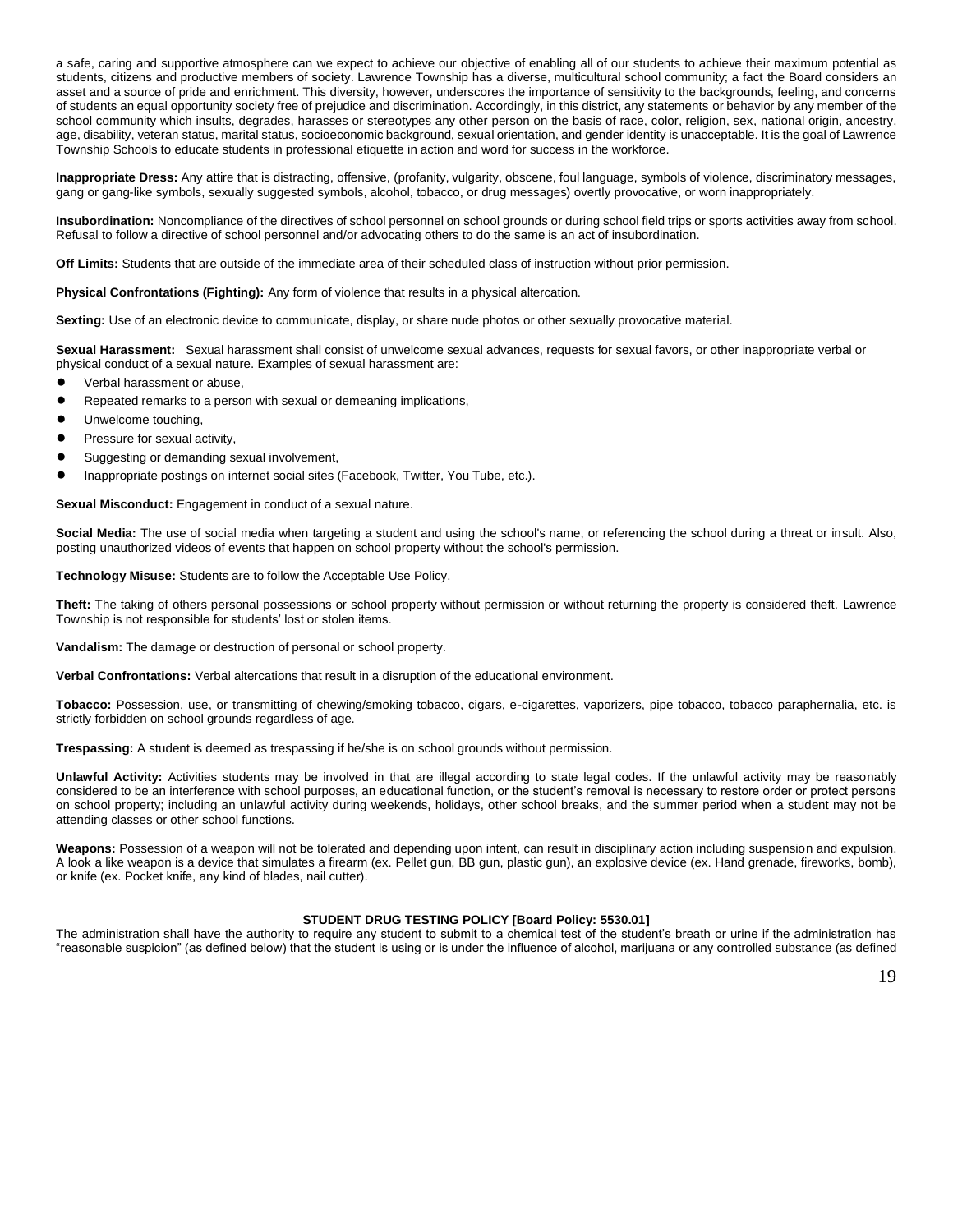by Indiana law) while:

- a. On school grounds, immediately before, during and immediately after school hours and at any other time when a school group is using the school.
- b. Off school grounds at a school activity, function or event; or
- c. Traveling to or from a school activity, function or event.

The administration also has the authority to require any student participating in athletics or other extra-curricular or co-curricular activities and any student issued a parking permit to submit to testing if the administration has reasonable suspicion to believe the student has violated rules adopted by the school prohibiting such students from using or being under the influence of alcohol, marijuana or any controlled substance. **Reasonable suspicion** may arise from the following**:**

- a. A student's behavior, in conjunction with physical appearance and/or odor, indicates the possible use of alcohol, marijuana or any controlled substance.
- b. The student possesses drug paraphernalia, alcohol, marijuana or any controlled substance. Information communicated to an administrator by a teacher, parent, other adult or a student indicating a student is using, possessing or under the influence of alcohol, marijuana or any controlled substance. (Any such report will be investigated by the administration and will be substantiated by other indicators, if deemed necessary.)

A chemical test of the student's breath and/or urine will be conducted in accordance with the adopted procedures. If any student tests "positive," disciplinary action may be taken as outlined by the school's Student Handbook. Students participating in privileges granted by the school, such as parking or extracurricular activities, will be subject to restriction of those privileges as outlined by the school's Student Handbook and/or the respective athletic and extracurricular co-curricular handbooks/guides.

A student's refusal to submit to the chemical test will result in the administration's proceeding with the appropriate disciplinary action. If a parent or guardian refuses to allow the test to be administered to their child, the **disciplinary action will be taken as if the test were positive.**

#### **NON-COMPLIANCE OF PARENTS**

- 1) Educational Neglect: "Educational neglect" occurs where the school behavior of a student under the age of eighteen (18) has been repeatedly disruptive, the student's parent fails to participate in a disciplinary action, and the student needs care, treatment, or rehabilitation that the child is not receiving and is unlikely to be provided or accepted without the coercive intervention of the court. If a parent commits educational neglect, the child may be designated as a "child in need of services" under I.C. 31-34-1-7. The effect of a student becoming a "child in need of services" is a referral to the Child Protective Services Division of Public Welfare. This referral may result in the parent being summoned to juvenile court.
- 2) Failure to Pick Up: If a parent doesn't pick up their child, the Coordinator of School Safety and Security will call the student's parents and give them the following options:
- a. pick up the child at school;
- b. permit the school to transport the child to the parent's place of work; or
- c. permit the school to transport the child to the parent's home.
	- If the parent refuses to choose one of these options, the Coordinator of School Safety and Security will choose the second or third option if he/she determines such action appropriate under the circumstances.

#### **POSITION STATEMENT ON GANG BEHAVIOR**

The Board of Education is committed to maintaining safe schools and to keeping students and staff free from threats, intimidation or harmful behaviors of any groups or gangs which advocate drug use, violence or disruptive behavior. The Board of Education and the administration are prepared to take whatever legal action is necessary **and appropriate** to ensure that our schools are safe places to be for our students and staff.

Consistent with this philosophy, the Board prohibits the presence **on school property or at school-related functions or events** any apparel, jewelry, accessory, manner of grooming, symbol or decoration on the body, notebook, book, clothing or locker which, by virtue of its color, arrangement or trademark or any other attribute, denotes possible membership in **any such groups or gangs**.

The superintendent or his/her designee shall have the authority and responsibility to interpret and implement this policy and to ensure that it is fairly, reasonably and consistently applied at each school.

The superintendent or his/her designee shall provide in-service training which helps staff to identify gangs and gang symbols, recognize early manifestations of disruptive activities and respond appropriately to gang behavior in school or at school related events and activities.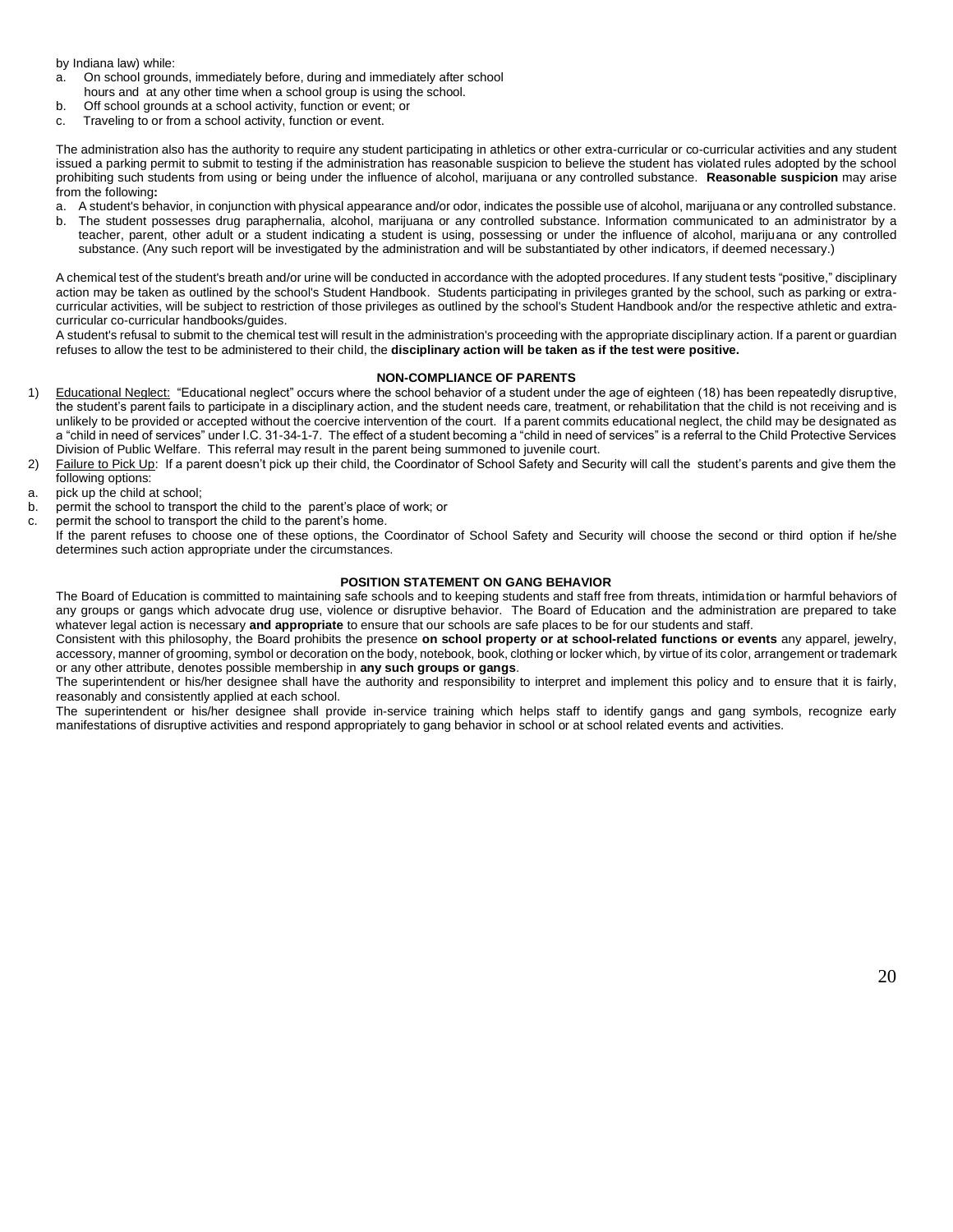## **VII. ACADEMIC GUIDELINES**

#### **COUNSELING SERVICES**

The Counseling and Guidance Departments offer a full range of services and programs to meet the academic and personal growth needs of students in the following areas: Academic Guidance, Parent and Community Communication and Consultation, Post Secondary Guidance, Scholarship and Financial Aid, Testing Services, Personal Counseling, Career Guidance, and Special Programs.

#### **FINANCIAL AID AND SCHOLARSHIPS**

Seniors may obtain a FAFSA worksheet from the Guidance Office. Students are also encouraged to contact their college Financial Aid Office to find scholarship opportunities. The Guidance Department routinely publishes a "Scholarship Update", which is posted in classrooms, in the Guidance Office, and on our website. Students and parents are welcome to pick up scholarship applications associated with the **"Scholarship Update"** in the Scholarship File. A **Financial Aid Night** help session is held annually in January.

#### **HONOR ROLL**

To be eligible for any honor roll, a student must be enrolled in a minimum of four full credit courses and not carry incomplete grades. Requirements for the Honor Roll are as follows 3.0 GPA and no grade lower than a C-.

#### **VALEDICTORIAN AND SALUTATORIAN**

Since finalizing the calculations for the valedictorian and salutatorian after eight semesters would involve recalculating class rank for only a few individuals, those calculations will be made and will include the eighth semester. The highest rank and GPA in the class determines valedictorian designation. Valedictorian(s) must also meet Core 40 and Academic Honor Diploma requirements. Due to the number of students involved in the "Top Ten Percent" designation, which is honored at graduation, we must utilize seventh semester class standings. (To do otherwise would delay presentation until after graduation, which would, in our opinion, make the honors less meaningful.)

#### **TRANSCRIPTS**

Requests for transcripts should be made on-line. From the Guidance Webpage, click on Docufide Secure Transcript link and enter your password and email address. Choose the colleges that you're applying to and sign off. There is no fee for most Indiana colleges. College applications that require a Counselor signature page or High School Report should be given to your counselor with a stamped envelope. College applications should be given to your counselor at least two weeks before the application deadline.

#### **TESTING OPPORTUNITIES**

Sophomores and Juniors can take the PSAT each year in October. ACT and SAT are available during many test administrations each year.. Registration is online a[t www.collegeboard.com](http://www.collegeboard.com/) o[r www.act.org.](http://www.act.org/)

#### **(ECA) and (ISTEP) EDUCATION GRADUATION QUALIFYING EXAM**

All Seniors must pass the ECA in Algebra I and English 10. All Juniors and Sophomores must pass the Math 10 and English 10 ISTEP. All Freshmen (Class of 2021) must pass the Biology ISTEP, Math 10 (taken when a student is in Algebra I), and English 10 ECA. The rules changed as of July 1, 2017. We will continue to update parents regarding testing in the State of Indiana.

#### **GRADUATION REQUIREMENTS**

It is the responsibility of each student to plan with his/her parents and counselor for graduation. Seeing that all required courses and total credits are in order is the responsibility of each student. Graduation checklists are available in the Counseling Center. See Section III –School Board Policies for graduation requirements.

#### **COMMENCEMENT CEREMONY PRIVILEGE**

It is important to know the commencement ceremony is a privilege but not a right. Seniors are still considered students and are subject to all school rules and policies until the completion of the commencement ceremony. This means seniors who are involved in "senior pranks" that are considered by the administration to be vandalizing in nature, pose a danger to others, are substantially disruptive of the school learning environment or violate any of the school rules or Indiana Code of Conduct may lose their privilege to participate in or attend the commencement ceremony or post-commencement school activities. A student also is subject to suspension or expulsion.

A student who is not permitted to participate in graduation exercises for any of the above reason and has met the school and state requirements for graduation, will receive his/her diploma by the district. Any exception must have the prior approval of the school principal.

#### **REQUIRED CREDITS**

A Lawrence Township graduating senior must have earned a minimum of eight credits from a high school in Lawrence Township in order to be granted a high school diploma by the district. Any exception must have the prior approval of the school principal.

#### **STUDENT GRADE CLASSIFICATION**

Fourth year students will be reassigned as a junior if they do not possess 30 credits by the beginning of school. New enrollees will be classified as follows: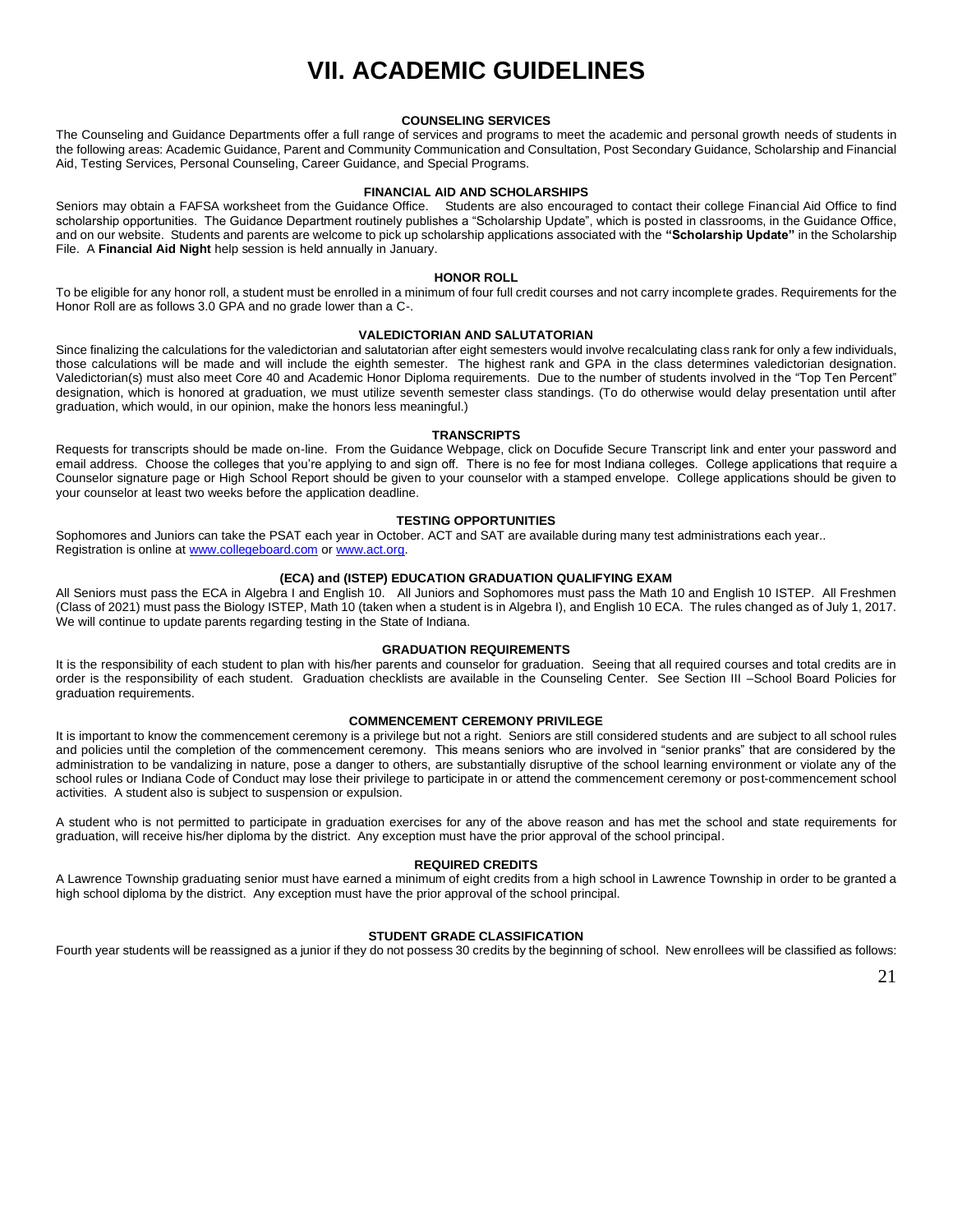1<sup>st</sup> year in high school: Freshman; 2<sup>nd</sup> year in high school: Sophomore; 3<sup>rd</sup> year in high school: Junior

#### **LAWRENCE TOWNSHIP HIGH SCHOOLS GRADING SCALE, GPA AND CLASS RANK**

The following grading scale will be used for all students for nine weeks, semester exam, and semester grades. GPA's will be carried to three decimals for purposes of determining class ranks.

| <b>LETTER GRADE</b> | <b>QUALITY POINTS</b> | <b>GRADING SCALE</b> |
|---------------------|-----------------------|----------------------|
| A+                  | 4.333                 | 98-100               |
| Α                   | 4.0                   | 93-97                |
| А-                  | 3.667                 | 90-92                |
| B+                  | 3.333                 | 87-89                |
| В                   | 3.0                   | 83-86                |
| В-                  | 2.667                 | 80-82                |
| C+                  | 2.333                 | 77-79                |
| С                   | 2.0                   | 73-76                |
| $C-$                | 1.667                 | 70-72                |
| D+                  | 1.333                 | 67-69                |
| D                   | 1.0                   | 63-66                |
| D-                  | 0.667                 | 60-62                |
| F                   | O                     | 59 and below         |
|                     |                       |                      |

#### **GRADING SCALE DESCRIPTORS**

**A**

Shows advanced understanding of concepts Knows material and how to use it Rarely have errors Participates fully in class Works independently Masters all class requirements Consistently excellent work on tests **B** Shows advanced understanding, but needs help with concepts Knows much of the material and how to use it Have minimal errors Participates frequently Works somewhat independently Masters most class requirements Does above average work on tests **C** Knows basic concepts but has trouble using them Knows some material but is dependent on reminders Has some errors Participates in class when prompted Works independently only when encouraged Masters minimum requirements Does consistent work on tests **D** Does not demonstrate understanding of concepts Fails to know most material or how to use it Have many errors Rarely participates Must be prompted to work independently and bothers others Meets minimum requirements Have very poor test scores **F** Demonstrates little or no mastery of concepts or skills (work does not communicate understanding) Fails to show understanding of concepts and how to use them Has more errors than correct work Does not pay attention or is frequently distracted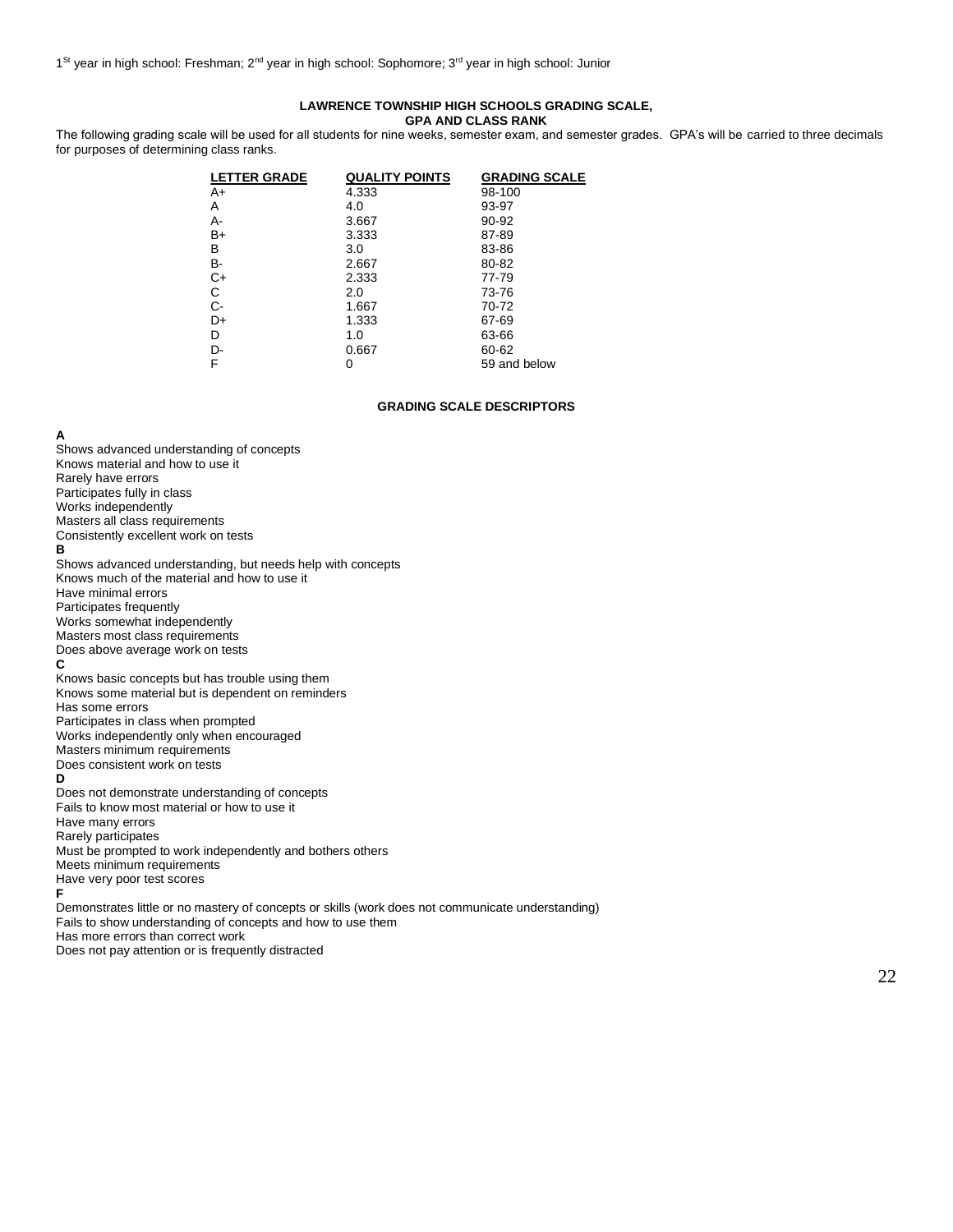Never works independently Meets few or no requirements Has below minimum test scores

#### **DUAL COLLEGE CREDIT COURSES**

Dual college credit courses are available for high school students who have adequate preparation and desire for more advanced work. Students must meet admission standards equivalent to university admission criteria. Acceptance for credit does not constitute college admission. Specific information identifying courses, costs, transfer of credits, and grades can be obtained from the Guidance Department.

#### **ADVANCED PLACEMENT COURSES**

AP courses provide in-depth study in a number of subjects and preparation for national tests administered by the College Board in May of each year. Many students who perform well on AP exams receive college credit or advanced placement in their college work, upon entering college. Students enrolled in AP courses are expected to take the AP exam. All grades in AP courses will receive additional weight if the College Board exam is taken.

#### **INTERNATIONAL BACCALAURETTE**

The International Baccalaureate (IB) Diploma Program gives students the opportunity to undertake a challenging whole curriculum that prepares them for the critical thinking and high standards colleges require. IB students complete classes in six subject areas, take the IB Theory of Knowledge course, and become part of an IB cohort of engaged, hard-working LT students. Students take IB exams and complete official IB in-class activities, and colleges use these scores to determine whether or not the students qualify for college credit.

#### **CORE 40 EXPECTATIONS**

CORE 40 is the minimum Indiana graduation requirement. CORE 40 directs the student toward achievement of life goals beyond high school. By defining requirements for success in future education and work, the Indiana CORE 40 guides this planning process. MSDLT courses, which meet CORE 40 curriculum requirements, are printed in the high school curriculum guide. Indiana four-year colleges require Core 40 for admission.

#### **ACADEMIC HONORS DIPLOMA**

The State Board of Education has established an academic honors diploma, which has been implemented in each school district. The diploma is intended to bring honor to those students who choose challenging courses and accumulate 47 credits in high school. To be eligible for an academic honors diploma, a student must have a grade point average of B- (2.67) or above. The awarding of this diploma will be noted on the student's transcript. No grade lower than a C- will count toward the diploma. Courses may be taught with applied methodology. Courses eligible for the AHD have been designated by each department. Candidates for the AHD should be certain they have completed minimum requirements for graduation as stipulated by the State of Indiana and the MSDLT.

#### **Course Options for Academic Honors Diploma**

**English/Language Arts** – 8 credits (in Literature and Composition or Etymology)

**Mathematics** – 8 credits (must include Alg. I, Geometry, Alg. II, and either Pre-Calculus, Prob./Stat, or Discrete Math)

**Social Studies** – 6 credits (including U.S. History, U.S. Government, and others with

emphasis on economics, geography or world history)

**Science** – 6 credits (2 credits in Biology, 2 credits in Chemistry, Physics or Integrated Chemistry-Physics, and 2 additional credits from Biology, Chemistry, Physics, Earth Space Science, or an equally challenging program)

**Foreign Language** – 6 credits (must include 6 credits in 1 language OR 4 credits in 1 language and 4 credits in another. Students who complete the middle school foreign language program and are placed into level II (semesters 3-4) of a foreign language have 2 choices for completing the requirements for the AHD. After semester 4 they can: elect to take 2 more semesters in the language they have been studying, or elect another foreign language and successfully complete 4 semesters of the new language being studied.

**Arts** – 2 credits; **Computers**; **Career Area**; **Electives** – 9 credits; **Phys. Ed.** – 1 credit, **Health** – 1 credit Complete one of the following:

- Two AP courses and corresponding AP exams
- Academic, transferable dual high school/college courses resulting in 6 college credits
- One AP course and corresponding AP exam and academic transferable dual high school/college course(s) resulting in 3 college credits
- Score a 1200 or higher combined SAT math and critical reading
- Score a 26 composite ACT

#### **MSDLT WEIGHTED GRADES**

Students must receive a passing grade in the weighted course in order to receive the weighted impact. Weighted courses will be open to all students.

#### **ACADEMIC LETTERS**

A student will be eligible to receive an academic letter by meeting the following criteria:

| Completion of:             | Attainment of: |  |
|----------------------------|----------------|--|
| 3 semesters and 15 credits | 3.667 GPA      |  |
| 5 semesters and 25 credits | 3.333 GPA      |  |
| 7 semesters and 35 credits | 3.000 GPA      |  |
|                            |                |  |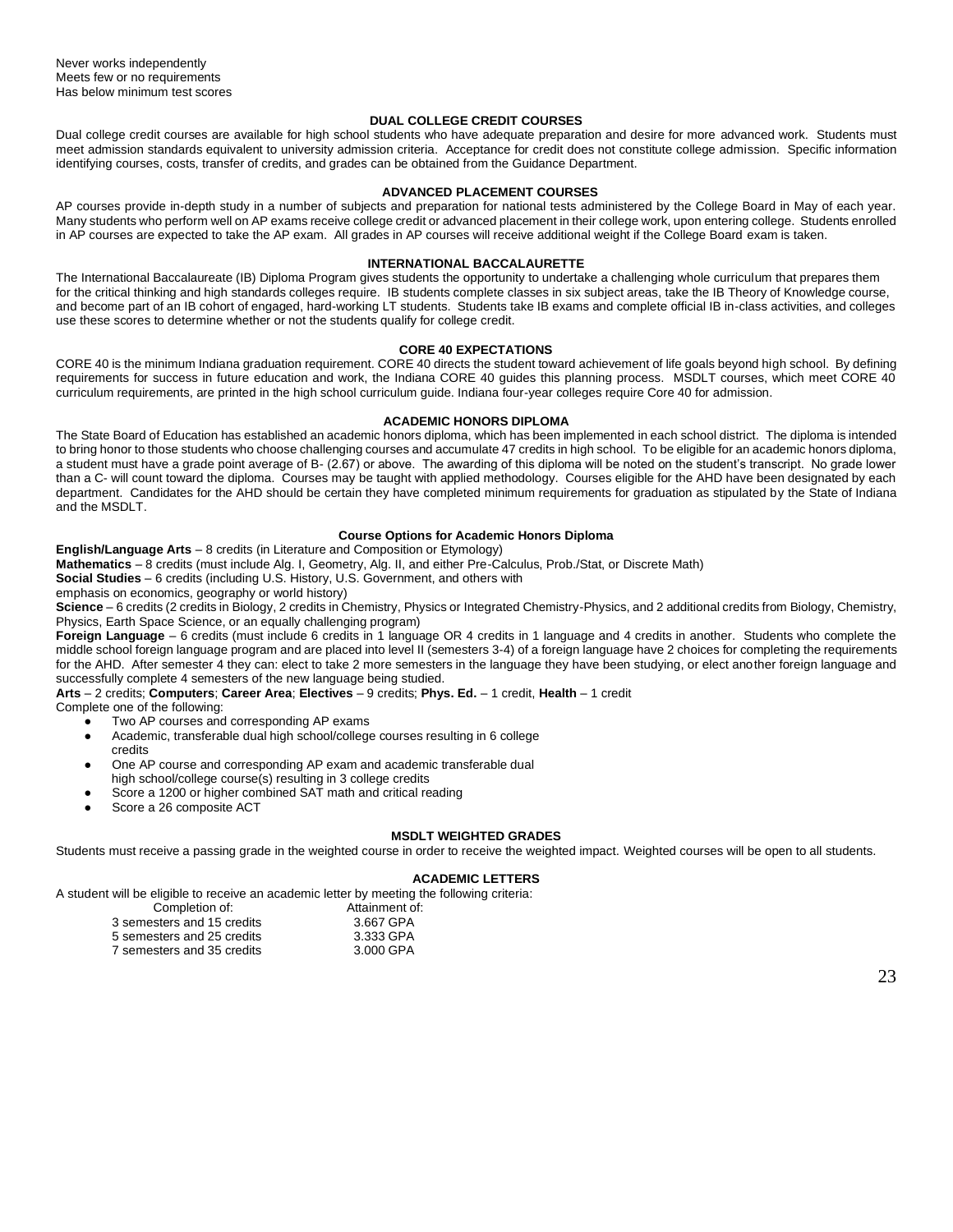The awardees must:

Have made no F's in any semester.

Have completed the semester immediately preceding the awarding of the letter

at one of the two M.S.D. of Lawrence Township high schools.

These awards are given only to the 10<sup>th</sup>, 11<sup>th</sup>, and 12<sup>th</sup> grades.

#### **ACADEMIC EXCELLENCE RECOGNITION PROGRAM GUIDELINES**

Sponsored by the MSDLT and the Lawrence Township Foundation, this program honors the top 30 students in the senior class and their selected educators.

Eligible students must be academically ranked 1-30 at the end of the 7th semester.

Eligible students must have been enrolled within the first grading period of the spring semester of their junior year and have completed the seventh semester of their senior year.

Students who have completed their graduation requirements by the end of seven semesters and are attending a college/university "early", but will be graduating with their class in May/June, will be eligible to participate in the program.

Foreign exchange students, enrolled for their senior year in Lawrence Township, will not be eligible for the program.

All valedictorians will be able to recognize their "first choice" educator at the program. If students ranked 2-30 select the same educator, they will be encouraged to select from one of their other choices.

Students who ranked in the "Top 30" but are not eligible for the Academic Excellence program will receive a special recognition letter from their school principal.

#### **LATE ENROLLMENT OF STUDENTS**

Credit will not be awarded for students who enroll after the first grading period of the semester. Should the student request to enroll after the first grading period of the semester, he/she may receive "F's" for the first grading period, which will be averaged with the remaining grading period and the final exam. **The school may place the student on an attendance contract. The principal may modify this enrollment procedure based upon the time of enrollment and other mitigating circumstances.**

#### **HOME-SCHOOLED STUDENTS**

Students who are home-schooled, and wish to become candidates for a Lawrence Township diploma, can receive credit towards that end only by taking the final exam for courses for which credit is to be given and counted towards a diploma. This is done under the direction of the high school principal. Upon passing the final exam, a grade of "P" (Pass) will be given for this credit.

#### **FOREIGN EXCHANGE STUDENT GUIDELINES**

- 1. Only student foreign exchange programs designated by the United States Information Agency and listed by the Council on Standards for International Educational Travel will be considered.
- 2. Applicants must secure written acceptance for enrollment in MSDLT prior to arriving in the attendance area of the school.
- If a change of home is necessary, the sponsor should make every effort to place the student with another family in MSDLT. A foreign exchange student making a change of home stay into MSDLT must receive prior acceptance **before** a host family is contacted.
- 4. Exchange organizations must have a local representative living in or near Lawrence Township who will assume responsibility for each student, provide an orientation, and ongoing support for host families and students on at least a monthly basis. Criteria for Acceptance:
	- Preference will be given to candidates from countries different than those already represented by accepted foreign exchange students.
	- Preference will be given to foreign exchange companies who have established good relations with the school through close monitoring of their foreign exchange students and host families.
	- Applicants will be evaluated on a first-come, first-serve basis, but enrollment limits may be placed upon foreign exchange programs.
	- A maximum of five foreign exchange students will be enrolled. No students will be accepted after the first week of school
	- Must be at least 16 years of age and not graduated from high school in their native country.

Evaluation of the foreign exchange student's application packet.

- Requirements:
- Letter or essay from student
- English proficiency skills assessment
- Original transcript of student's grades with English translation ("B" average required)
- Medical history including proof of immunizations
- 1. **Foreign Exchange students will be classified as seniors**. The curriculum for foreign exchange students may include Eng. 11 (Am. Lit.) and U.S. History and/or U.S. Gov. and Econ. Foreign Exchange students may participate in Graduation Exercises but will receive a Certificate of Attendance, not a diploma.

#### **PLAGIARISM AND CHEATING**

Plagiarism is intellectually dishonest and, therefore, a form of stealing. it is an extremely serious offense and may result in severe consequences. The following are forms of plagiarism:

Failure to document with quotation marks any material copied directly from other sources.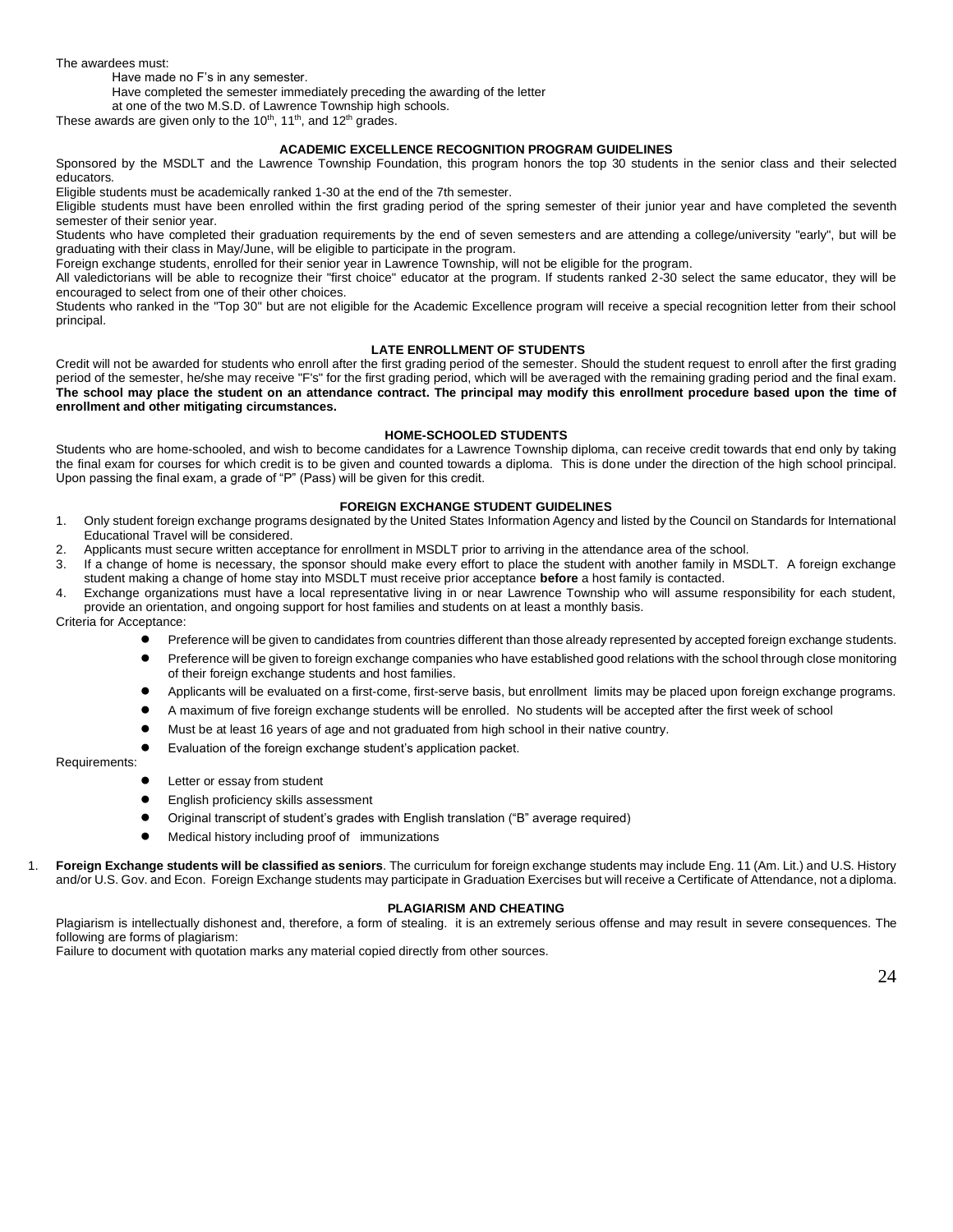Failure to acknowledge paraphrased material of someone else's ideas.

Failure to provide a bibliography.

Use of others' work, as one's own, particularly in the creative arts and work taken from the Internet.

Use of unauthorized electronic devices during assessments

Use of others' ideas as one's own for themes, poems, musical compositions or artwork. Cheating, including, but not limited to, plagiarism, use of notes without permission, copying from another student or other forms of such dishonest behavior will be considered as a violation of acceptable behavior.

- First instance of cheating will result in a grade of "0"
- Second instance of cheating will result in a grade of "F" for the six (9) weeks.
- Third instance of cheating will result in a Withdrawal/Failure for the semester.

#### **Parents are to be notified by the teacher in all instances of cheating or plagiarism.**

#### **REMOVING A STUDENT FROM A CLASS WITH AN "F"**

Removal of a student from a class because of disruptive behavior or violation of attendance policy may result in a grade assignment of **"WF"** and a schedule change will result. Any student that has exceeded "8" days of excused/unexcused absences from class will jeopardize their credits and may be removed from class. Any student that has not been removed from class by teacher request to the guidance counselor by the 14<sup>th</sup> week of the 1<sup>st</sup> and 2<sup>nd</sup> semester due to their exceeding of the "8" day limit, but are passing the course shall remain in the class for the duration of the semester.

#### **REPEATING A CLASS FOR CREDIT**

- Students wishing to repeat a class for credit may do so dependent upon availability.
- Students must have a C or lower grade and will have one chance to repeat the class.
- Upon completion of the class, the higher grade will remain on the transcript and be reflected in the GPA, while the lower grade will be converted to an "R" on the transcript and removed from the GPA calculation.
- It is the students' responsibility to see their guidance counselor about the grade change after the course has been completed.

### **VIII. CLINIC / NURSE**

#### **MSD Lawrence Township/Community Health Network/School Health Guidelines**

#### **CLINICS:**

**Parents/guardians have primary responsibility for the health care their children receive, but school clinics are available for emergencies, injuries, and illness that arise while the child is at school, in addition to management of chronic illnesses and special needs. Each Lawrence Township clinic is staffed with a Community Health Network nurse (RN or LPN). Nurses do not make medical diagnoses, but they are skilled in assessment, planning, intervention, evaluation, promotion of wellness, health counseling/education, prevention, emergency care, and referral.** 

**Students must have a CHN Consent form on file in order for the nurse to see the student for a clinic visit. Students without permission will be seen for emergencies only. Please speak with the nurse at your school if you have questions about the permission form.** 

**The school clinics are open daily during normal school day hours. Students must have a pass to enter the clinic, unless it is an emergency. Students without a pass will be sent back to class to obtain one. They will be asked the nature of the complaint, will have their temperature taken, and may be allowed to rest for a short period of time. Please remember that time in the clinic is time out of a class—instructional time is being lost. If the nurse needs to send a student home due to a sign of illness (see below), the nurse will call the phone numbers listed in Skyward. If contact information changes, it is essential that phone numbers be updated in Skyward. If the nurse is unable to reach a contact, the student will be sent back to class unless there are signs of a contagious illness (below). An illness-related early release from school is only excused when sent home by the nurse. If the student has an emergent or urgent health need and/or the parent or other contact cannot be reached, EMS may be contacted.**

**If a student has a chronic illness and needs an emergency care plan followed at school, it is the parent's responsibility to get these plans filled out by a doctor and returned to school. Some examples of chronic illnesses are asthma, seizures, diabetes, allergies and sickle cell anemia. Any other health related accommodations for the school day will be initiated after the nurse receives written doctor's orders. This includes, but is not limited to, open bathroom passes, physical restrictions, PE restrictions, and concussion accommodations. If a student needs a procedure during the school day, the nurse must also have doctor's written orders. This includes, but is not limited to, gastrostomy tube feedings, in and out catheterizations, wound dressing, diabetes care, and medication administration.**

#### **ILLNESS:**

**General guidelines for illness follow the guidelines, laws, and recommendations of the Indiana Department of Health, the Marion County Health Department, Community Health Network, and Indiana State Code to prevent the spread of communicable diseases. If the nurse should call home for a student pick up, they are acting in accordance with these laws and their professional nursing judgement. Parents should make every effort to come to the school to pick up their students in a timely manner. Bus transportation should not be utilized if the child**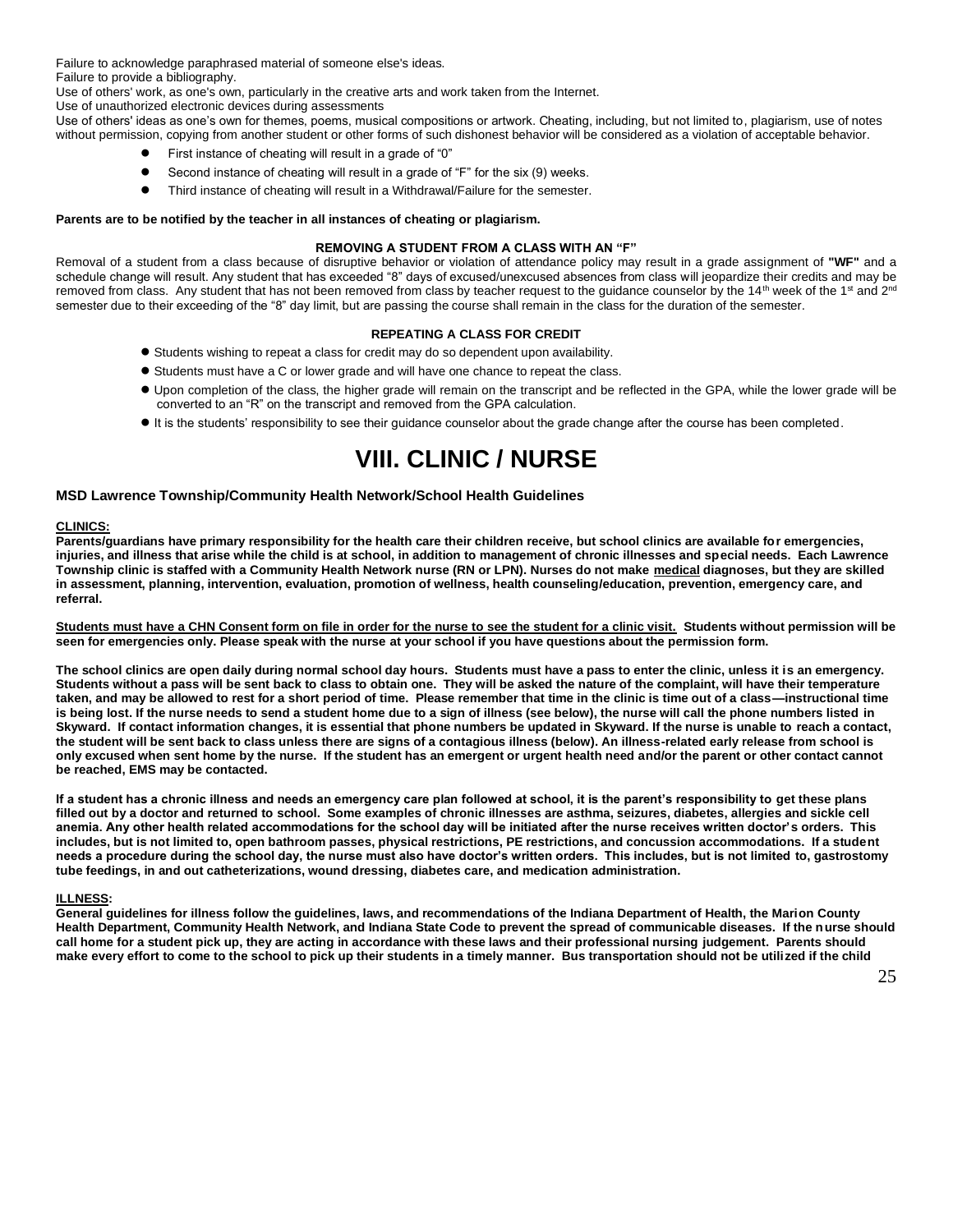#### **exhibits symptoms of a contagious illness (below).**

**Please do NOT send a student to school if one or more of the following symptoms are present: diarrhea\*, vomiting\*, undiagnosed body rash, sore throat with swollen lymph nodes, severe coughing, eye discharge or redness\*, or fever of 100 degrees or above. Please do NOT send a child back to school until he/she has been fever-free (without fever-reducing medications) and without vomiting/diarrhea for 24 hours. Antibiotics which have been prescribed for eye or throat infections must have been given for 24 hours before the student returns to school. This will help prevent the spread of infection to others and ensure that the student is feeling well enough to learn. Students who have had a surgery or hospital stay may be asked to provide a doctor's note to return to school.**

**\*Diarrhea – Student with diarrhea, defined as three or more loose or liquid stools in 24 hours, should stay home or be sent home from school. \*Vomiting – Students who vomits more than two times in a 24 hour period or vomiting and a fever are present should stay home or be sent home from school.**

**\* Eye Discharge and Redness – Some students might have allergies or eye irritation that is normal. If a student normally does not have these eye issues, they should not be at school and be seen by a doctor or nurse practitioner. Nursing assessment and judgement will be used to determine appropriate course of action during the school day.**

#### **INJURY:**

**Students who are injured at school will be assessed at the time of the injury, if they report to the clinic. If a student has a deep laceration, cannot walk, has extreme swelling, pain, obvious deformity, head injury, or has any other sign of an emergent/urgent need for further evaluation, the nurse will determine the best course of action for the situation. This may include a call home or an EMS call. Only an x-ray can determine if a fracture has occurred. The clinics possess wheelchairs for emergency response by school staff only. Lawrence Township cannot provide a wheelchair or any other medical supplies or devices which are necessary for student injuries or recuperation from surgeries, including crutches, dressing supplies, wraps, splints, etc. Parents should contact their healthcare provider or insurance carrier if these devices are needed beyond the school's initial response.**

#### **MEDICATIONS:**

**Lawrence Township clinics do not stock any medications. All medication must be supplied by the parent/guardian. Medication given for the academic success of students or other medications given for acute or chronic conditions may be administered at school. Please try to schedule a three-time-per-day medication at home. Do not send once daily or every twelve hour medications to school. Once a daily morning medications should be given at home unless a note is provided from the student's physician or after discussion and approval by the school nurse. Medication administration forms are available at each school or online. This form must be filled out and signed by the parent or guardian before a medicine will be administered by the nurse. Prescription medication must have the current prescription label with student's name attached to the medication. Per Indiana State code, all medications must be in the ORIGINAL containers. For the safety of your student, if medication is received in a baggie or envelope, it will NOT be given. A physician's order is necessary in order for an emergency medication (EpiPen or inhaler) to be carried by a student. It is helpful and best practice to have a backup of this medication in the clinic. If cough drops are needed, we suggest that hard candy be substituted for the same effect, with no time out of class to go to the clinic.** 

**Over-the-counter (OTC) medications for children must state that the medicine may be given to children under twelve years of age. The label on an OTC serves as the guideline for dosing and frequency. If the parent desires a dose or schedule that is different than the label, a physician's order shall be necessary for administration. Supplements are not considered appropriate for school administration.** 

**No medication should not be transported by students in grades PK-8. Parents must transport all medications to school. Students in grades 9-12 may transport medications with written permission from the parent or guardian.**

#### **LICE:**

**Students who exhibit scratching or evidence of live bugs in the hair may go to the school clinic for evaluation by the School Nurse. The School Nurse will examine the student's hair and scalp in a confidential manner. If live lice (crawling bugs) are visualized, the parent/guardian shall be contacted by phone. Factors such as the severity of infestation, child's age, or other health concerns influence professional judgment regarding parent pick up and recommended treatment options. Close household contacts should be inspected. Students remaining at school until the end of the day will be discouraged from direct head to head contact with other students in the classroom. School Nurses will assist parents/guardians with strategies for prevention and ways to enable the student to return to school as quickly as possible. If nits only are visualized, the student may remain in school and the parent will be notified at the end of the school day. Nits located closer than ½ inch on the scalp require parental action at home. Nits farther than ½ inch are not considered to be viable.**

**The American Academy of Pediatrics states that classroom and school wide head checks are not the best use of school time. Therefore, nursing will only check a student with suspected lice.**

#### **MISCELLANEOUS:**

**In the event that Indiana Poison Control is consulted, the advice received shall be absolutely followed by clinic/school personnel, including emergency transport.** 

**It is the parent's responsibility to provide any student-specific supplies that are needed on a regular basis at school. This includes dressing supplies for injuries beyond initial first aid, supplies of clothing, hygiene items, equipment/supplies for any type of special need, etc.**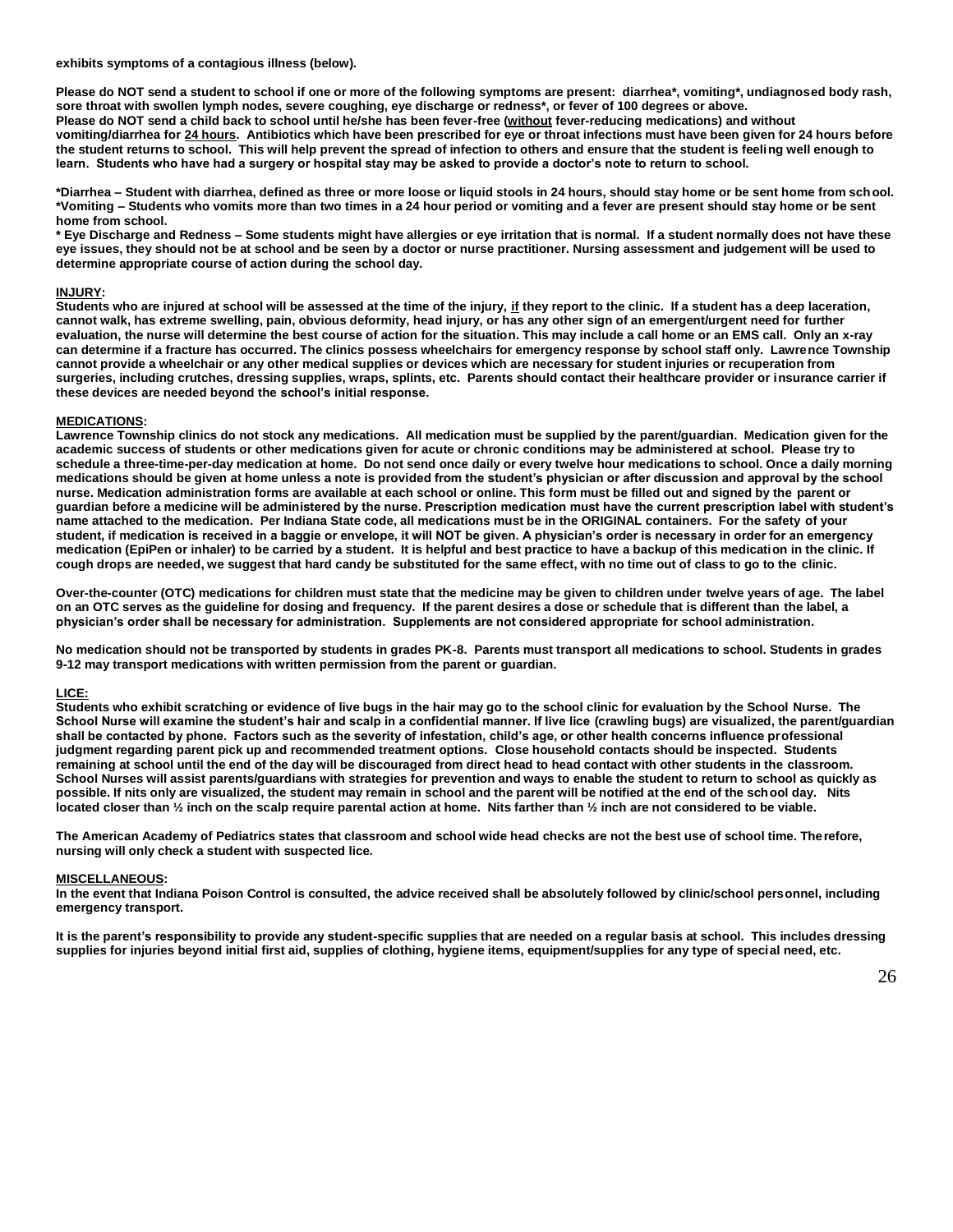**Immunization records shall be reviewed at the time of the student's enrollment or whenever a change in the law requires additional immunizations for current students. Lawrence Township clinics shall inform parents about changes in state laws. All students must meet state requirements for immunizations. Students may be excluded from school if immunizations are not up to date. The nurse may be contacted for further information.** 

**Vision and hearing screenings for certain grade levels take place sometime during the school year and are performed by the Marion County Health Department. Referrals for follow-ups are mailed to the home. Parents should make every effort to act promptly if a referral is received, as vision and hearing deficits greatly impact educational performance. Notice of screenings shall be by newsletter, call system or via the school/district website.** 

**Please do not hesitate to contact the nurse for any concerns during the school year.** 

#### **IX. CO-CURRICULAR AND NON-ATHLETIC EXTRA-CURRICULAR ACTIVITIES & CLUBS**

### **CO-CURRICULAR AND NON-ATHLETIC**

**EXTRA-CURRICULAR PHILOSPOHY**

The co-curricular and non-athletic extra-curricular programs strive to provide the best opportunities for students to excel beyond the school day in knowledge, skills, teamwork, self-discipline, and moral character. The purpose is to provide each participant with experiences that will be positive, memorable and helpful to them to develop the capacity for commitment to a cause, acceptance of responsibility and loyalty toward any chosen endeavor, as well as enhance knowledge and skill.

#### **DEFINITION OF TERMS**

A co-curricular activity is a credited course in which students are required as part of the course work to attend rehearsals, practices, concerts, events, etc. beyond the school day. A student's grade is impacted by the student's attendance and the student's degree and quality of participation in these activities. A non-athletic extra-curricular activity is a non-athletic school sponsored activity, which is not a part of a credited course. There is no grade impact on participation unless through voluntary extra credit.

#### **EXPECTED STANDARDS OF CONDUCT**

Each individual shall put the good of the group first and foremost.

Each individual shall accept responsibility for the care of all equipment. Negligence shall result in financial accountability.

Each individual shall obey the specific guidelines set forth for each activity as given to him by the instructor or sponsor.

Each individual shall be a good citizen at all times, displaying honesty, self-discipline, courtesy, responsibility, and respect for self, others, and property. Each individual shall strive to be a positive influence in all he/she tries to do, representing the activity, school, Lawrence Township and community with pride and dignity.

Each individual shall refrain from the use of profanity.

No individual shall participate in any unlawful act. Unlawful acts include, but are not limited to, possession of illegal drugs, alcohol, tobacco, weapons, gambling, theft, forgery, vandalism and assault.

Each individual shall comply with standards set forth in this handbook, school rules, and school board policies or be subject to disciplinary action and/or dismissal from the activity as determined by the appropriate school officials.

#### **ATTENDANCE POLICY**

Students are required to attend all rehearsals, practices, concerts, events, etc. of the activities in which they participate.

**Students must attend a full school day on the day of participation in a co-curricular or extra-curricular activity after school**. Approved field trips or school activities constitutes attending school. Any exceptions must be granted by the principal or designee.

#### **FINANCIAL OBLIGATIONS**

Students must pay all fees associated with each activity by the established due dates. Special financial arrangements must be made in writing with the department chairperson, director of performing arts, principal or designee.

#### **CONDUCT AND CHARACTER**

Students are required to represent their school in a manner as outlined by the expected standards of conduct. Students who bring discredit upon their school shall be subject to disciplinary measures.

#### **PARENT/GUARDIAN AND STUDENT CERTIFICATE**

The Parent/Guardian and Student certificate must be completed and returned. The signatures of the parent/guardian and the student indicate that each has read, has understood and has agreed to abide by the stated policies.

#### **TRAVEL**

All participating students are required to travel to and from events in school-approved vehicles under adult supervision. Extenuating circumstances should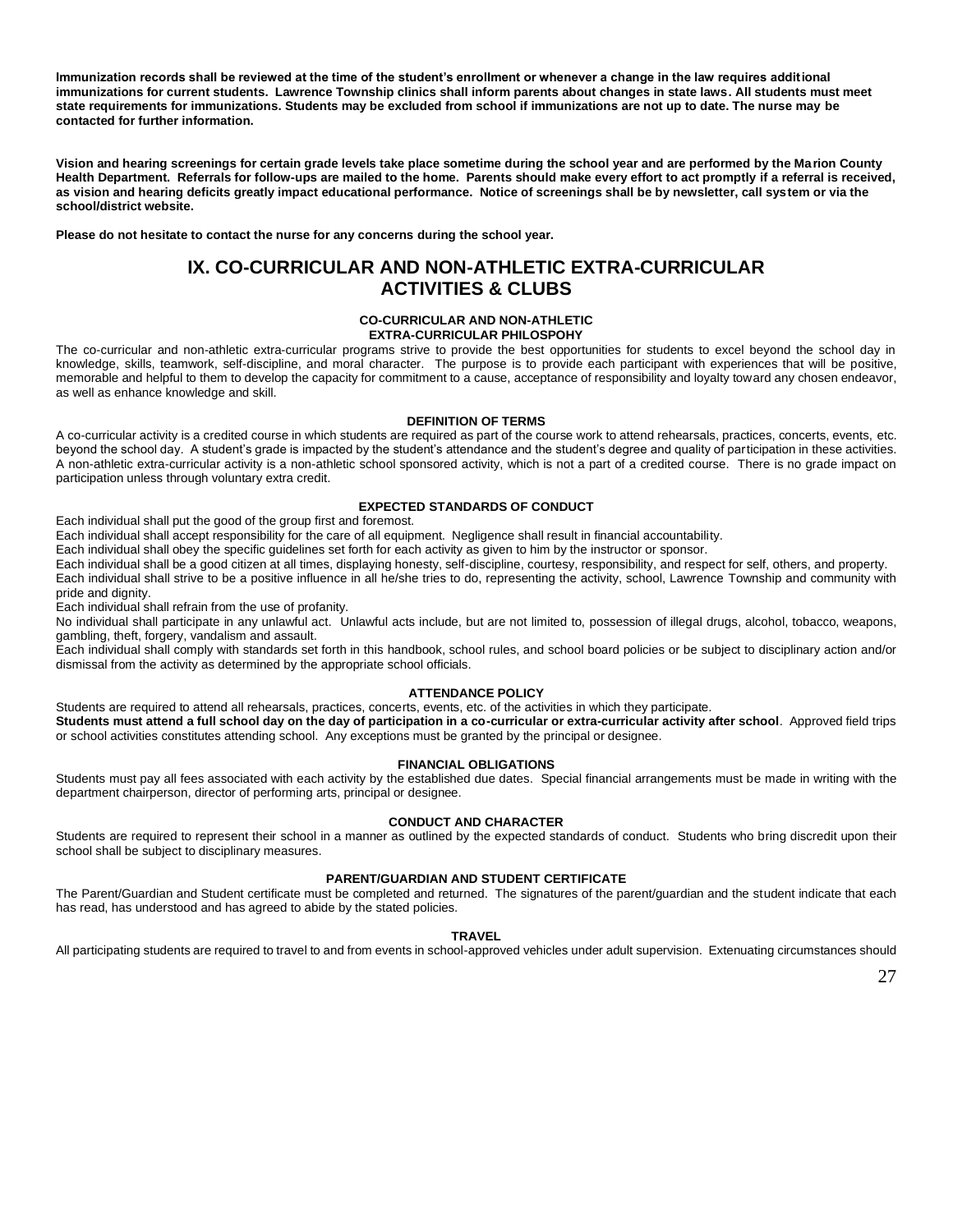be cleared with the director of performing arts, department chairperson, principal or designee.

#### **SCHEDULE CONFLICT POLICY**

We feel it is important that students in MSDLT be encouraged to participate in a wide range of school-sponsored activities. The expanding of both extra curricular and co-curricular programs in LT schools has allowed for a large number of our students to be actively involved. However, with this increased involvement, we have increased possibilities for scheduling conflicts to occur. It should be understood that students having direct conflicts with rehearsals, practices, performances, and/or games would need to make a choice at the beginning of the year concerning the extracurricular activities in which they choose to participate.

By providing clearly defined guidelines, staff members, students, and parents will be able to communicate with each other in an atmosphere of fairness and consistency. Prior to the fall, winter, and spring sport seasons and in advance of conflicting situations, involved faculty members will meet with either the music department chairperson, or the athletic director to seek out any possible conflicts. After learning of possible conflicts, the music department chairperson, the athletic director, and the principal and/or his/her designee will meet to determine how these conflicts can be resolved. (The principal or designee will call this meeting.)

The following basic guidelines will be used in determining appropriate resolutions to conflicting performance schedules:

- Scheduled state athletic association tournaments (IHSAA) and state association (ISSMA) division of student activity contests, including travel time, shall have the number one precedence.
- Scheduled M.I.C. Tournaments and scheduled Marion Co. Tournaments, and scheduled Saturday major marching performances beyond Item A shall be the second priority. Out of state competition shall not take precedence over these school schedules, games and events. A scheduled event on the school calendar will take precedence over a calendar addition or a rescheduled event.
- Regularly scheduled games and major performances beyond Items A and B shall be the third priority. Out of state competition shall not take precedence over these school schedules, games and events, unless the coach or music teacher approves the student's attendance at the out of state event over the school's scheduled game or performance. A previously scheduled event on the school calendar shall take precedence over a calendar addition or a rescheduled event.
- If there is a direct conflict, which cannot be rescheduled through those conditions as outlined in A, B, or C, then the following procedure will prevail:
- The importance of a student's participation in the success of the group's performance will be considered. The music dept, chairperson and the athletic director will make the decision. If the music dept. chairperson and the A.D. cannot reach such a decision, the principal will render a decision, and there will be no penalty assessed to the student.
- No penalty shall be assessed to the student participant if he or she properly communicates the conflict to all parties. All decisions will be adhered to: however, if any unusual circumstances do occur at a later date, the student may request a change of the decision by filing his or her request in writing to the principal no later than 10 days prior to the scheduled conflict.

#### **RULES & CONSEQUENCES**

**RULE 1**: students participating in co-curricular and/or non-athletic extra curricular activities that are found to be in violation of the MSDLT Drug and Alcohol Policy will face the following consequences in addition to those set forth for all students as stated in this policy:

- The student shall relinquish any leadership position.
- The student shall be ineligible to participate in any voluntary trips.
- The student shall be ineligible to participate in any all-state or honor activities.
- The student shall be ineligible to audition for any solos, parts in musicals, drama productions, etc.

#### **Penalty period**:

1<sup>st</sup> offense-the remainder of the semester

2<sup>nd</sup> offense- the remainder of the school year

3<sup>rd</sup> offense- the remainder of a student's school career

**RULE 2:** Students participating in co-curricular and/or non-athletic extra curricular activities that are charged with and convicted of a misdemeanor, felony or juvenile status offense constituting a misdemeanor or a felony shall face the following consequences:

- The student shall relinquish any leadership position.
- The student shall be ineligible to participate in any voluntary trips.
- The student shall be ineligible to participate in any all-state or honor activities.
- The student shall be ineligible to audition for any solos, parts in musicals, drama productions, etc.
- The student may be suspended from these activities upon arrest or detention pending the outcome of the charge.

#### **Penalty period**:

1<sup>st</sup> offense- the remainder of the semester

2<sup>nd</sup> offense-the remainder of the school year

3<sup>rd</sup> offense- the remainder of a student's school career

**RULE 3**: Students participating in co-curricular and/or non-athletic extra curricular activities who are found in possession of, using, or transmitting tobacco products or the paraphernalia associated with tobacco products shall face the following consequences:

- The student shall relinquish any leadership position.
- The student shall be ineligible to participate in any voluntary trips.
- The student shall be ineligible to participate in any all-state or honor activities.
- The student shall be ineligible to audition for any solos, parts in musicals, drama productions, etc.
	- **Penalty period**:
	- 1<sup>st</sup> offense- the remainder of the present grading period
	- 2<sup>nd</sup> offense- the remainder of the semester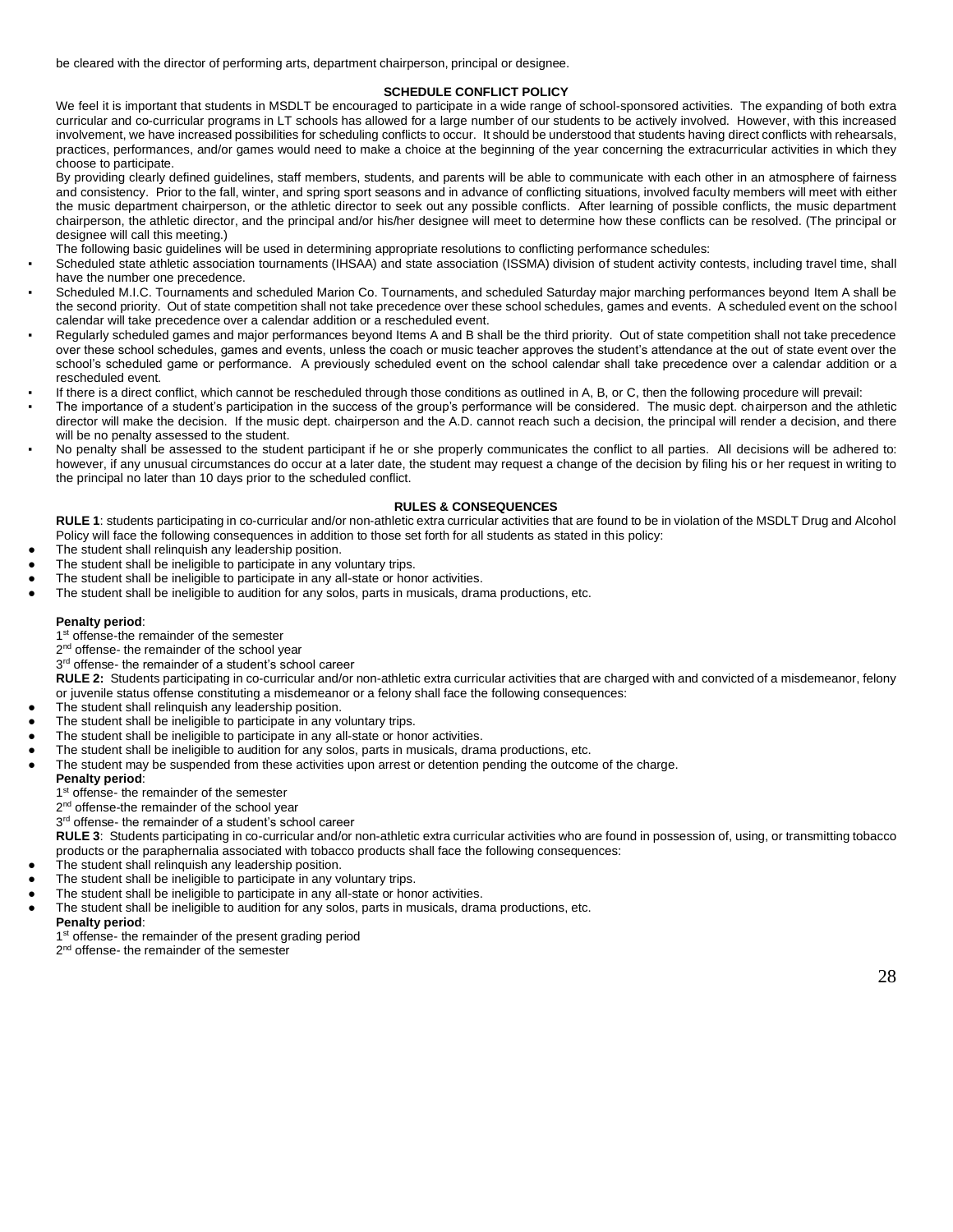3<sup>rd</sup> offense- the remainder of the school year

**RULE 4**: Students participating in co-curricular and/or non-athletic extra curricular activities who are found in violation of school rules shall be disciplined in accordance with the school's student handbook. The student may be subject to further disciplinary action in accordance with the rules of each activity. **RULE 5**: Students participating in co-curricular and/or non-athletic extra curricular activities who are found in violation of the code of conduct as listed in this handbook shall be disciplined in accordance with the rules set forth by each activity.

**RULE 6**: Specific rules and guidelines for each activity may be set forth by the activity sponsor. These rules and any stated penalties will be given to the participants within the first week of a student's participation. These written regulations will be on file in the appropriate department office and/or the principal's office.

#### **PROCEDURES**

Upon reasonable suspicion of a student's violation of Rule 1, 2 or 3, an investigation will be conducted by the director of performing arts, music department chairperson, principal or designee. If the student is found in violation, a conference will be held with the student. Following the conference, the student will be notified in writing by the appropriate administrator as to the consequences as described in this handbook. One copy of the violation record will be given to the student, another mailed home, another given to the activity sponsor, and another kept on file at school.

Upon reasonable suspicion of a student's violation of Rule 4, 5 or 6, an investigation will be conducted by the activity sponsor. If the student is found in violation, a conference will be held with the student. Following the conference, the student will be notified by the activity sponsor as to the consequences. These consequences will be separate from any assigned under the school's disciplinary code.

#### **EXTRA-CURRICULAR CONSEQUENCES FOR FIRST OFFENDERS: ALCOHOL/SUBSTANCE ABUSE**

Students who participate in a class activity which has a performance or competition component, such as choirs, the band flag corps, competitive speech, or vocational youth organizations, will attend class upon return, but may not perform or compete unless the approved educational or counseling program is completed.

Students who participate in clubs and other extracurricular activities (Brain Game, National Honor Society, Student Government, etc.) will have participation limited or suspended according to the specific guidelines of the organization and/or administrative judgment.

#### **APPEALS**

A student and his/her parents or guardian have the right to appeal a ruling by so notifying the principal in writing within five (5) business days after notification of the decision. If written notification is not received within five (5) business days requesting a meeting, the right of appeal is forfeited. The Co-Curricular and Non-Athletic Extra Curricular Appeal Board is composed of the principal or designee, the director of performing arts or music department chairperson where applicable, two school officials not affiliated with the specific activity and the activity sponsor. The activity sponsor is a nonvoting member of the Appeal Board.

The purpose of the appeal meeting is to inquire into the student's alleged violation and to allow the student and parent(s) guardian to speak on the student's behalf. The meeting is not an evidentiary hearing. The entire meeting will be tape recorded with copies available upon request to the parties involved. Within five (5) business days after the hearing the parent(s)/guardian and student will be notified of the board's decision.

All assigned consequences will remain in place until the appeal process has been completed and a decision has been reached.

#### **NATIONAL HONOR SOCIETY APPLICATION PROCESS**

- All juniors who have a *cumulative GPA* of (at least) 3.40 at the end of their fourth semesters are eligible to apply. In order to be inducted, the student must have maintained a 3.50 cumulative GPA at the end of his/her fifth semester.
- All seniors who have a *cumulative GPA* of (at least) 3.45 at the end of their sixth semesters are eligible to apply. In order to be inducted, the student must have maintained a 3.50 cumulative GPA at the end of his/her seventh semester.
- Students must be enrolled at LNHS by the 1st Mon. in Oct. of the present school year.
- Selection of each member shall be by a majority vote of the Faculty Council.

**Students violating the NHS Charter Code of Conduct will be subject to appropriate disciplinary action, which may result in their removal from NHS.**

### **X. LT AND IHSAA ATHLETIC POLICIES AND GUIDELINES**

#### **EXTRA-CURRICULAR ELIGIBILITY PROCEDURES**

- 1. The following GPA requirements for extracurricular participation are required for participation:
	- Grade 9 Pass 5 credits
	- Grade 10 Pass 5 credits and a 1.667 average
	- Grade 11 Pass 5 credits and a 1.834 average
	- Grade 12 Pass 5 credits and a 2.0 average
- 2. In determining participation, the higher of the overall GPA or the current nine-week's grading period GPA will be used.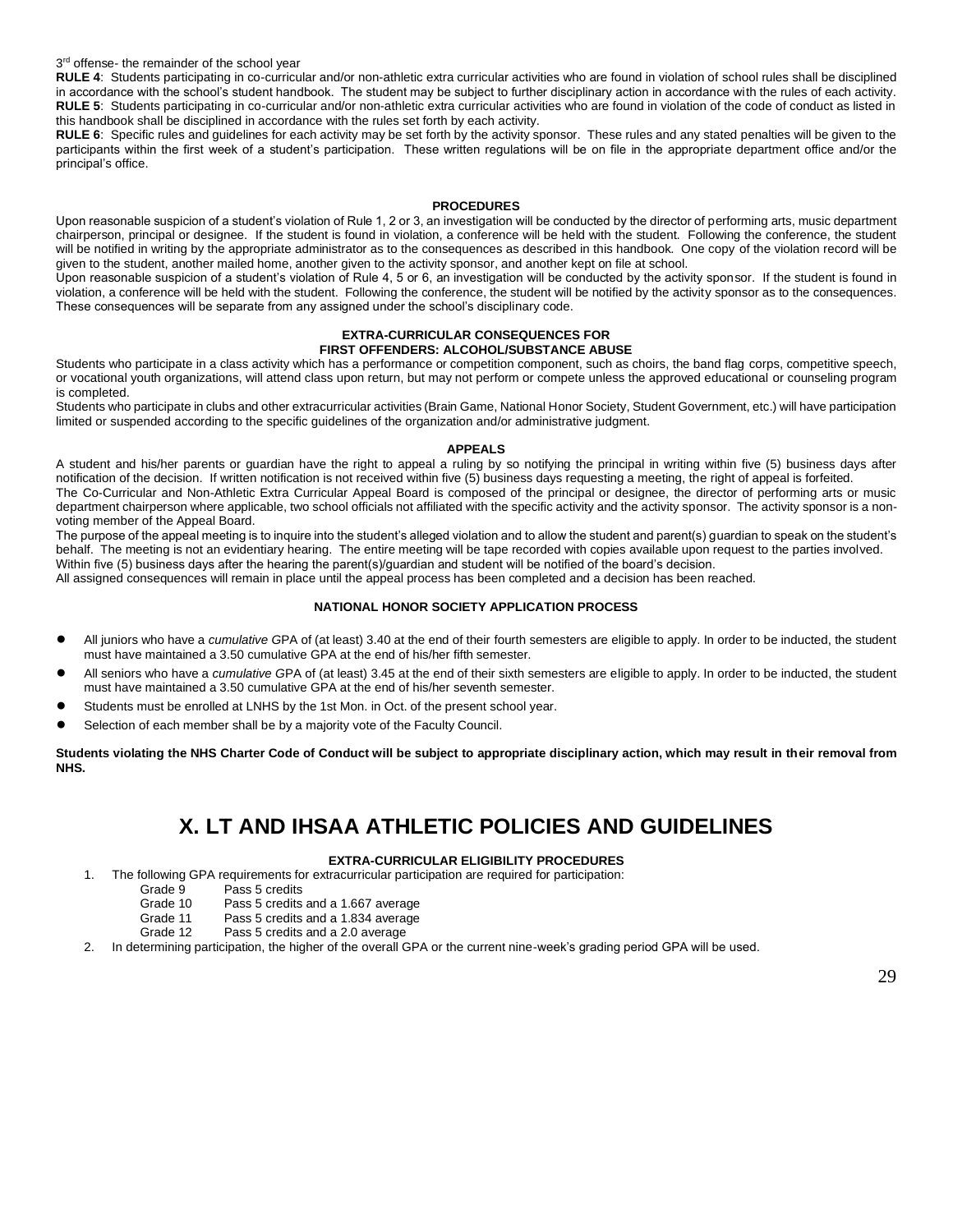- 3. Any Special Education student who plans to participate should have an IEP that states the appropriate eligibility standard.
- 4. High school credit awarded for the summer school, correspondence classes, and evening classes will count toward the standard.<br>5. The Superintendent or the Superintendent's designee may defer the implementation of the el
- 5. The Superintendent or the Superintendent's designee may defer the implementation of the eligibility standard for a period not to exceed one (1) semester to allow for unforeseen circumstances.
- 6. Any student transferring from another high school shall have the remainder of that semester as a grace period to meet the appropriate grade level eligibility standard. A student enrolling during the second grading period of a semester will have the following semester as a grace period.
- 7. All coaches, teachers, guidance counselors, and all other appropriate staff will continue to give assistance to all students unable to meet the eligibility standard.
- 8. All extracurricular organizations/activities that have students representing our schools must have constitutions and/or standards that meet the above GPA criteria.
- 9. Students not meeting the above standards can maintain eligibility by attending tutoring sessions twice per week. The coach will be responsible for coordinating those tutoring sessions and the coach will be responsible for reporting the attendance of those students to the director of athletics. Students not attending the required sessions will be ineligible for the following contest(s). They can regain their eligibility by attending the tutoring sessions the following week.

#### **MSDLT HIGH SCHOOL ATHLETIC PHILOSOPHY**

MSDLT recognizes that interested students should be given the opportunity to develop their potential as athletes in activities appropriate to their level of ability. LT schools provide programs of interscholastic athletics that promotes participation for qualified students within the rules and regulations of the Indiana High School Athletic Association and MSDLT Athletic Departments. The goal of the MSDLT athletic departments is to promote an environment that allows the LT athlete to develop and to grow in the areas of teamwork, sportsmanship, leadership, self-discipline, and moral character. It is hoped that the lessons learned and the experiences gained from participation in athletics will play an integral part in the overall education of the Lawrence Township student athlete.

#### **MSDLT AND IHSAA POLICIES AND GUIDELINES**

Participation in athletics is a privilege earned by meeting the rules and standards set by schools, conferences and the IHSAA. Students who have questions concerning eligibility should contact the Athletic Director or Principal BEFORE they endanger their athletic eligibility.

#### **ACADEMIC ELIGIBILITY**

Academic eligibility is addressed in section I: Eligibility Procedures for Extra-curricular and Athletic Participation.

#### **ATHLETE DEFINED**

An LT athlete is defined as and includes all young men and women representing MSDLT as they participate in interscholastic competition. Included under this definition are the members of our twenty sports and their support personnel such as trainers, managers, statisticians, etc. Students currently in good standing with the Athletic Department may be eligible for the athletic weight training classes offered.

#### **ATTENDANCE**

Student athletes are expected to make school attendance a priority. This includes attendance both the day of and the day after athletic contests. Student athletes and student staff are expected to be in attendance at school on time the day following any and all evening activities. All efforts are made to avoid late activities on school nights, but sometimes they are necessary. Students must attend school all day in order to participate in an extracurricular activity after school. The Principal or Athletics Director must grant any exceptions. Extenuating circumstances must be brought to the attention of the Principal or Athletic Directors.

#### **AWARDS / GIFTS**

Athletes may not receive any award in recognition for athletic ability not approved by the high school principal or the IHSAA. Athletes may not accept awards, medals, recognition, gifts and/or honors from colleges/universities or their alumni. Athletes and parents with questions may refer to the IHSAA by-laws.

#### **CHANGING A SPORT**

If an athlete is cut from a team, the athlete may join another team or program in that sport season. An athlete may transfer from one sport to another within the same sport season with the agreement of both coaches and the athletic directors. If an athlete quits or is removed from the team for any reason, the athlete cannot join another team nor participate in any conditioning or weight-training program until the original team is no longer competing. For example: A football player cannot quit the football team to begin wrestling until the football team has played its last game. If the athlete wishes to appeal, a written appeal must be submitted to the athletic directors.

#### **CONFLICTS IN EXTRACURRICULAR ACTIVITIES**

MSDLT recognizes that every student should have the opportunity for a broad range of experiences in the area of extracurricular activities. However, students should be cautious about participating in too many activities. Interscholastic sports at the high school level require a substantial time commitment that usually extends Monday through Saturday from the first official day of practice until the end of the tournament series. If a conflict between activities arises, the student should refer to the Schedule Conflict Policy found in the Co-Curricular and Non-Athletic Extra Curricular Activities section of this handbook.

#### **EQUIPMENT ISSUE AND RETURN**

MSDLT endeavors to provide each team member with the best and safest equipment. All equipment issued to an athlete is expected to be returned in

30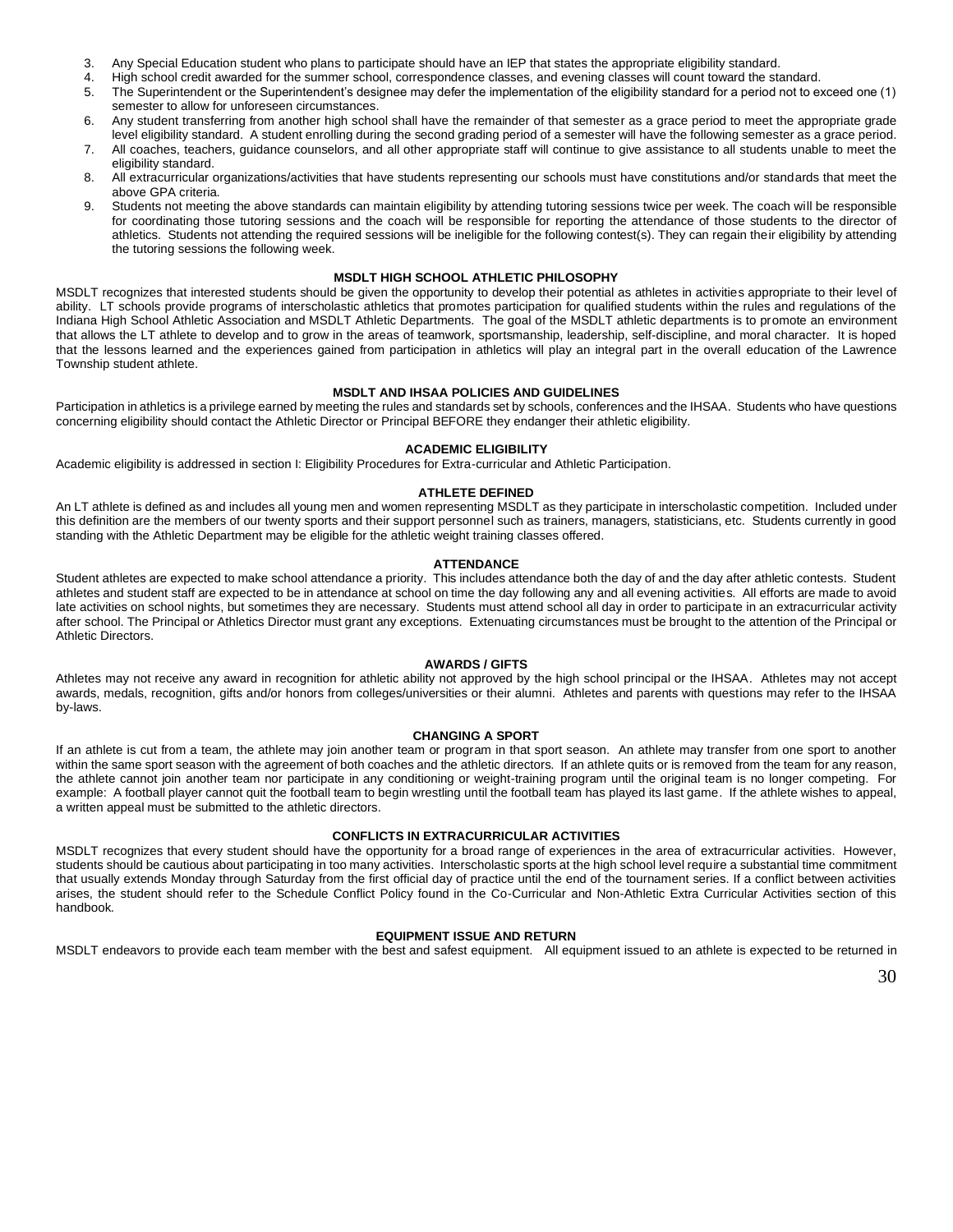the same condition as when issued (excepting normal wear and tear) or the athlete is expected to compensate the athletic department for the lost or damaged equipment. Failure to return equipment, including athletic locks, or to compensate the school for lost or damaged equipment will result in forfeiture of award and the debt will be added to the student's book rental.

#### **MULTIPLE SPORT PARTICIPATION**

The MSDLT Athletic Depts. support the concept of participation in more than one high school sport. High school coaches should not establish expectations "out of season" which would prohibit or restrict a student's participation in another sport which is "in season." A student athlete who wishes to participate in more than one sport in the same season must have prior approval of the coaches and the Athletic Director. A schedule resolving all practice and competition conflicts must be established prior to the season and the student athlete will be asked to designate a "primary" sport if necessary.

#### **PARTICIPATION ON TEAMS OUTSIDE OF SCHOOL ATHLETICS**

Athletes who participate as members of any similar teams on the same sport season, not under the direct supervision and management of their school, shall not be eligible for participation on the school team. Participation in other sports while participating on a school team should only be done with the knowledge of the high school coach.

#### **PHYSICAL EXAMINATIONS**

Students desiring to participate in interscholastic athletics must undergo a physical examination performed by a licensed medical doctor (M.D.) prior to the first practice of any sport. The physical form, which must be signed by an M.D., may be picked up in the Athletic office. It must be signed and returned to the Athletic office prior to practice of any kind. The doctor's signature must be dated after April 1, preceding the current school year. It is valid for one year. The student must complete the medical history and sign it to be eligible for participation. The MEDICAL HISTORY and EMERGENCY INFORMATION forms must be completed and returned to be eligible for participation.

#### **RESIDENCY REQUIREMENTS**

Student athletes, managers, trainers, and other athletic support personnel must be students of MSDLT high schools.

#### **TRANSFER STUDENTS INTO LAWRENCE TOWNSHIP SCHOOLS**

Parents of students who wish to participate in athletics at LT schools but who did not attend LT during their intended sports season the previous school year are required to complete an Athletic Transfer Report Form which will be sent to the student's former school and to the IHSAA for approval. The student cannot become eligible for competition until approval has been granted by the IHSAA. Students who transfer without a corresponding change in residence MAY be granted "limited eligibility" which allows for participation at the junior varsity level only for a period of 365 days. (Note: Athletic transfers do no apply to incoming  $9<sup>th</sup>$  graders who have not yet been enrolled in the  $9<sup>th</sup>$  grade.)

#### **SANCTIONED SPORTS**

As a general rule, Lawrence Township High School sanctions the sports, which are sanctioned by the IHSAA. Sanctioning of any other sports by MSDLT would require School Board approval. Such approval would include consideration of available schools to schedule, costs, revenue, supervision, availability of facilities, availability of qualified coaches, student interest, etc.

#### **INSURANCE**

MSDLT administrators, coaches and trainers are safety conscious and are trained to instruct athletes in the safe and proper techniques of their individual sport(s). In recent years, the IHSAA has carried catastrophic insurance to cover major injuries incurred during participation in approved IHSAA sports programs. More information about the IHSAA plan is available upon request at the Athletic Office. **It should be noted that neither the IHSAA nor MSDLT carry any kind of first dollar medical insurance for athletic injuries. All athletic events carry some risk of injury or even death, and MSDLT is not responsible for a student's injuries during participation in an athletic activity**

#### **TICKET INFORMATION**

MSDLT offers a variety of ticket plans for the convenience of students, parents and patrons. Substantial saving on admission costs to events can be realized through the purchase of annual all-sports tickets, good for entry into all MSDLT athletic events except IHSAA, county or conference events, or special events. Students and patrons may also purchase single session tickets at the gate for any event they wish to attend. For further information, contact the Athletic Office.

#### **TRAVEL**

MSDLT athletes are required to travel to and from athletic contests and special events in school-approved vehicles under adult supervision provided by MSDLT. Extraordinary circumstances should be submitted to the Athletic Directors for review prior to the day of the event. Students must have parent release forms signed and in the Athletic office prior to a change of transportation. Coaches may allow parents to sign off responsibility if they wish to take their son/daughter home from competition.

#### **UNDUE INFLUENCE**

Per the IHSAA, students shall be ineligible if a person uses undue influence to retain or secure them as student-athletes or to retain or secure their parents as residents.

#### **WEIGHT ROOM**

The weight room is available for use by athletes after school as scheduled by their coaches. No student shall use the weight room facilities without adult supervision. Students are urged to request assistance from the coaches when planning and initiating a workout regimen.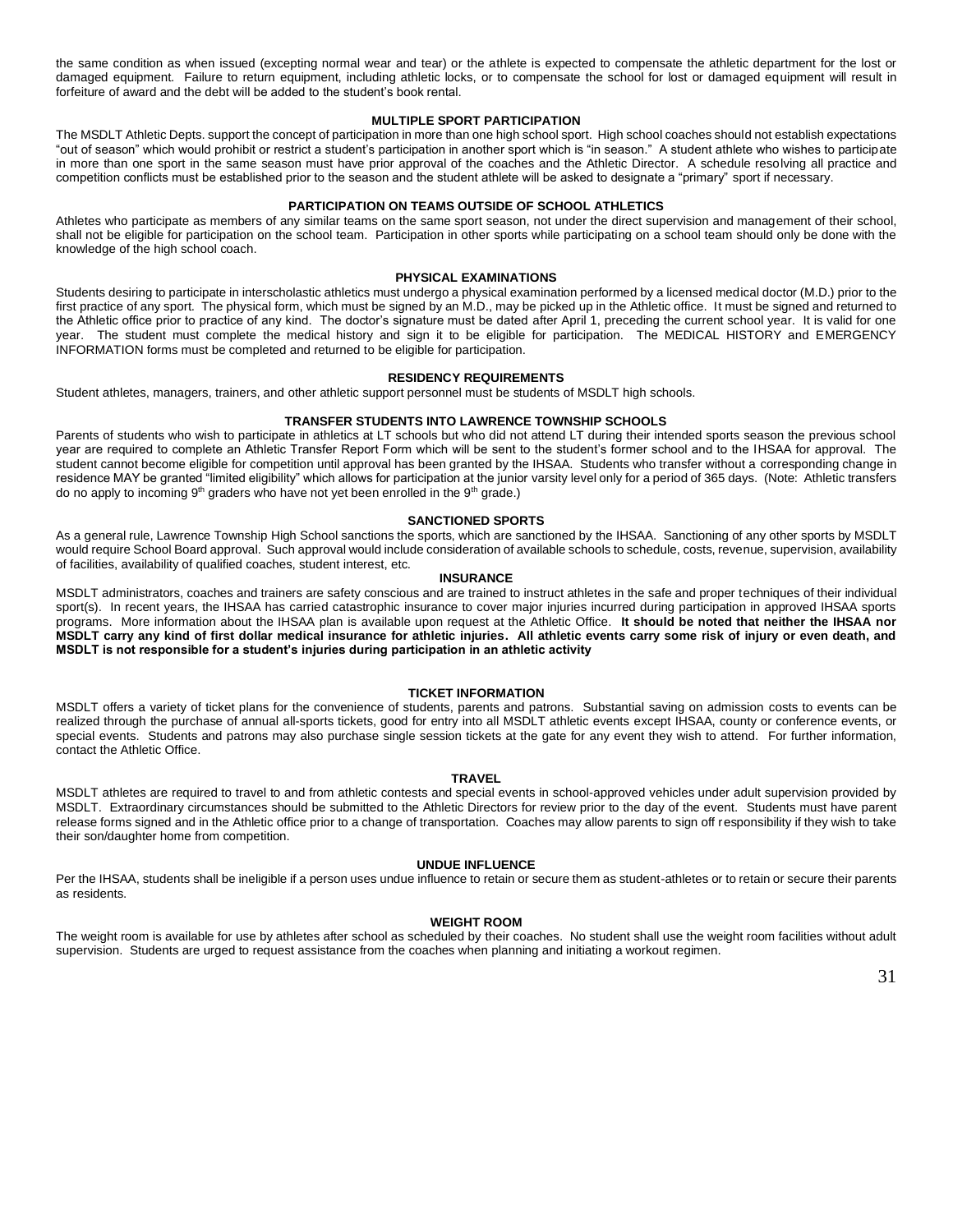#### **CONDUCT AND CHARACTER**

LT athletes are expected to present and to conduct themselves in a manner worthy of respect and honor at all times both in and out of season. What is best for the team should be foremost in the mind of each athlete and not until the team has been eliminated from competition should the advancement of the individual take precedence. Athletes are also expected to place good sportsmanship ahead of the desire to win and should not engage in any tactics that might provide an unfair advantage over an opponent. Good sportsmanship also applies to the treatment of officials and is expected when athletes attend other sporting events as spectators and supporters. Athletes should refrain from engaging in negatives such as vulgar language, disrespectful and violent behavior, use of tobacco, alcohol or drugs, theft, vandalism, and other behaviors that will bring discredit upon themselves, their teams, their families, and their school. In short, LT athletes are expected to maintain a higher standard of conduct than that of those not involved in athletics.

#### **MSDLT ATHLETIC DEPT. GUIDELINES, RULES, & CONSEQUENCES**

Without limiting the applicability of the Conduct and Character section above, the following specific rules apply:

**RULE 1.** Athletes shall not possess, use, transmit, or be under the influence of any narcotic drugs, hallucinogenic drugs, stimulants, depressants, marijuana, steroids, tobacco, or alcohol. In addition, athletes shall not possess, use or transmit paraphernalia for use of such substance. (Use of an authorized drug as prescribed by a registered physician shall not constitute a violation of this rule.)

1<sup>st</sup> Offense-Suspension from 20% of the total number of regular season games including one Marion County/MIC tournament games in that season. Suspended athletes may not dress for any competition or be involved in any recognition ceremony during the suspension. If less than 20 % of the regular season remains, the athlete will be removed from the team, forfeit any awards, and will serve the remainder of his/her suspension.

2<sup>nd</sup> Offense-One calendar year suspension from athletics.

3<sup>rd</sup> Offense-Removal of all athletic privileges for the remainder of the high school career.

**RULE 2.** Any athlete that is in violation of school rules will be punished according to the LT Student Handbook. The athlete may be subject to further disciplinary action in accordance within the rules of each sport. If an athlete is suspended out of school for any reason the athlete will be ineligible for all contests during the term of suspension. Out-of-school suspended athletes cannot practice during that time.

**RULE 3.** Specific team rules and guidelines may be set forth by the coach of each sport. These rules and the consequences for violating them will be given to the athletes by the coach at the first meeting of the team and at the first parent meeting of that sport. These rules and guidelines will be on file in the Athletic office.

**RULE 4.** An athlete who commits an act that would otherwise constitute a felony, misdemeanor, act of delinquency or status offense may face the following:

#### **Consequences**:

1<sup>ST</sup> Offense- the penalty is to be determined by the Principal, the Athletic Directors and Coach with the maximum being a 365-day exclusion from athletics. Any student arrested or detained as a juvenile on such a charge may be suspended from any participation pending investigation of the incident.

2<sup>nd</sup> Offense- Athlete will be excluded from athletics for one year from the day that the violation is confirmed.

**Rationale**- Rule 8, Section 1 of the IHSAA by-laws states that the conduct of an athlete in and out of school shall be such as:

not to reflect discredit upon his/her school or the association

not to create a disruptive influence on the discipline, good order, moral or educational environment in the school.

**RULE 5.** Stealing and vandalism- an athlete shall not vandalize property at school or at other schools or have in their possession any stolen item from any source, including uniforms or equipment from LNHS or other schools, an athlete shall not commit an act of theft. An athlete who commits these acts may face the consequences defined in Rule 4 or the following:

#### **Consequences:**

1<sup>st</sup> Offense- the penalty is to be determined by the Principal, AD, and Coach with the maximum being removal from the team for the remainder of the season. Suspended athletes may not dress for any competition or be involved in any recognition ceremony during the suspension.

2<sup>nd</sup> Offense- 1 calendar year suspension from athletics.

3<sup>rd</sup> Offense- Removal of all athletic privileges for the remainder of the high school career.

Athletic rules and consequences are cumulative and in effect year round.

In the case of one calendar year suspensions, the Principal and AD will determine the date on which the suspension will end.

The athletic season is defined as commencing with the first practice and ending with the last contest.

All consequences take effect immediately upon declaration by the AD and will include contest in succession.

An athlete who does not complete the season in good standing, or is in violation of a rule between the last contest and the awards ceremony, will forfeit any award(s) earned.

When an athlete is serving a percentage of a season suspension, it is at the discretion of the coach to determine the athlete's attendance at athletic contests and practices involving the team. An athlete must adequately fulfill the terms of the suspension for credit to be given.

#### **APPEALS**

An athlete and parent/guardian may appeal a ruling by notifying in writing the Assistant Principal in charge of student activities within five business days after notification of the decision. The assistant principal will set a date for a meeting and will notify all parties involved. The Athletic Appeal Board may limit attendance at the meeting at its discretion. If written notification is not received within five business days, the right of appeal is forfeited.

The Athletic Appeal Board is composed of the Assistant Principal in charge of student activities, the two Athletic Directors, two school faculty members not affiliated with the Athletic Department, and the coach of the team of which the athlete is a member.

The purpose of the appeal meeting is to inquire informally into the athlete's alleged violation and to allow the athlete and parent/guardian to speak on the athlete's behalf. It is NOT an evidentiary hearing. Both sides will make every effort to acquire as much factual information as possible. The entire meeting will be tape recorded with copies available upon request to the parties involved.

Within five days after the meeting, the parent/guardian will be notified of the Athletic Appeal Board's decision.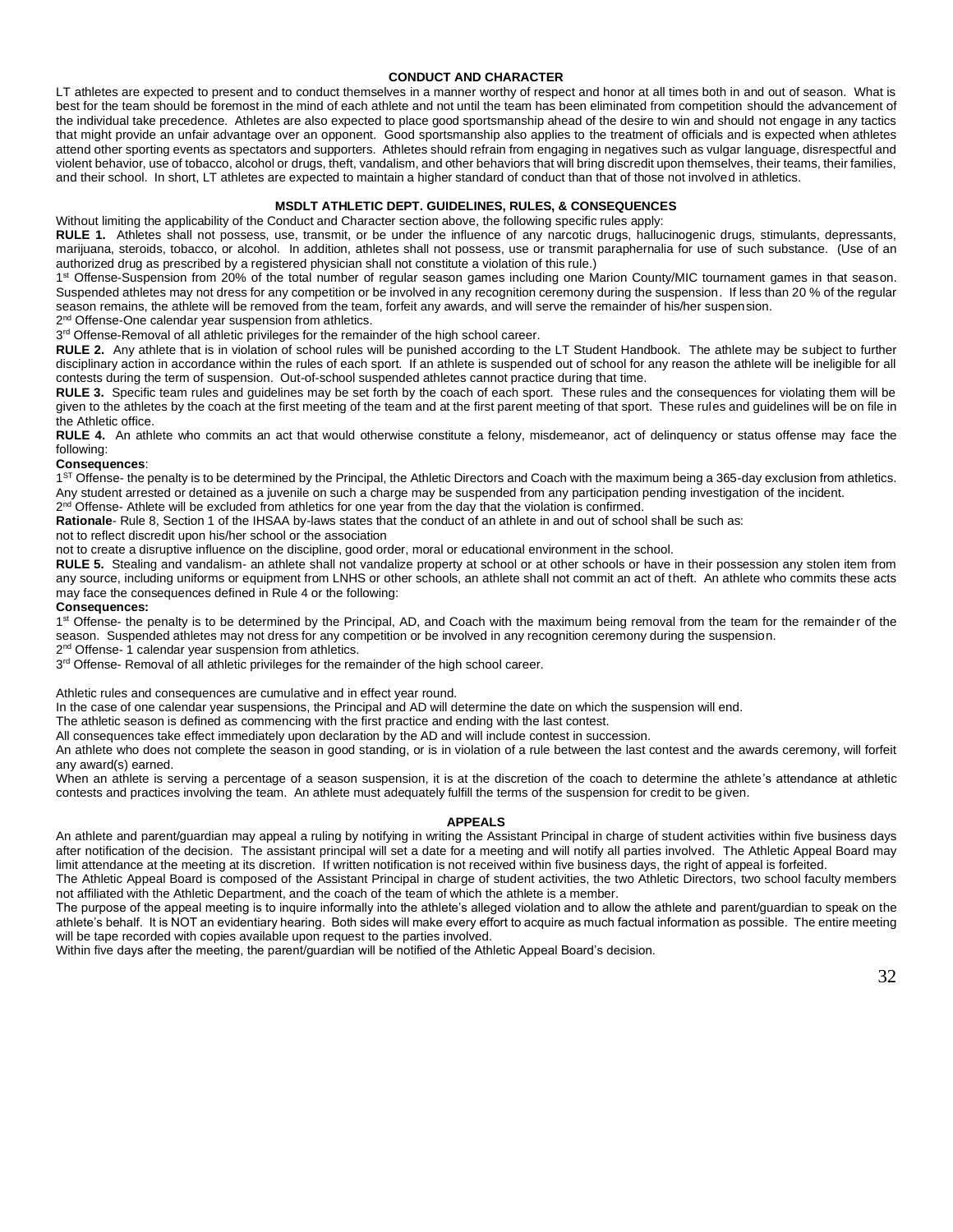The decision to the Board may be appealed to the Principal in writing within five business days of notification. Again, if there is no appeal within those five days, the right of appeal is forfeited. The Principal will review the situation and render a final decision.

### **XI. School Board Policies**

#### **MINIMUM CREDIT REQUIREMENTS FOR GRADUATION (GENERAL DIPLOMA)**

| 8  |
|----|
|    |
| ◠  |
|    |
| 4  |
| 4  |
|    |
|    |
|    |
| 15 |
| 40 |
|    |

\*Credits must be obtained from two of the following science areas: life, physical or earth.

To be eligible for graduation by State Department of Education ruling, a student must be enrolled in high school (grades 9-12) for a minimum of seven full semesters. Thus, a senior who has completed all requirements may choose to graduate at the end of seven semesters. Any student choosing mid-year graduation needs written permission from his/her parents and approval from his/her counselor. Summer school shall not be considered as one of the seven required semesters. Students must have permission to attend Evening School if they are also enrolled full-time in MSDLT.

#### **MSDLT SCHOOL SAFETY POLICY 8400**

The Board of School Trustees is committed to maintaining a safe environment in all of the Corporation's schools. To that end, in accordance with State and Federal law, the Corporation shall establish a *Safe School Committee* for the entire Corporation, the composition of which shall be in accordance with the Superintendent's guidelines.

Each *Safe School Committee* shall include at least one (1) member who is a member of the school or Corporation career and technical education school.

The *Safe School Committee* shall be responsible for developing a plan that addresses the following issues:

- A. Unsafe conditions, crime prevention, school violence, bullying, and other issues that prevent the maintenance of safe schools.
- B. Professional development needs for faculty and staff to implement methods that decrease problems identified above.
- C. Methods to encourage involvement by the community and students, development of relationships between students and school faculty and staff, and use of problem solving teams.
- D. Provide a copy of the floor plans for each building that clearly indicates each exit, the interior rooms and hallways, and the location of any hazardous materials located in the building to the local law enforcement agency and the fire departments that have jurisdiction over the school. The Corporation shall not disclose any record or part of any record if the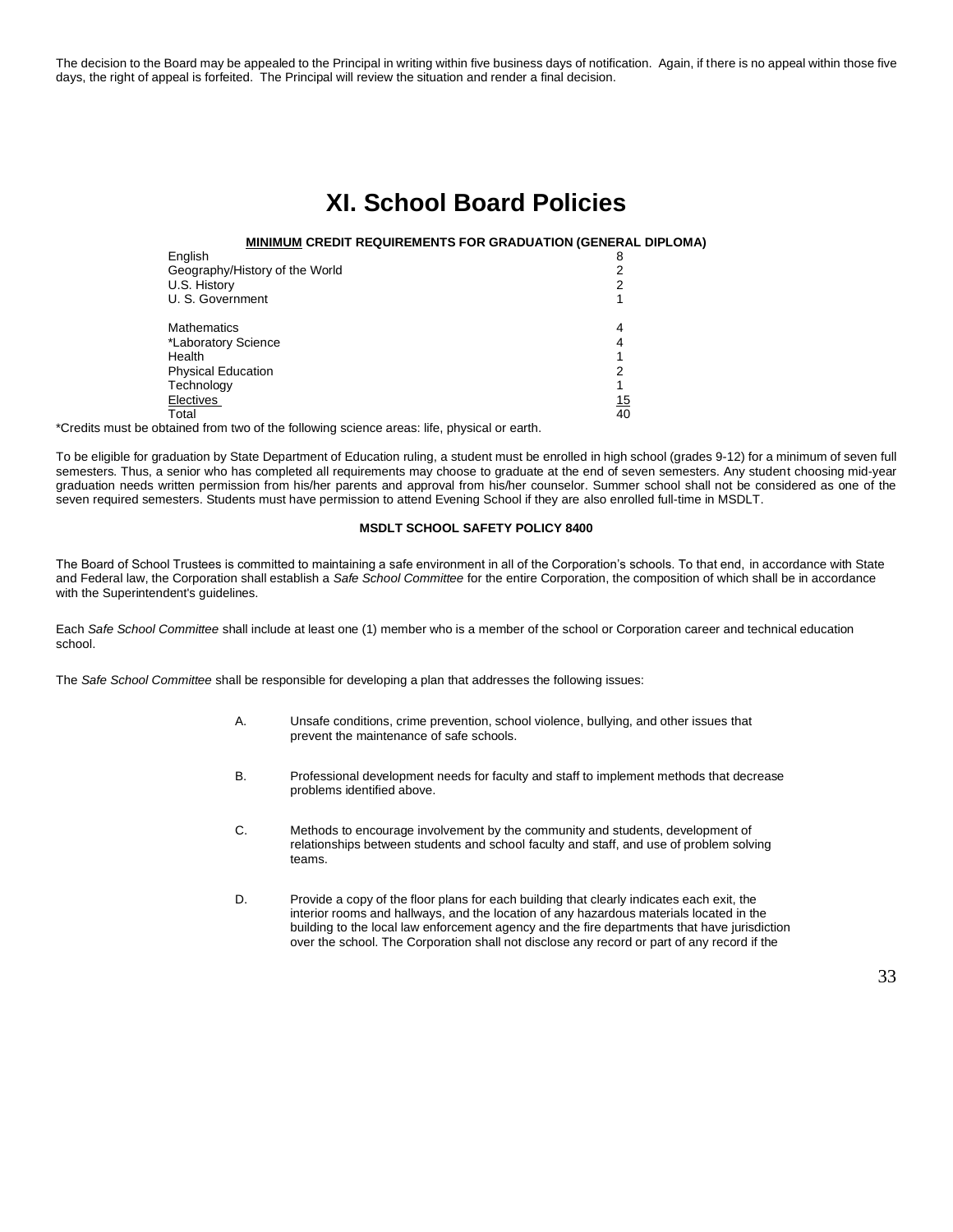disclosure of which would have a reasonable likelihood of threatening public safety by compromising the Corporation's security.

#### **WEAPONS (Policy 5772)**

The Board prohibits students from possessing, storing, making, or using a weapon in any setting that is under the control and supervision of the Corporation for the purpose of school activities approved and authorized by the Corporation including, but not limited to, property leased, owned, or contracted for by the Corporation, a school-sponsored event, or in a Corporation vehicle.

Generally, the possession of a firearm in or on school property, in or on property that is being used by a school for a school function, or on a school bus is a felony (I.C. 35-47-9-2) and is prohibited by Board policy. However, State law permits a person who may legally possess a firearm to maintain that firearm if it is locked in the person's trunk, kept in the glove compartment of the person's locked vehicle, or stored out of plain sight in the person's locked vehicle. This exception does not apply to students unless it is a high school student who is a member of a shooting sports team and the principal has approved the student keeping a firearm concealed in the student's motor vehicle on days the student is competing or practicing as a member of a shooting sports team. This exception also does not apply to former students if the person is no longer enrolled in school due to a disciplinary action within the previous twenty-four (24) months.

The term "weapon" means any object which, in the manner in which it is used, intended to be used, or represented, is capable of inflicting serious bodily harm or property damage, as well as endangering the health or safety of persons. Weapons include, but are not limited to, firearms, tasers, handguns, stun guns, guns of any type whatsoever, including air and gas-powered guns (whether loaded or unloaded), knives, razors, clubs, electric weapons, chemical weapons, metallic knuckles, martial arts weapons, ammunition, and destructive devices (bombs, incendiary, grenade, Molotov cocktail, rocket with a propellant charge of more than four (4) ounces, etc.). A "knife" is defined as "an instrument that: 1) consists of a sharp edge or sharp pointed blade capable of inflicting cutting, stabbing, or tearing wounds; and 2) is intended to be used as a weapon." I.C. 35-47-5-2.5(a)

This policy will also encompass such actions as possession of look-alike items, false fire alarms, bomb threats, or intentional calls to falsely report a dangerous condition.

The Superintendent will report any student who violates this policy to the student's parents or guardians and to the law enforcement agency having jurisdiction over the property where the offense occurs. The student also may be subject to disciplinary action, up to and including expulsion.

Exceptions to this policy include:

- A. items approved by a principal as part of a class or individual presentation under adult supervision, if used for the purpose of and in the manner approved; (Working firearms and ammunition shall never be approved.)
- B. theatrical props used in appropriate settings;
- C. starter pistols used in appropriate school related sporting events;

#### **ELIMINATING RACIAL DISPARITIES IN ACHIEVEMENT 2110.02**

The Corporation is committed to eliminating racial and ethnic disparities in achievement, while raising achievement levels for all students, to ensure educational equity and excellence for learners of all races and ethnicities in the Metropolitan School District of Lawrence Township.

We believe that students of all races and ethnicities can meet or exceed State standards and Corporation graduation requirements when they are effectively taught and held to high expectations.

We believe we have a moral, ethical and professional obligation to eliminate racial and ethnic disparities in achievement so that students of all races and ethnicities are not only well educated but also prepared to succeed in our rapidly changing, racially and culturally diverse world. This requires the conscious and deliberate examination of the institutional beliefs, behaviors, policies, programs, practices, systems and structures in our School Corporation to identify and eliminate those that may perpetuate racial and ethnic disparities in achievement in order to counteract the impact of contemporary and historical institutionalized racism and discrimination on student achievement.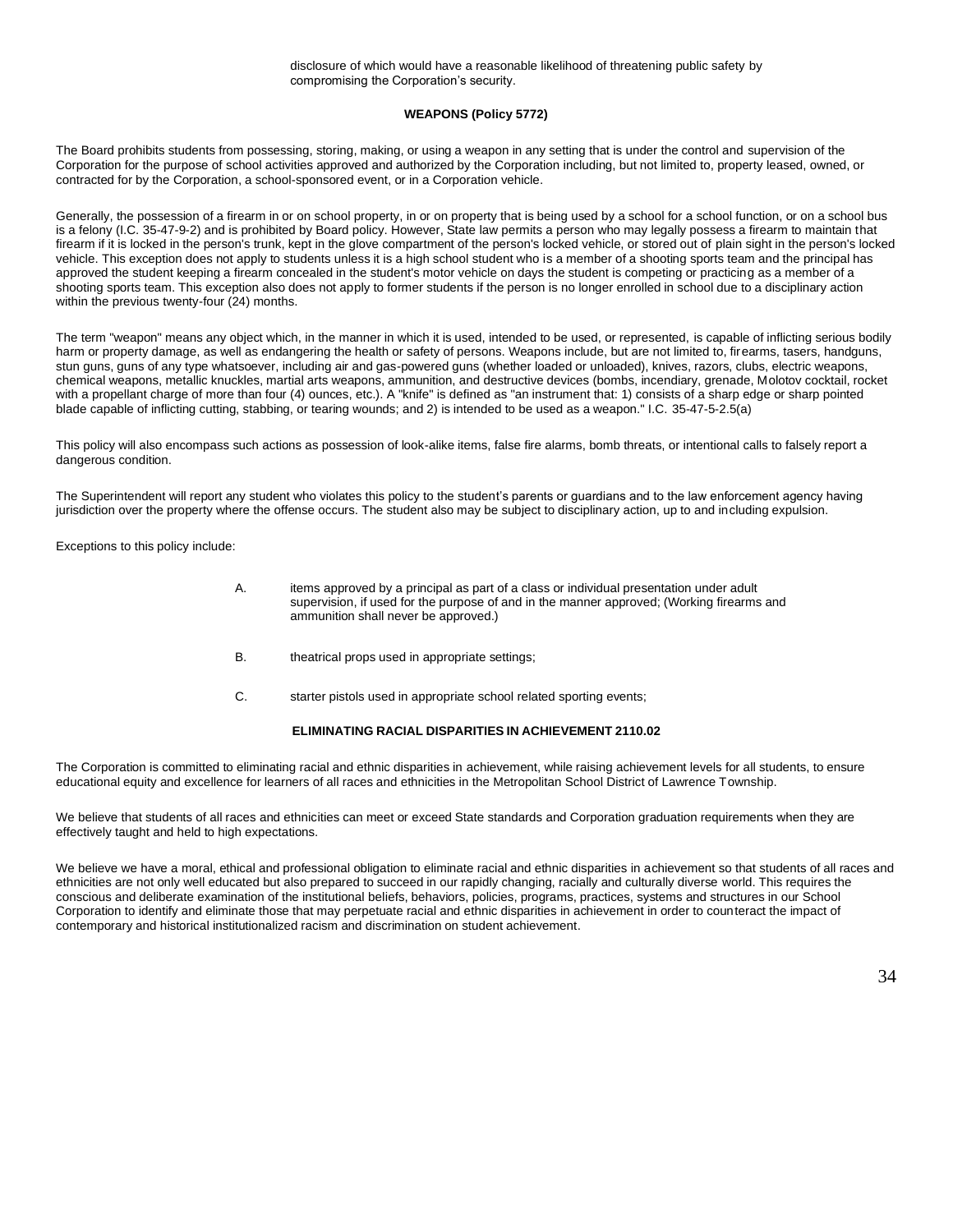#### **ATTENDANCE POLICY 5200**

The Indiana Compulsory School Attendance Law requires students to attend school daily. Without regular attendance at school, students cannot take full advantage of the learning opportunities necessary for their full development as individuals and citizens. The student and his/her family or legal guardians have the primary responsibility for ensuring attendance at school.

The Lawrence Township Board is responsible for providing a rich and diverse learning experience which will provide motivation for student's daily school each day. The Board also believes those students who do not attend school risk failing academically and those who arrive late to class interrupt instruction for themselves and others. Finally, the Board is committed to the proposition that it is essential for students, parents and/or legal guardians to understand there are consequences for students who are habitually tardy and/or absent without excuse from school.

The following MSDLT Attendance Policy is intended to outline, for students, parents and educators the Board's expectations, the students', parents', and school personnel's responsibilities and the consequences for violating the District's attendance policy. The Superintendent or his/her designee shall ensure procedures are developed for each of the Kindergarten, elementary, middle and high school levels. Each school can develop attendance monitoring procedures, parent notification, and determine consequences for tardies, truancy and unexcused absences, as long as the procedures and consequences complement the policy.

#### **Truancy**

Under I.C. 20-33-2-11, a child who is designated a habitual truant is defined as "a student who is chronically absent, by having unexcused absences from school for more than ten (10) days of school in one (1) school year."

#### **Excused Absences**

Excused absences are defined as absences that the School Corporation regards as legitimate reasons for being out of school, as included in the school policy. These could include:

- A. Illness verified by note from parent/guardian
- B. **Illness verified by note from Physician**
- C. Family funeral
- D. Maternity
- E. Military Connected Families (e.g. absences related to deployment and return)
- F. Exhibiting at the Indiana State Fair or member of household exhibiting at the same
- G. Such other good cause as may be acceptable to the Superintendent or permitted by law

#### **Exempt Absences**

Exceptions to compulsory attendance that shall be recognized by the school corporation as provided by State statute are:

- A. service as a page or honoree of the general assembly (I.C. 20-33-2-14)
- B. service on a precinct election board or helper to a political candidate on the date of an election (I.C. 20-33-2-15)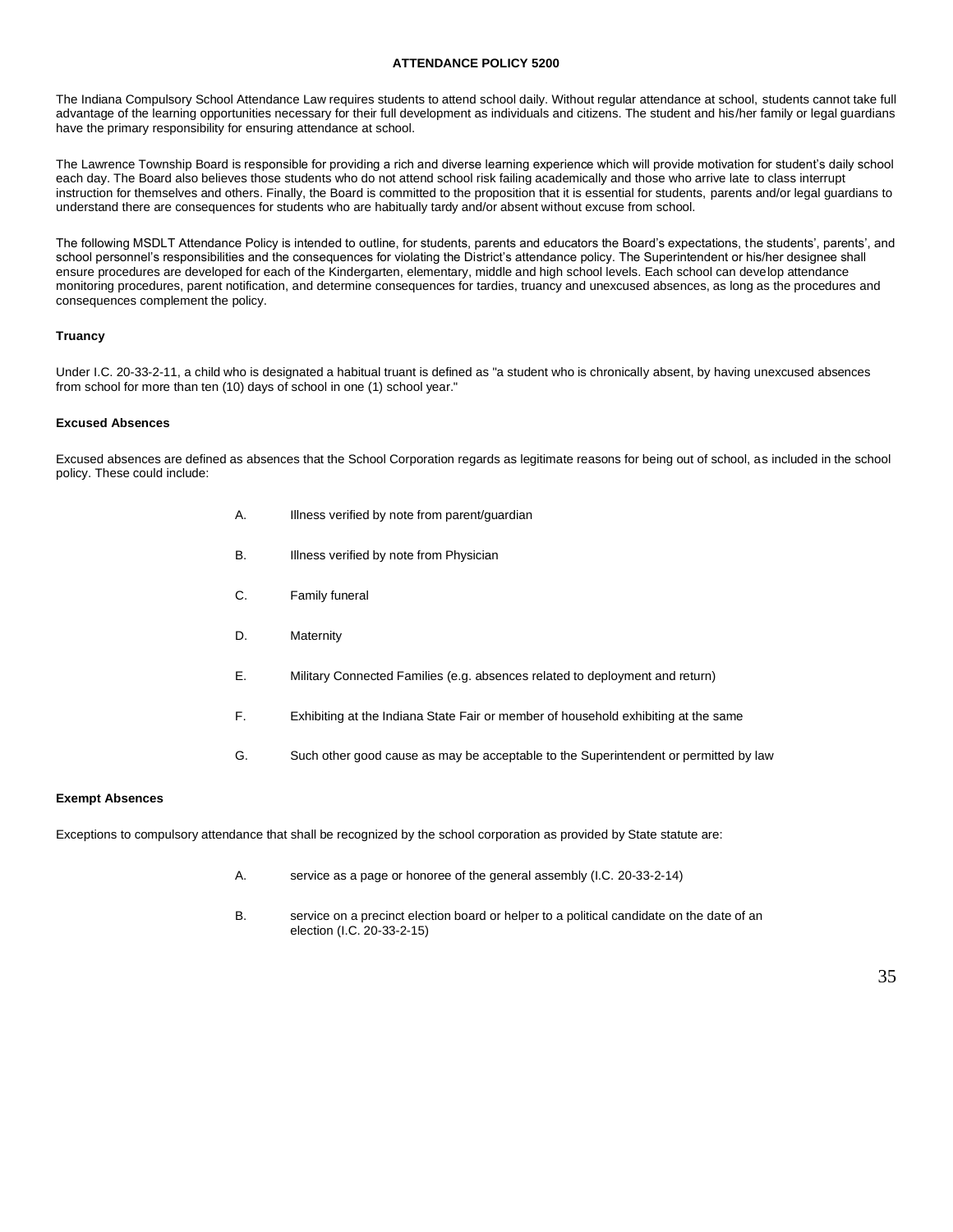- C. subpoena to appear in court as a witness in a judicial proceeding (I.C. 20-33-2-16)
- D. service in active duty with the National Guard for not more than ten (10) days (I.C. 20-33-2- 17)
- E. participating as a member of the Indiana wing of the civil air patrol for not more than five (5) days (I.C. 20-33-2-17.2)
- F. exhibiting or participating in the Indiana State Fair for educational purposes by a student or member of the student's household (I.C. 20-33-2-17.7 The student must be in good academic standing as determined by the Corporation. Parents must request the absence in writing, it must be approved in writing by the principal, and it may not exceed five (5) days.
- G. participating in an educationally related non-classroom activity which is consistent with and promotes educational philosophy and goals of the School Corporation, facilitates the attainment of specific educational objectives, is part of the goals and objectives of an approved course or curriculum, represents a unique educational opportunity, cannot reasonably occur without interrupting the school day, and is approved in advance by the school principal (I.C. 20-33-2-17.5)

#### **Consequences for Unexcused Absences:**

Required by law: As a parent/guardian, it is your legal duty to ensure that your child attends school. If you fail to ensure your child's school attendance, you may be prosecuted for the crime of Failing to Ensure School Attendance, a Class B misdemeanor. A person convicted of a Class B misdemeanor may be given up to 180 days in jail and a fine of up to \$1,000.

If your failure to ensure your child's school attendance worsens to such a point that it is clear you are knowingly and intentionally depriving your child of an education as required by law, you may be prosecuted for Neglect of a Dependent, a Class D felony. A person convicted of a Class D felony may be given up to three (3) years in jail and a fine of up to \$10,000.

If your failure to ensure your child's school attendance worsens to such a point that it is clear that your child's physical or mental condition is seriously impaired or seriously endangered as a result of your inability, refusal or neglect to supply your child with necessary education, you and your child may be subject to the filing of a Child in Need of Services (CHINS) case in Juvenile court. This may result in your child being removed from your care.

#### **Extended Absences Related To Injury Or Illness**

The MSD of Lawrence Township recognizes that some students will enter school with a chronic illness, or will develop a medical condition that persists; such conditions may have an impact on academic life as well as activities of daily living. To adequately address the impact on student attendance, two (2) specific provisions will apply.

#### **Certificate of Incapacity**

Pursuant to I.C. 20-33-2-18 and I.C. 20-8.1-3-20, the school may:

A. Demand that the parent provide a Certificate of Incapacity that is signed by appropriate medical personnel and provides requested detail related to the specific medical diagnosis/condition within six (6) school days of the request; and,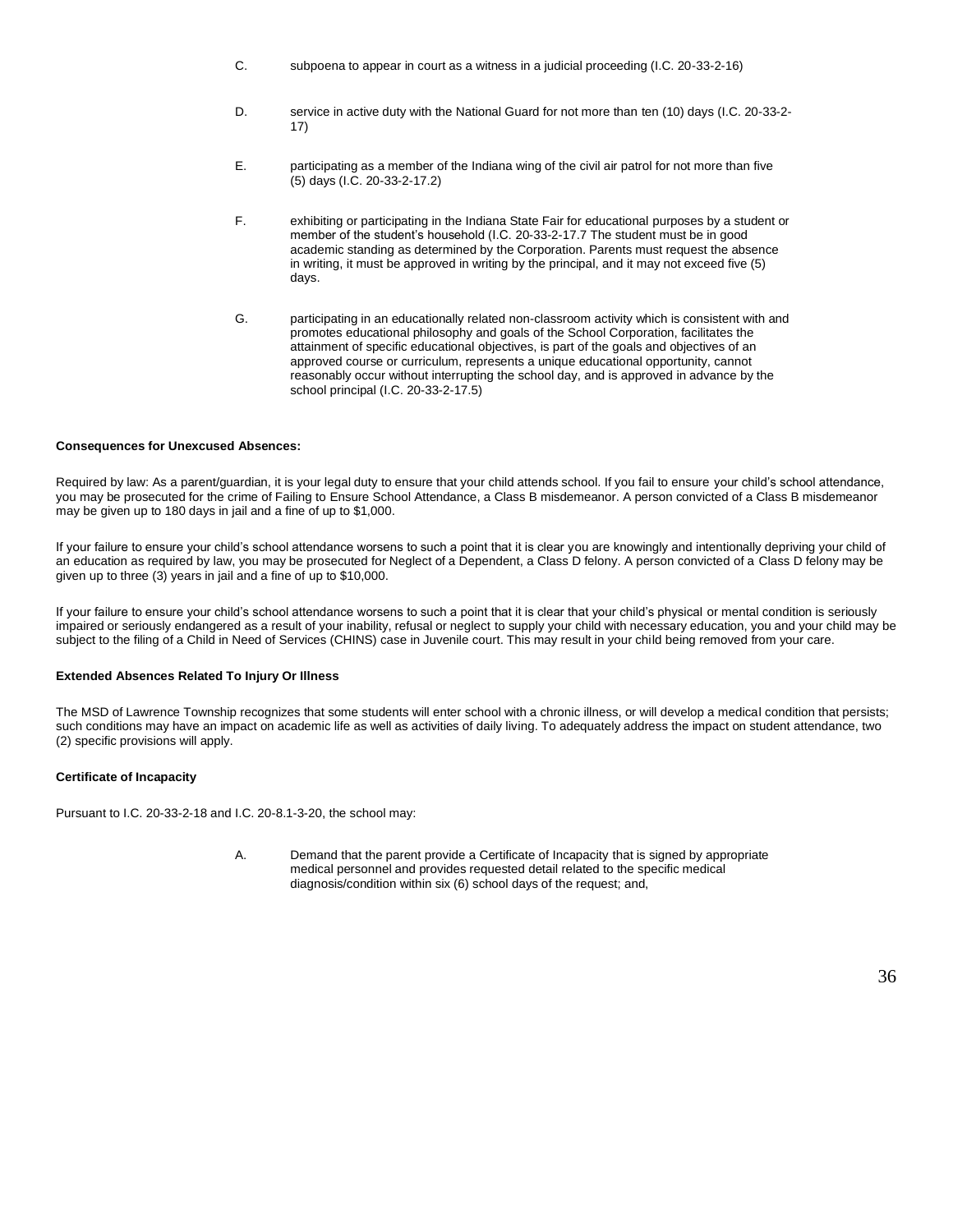B. If the Certificate of Incapacity verifies the illness/condition, and the absence will be less than twenty (20) instructional days, the school will count the student as having an "excused absence" and the student will be able to make up missed assignments and examinations.

#### **Instruction for a Student with an Injury, Temporary or Chronic Illness**

The State of Indiana and the MSD of Lawrence Township establish the process for consideration of instruction for students with an injury, temporary or chronic illness pursuant to 511 IAC 7-42-12. As such, the following will apply:

- A. There must be substantiated medical documentation that the illness or injury will prevent the student from attending school for a minimum of twenty (20) consecutive instructional days or a chronic illness or other medical condition that will require the student's absence for an aggregate of at least twenty (20) instructional days over the period of the school year;
- B. During the period of time that the student is being provided with instruction under the established guidelines, the student will be counted as "present" for attendance purposes;
- C. Because the program is a temporary replacement of classes in school, students are expected to participate in the instruction and complete subject requirements and homework assignments; and,
- D. Failure to participate in or complete requirements of the established process for instruction may lead to lack of course completion and/or unexcused absences which would follow the same guidelines as in the Unexcused Absences section of this Policy.

#### **EXPECTATIONS RE: STUDENT ABSENCES AND TARDIES**

- 1. The administration of each school will identify students who have had a pattern of poor attendance and/or frequent tardies and contact the student and the parents early in the year to make specific plans for preventing such patterns from continuing.
- 2. Each occasion on which a student is absent, tardy, or needs to leave the school during the day, the parent must notify the school on the same day using procedures developed by the school administration. Where such contact is impossible, procedures will be developed for alternate contact by the parent within three school days or less of the absence.
- 3. Detailed records of student attendance will be kept at each school. In the case of extended or frequent absences and/or tardies, the school will make efforts to contact the parent or guardian to seek information related to the cause of the absence or tardy, and discuss the specific consequences if the behavior continues.
- 4. Each school will develop a system for monitoring student tardiness and discouraging that behavior.

#### **PRE-ARRANGED ABSENCE**

At all grade levels, pre-arranged absences are sometimes granted as excused in the event such absences are deemed necessary by a student's parents or guardian **and are deemed reasonable or appropriate by the principal**. Pre-arranged absences at all grade levels, will not be granted as excused during the weeks before or after winter and spring vacations, if such absences include the day before or the day after either holiday period. No prearranged absences will be granted during the week of first semester final exams, or during the last week of the school year. Teachers are not expected to pre-plan assignments for vacation absences or other pre-arranged absences unless extenuating circumstances make it appropriate.

#### **MAKE-UP WORK**

In order to have continuity of learning, students who have been absent are expected to get their make-up assignments in the way the teacher designates, and teachers are expected to provide make-up assignments **by allowing one day for make-up for each day missed**. Make up assignments are limited to those that can reasonably be made up (tests, written work, projects, reports, etc.) **The parent/guardian should contact the student services office to make these arrangements.**

#### **STUDENT MAKE-UP WORK PROCEDURES FOR STUDENT ABSENCES**

Students who are absent from school (excused or unexcused) are expected to make up work (tests, projects, papers, special assignments, etc.) for credit. Lab work or pop quizzes cannot be made-up unless the teacher chooses to do so. Students may receive full credit for daily work missed, if they take the initiative to get the work and turn it in to their teacher upon their return to school or on a date designated by the teacher.

#### **DAILY WORK**

That work which cannot be made-up because the situation for the work cannot be recreated. This includes activities such as: daily classroom assignments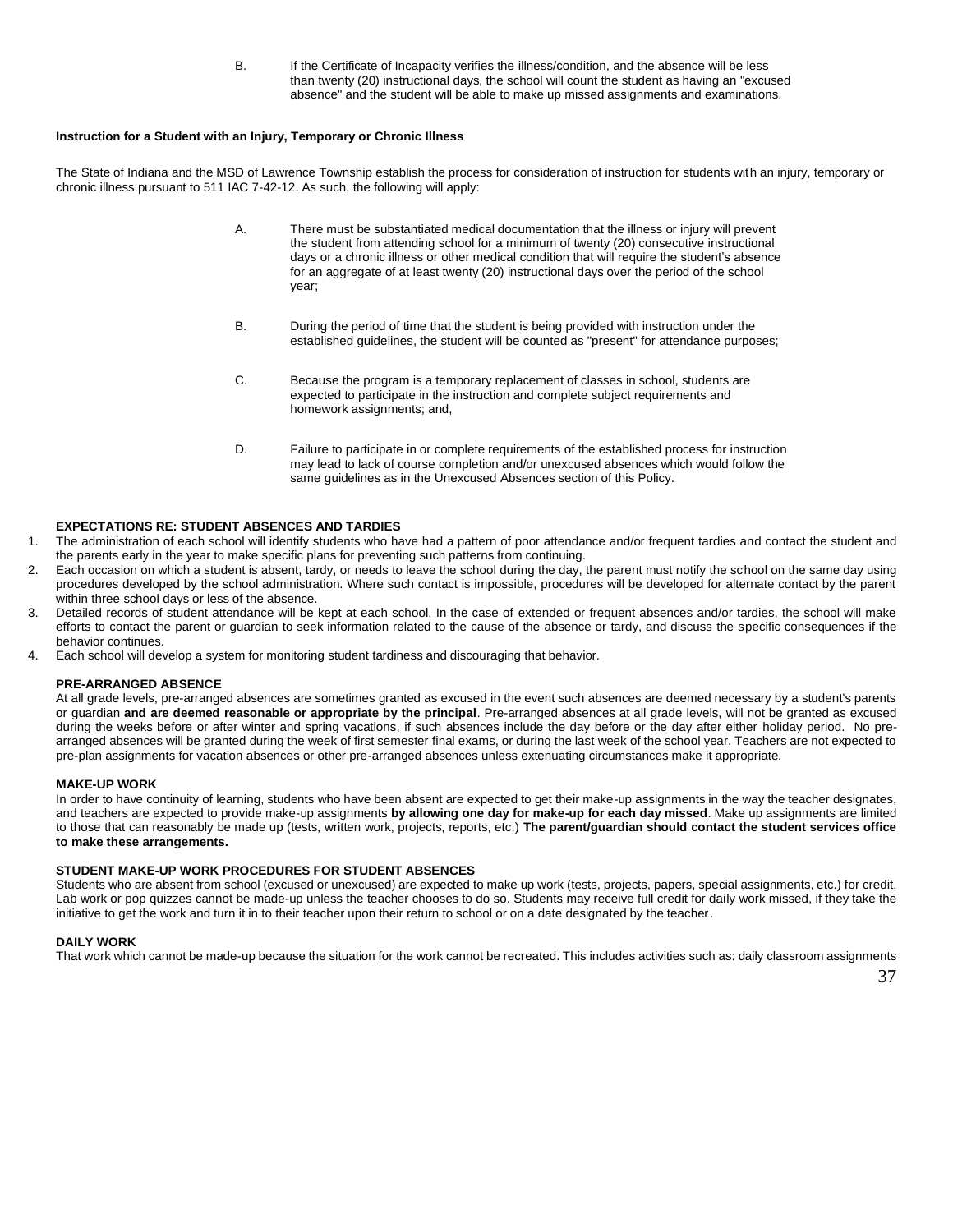including homework, quizzes, group participation activities, recitation, classroom discussion, journal notebooks, laboratory experiments and reports and teacher notes.

#### **ATTENDANCE CONTRACT**

Any high school student who **accumulates excessive unexcused absences and demonstrates inconsistent and poor attendance patterns may be placed on an Attendance Contract**, after consultation/contact with the student and the parent/guardian. The Attendance Contract will be implemented after other appropriate interventions have been used (i.e. conference with student, parent contact, notification to student and parent in writing, detention, in-school and/or out-of-school suspension and Saturday School). The contract should be signed by the student and the parent and/or guardian must be notified. Attempts must be made to have the parent and/or guardian sign the contract. The parent's or student's refusal to sign the contract does not nullify the contract.

**NOTE**: The Attendance Contract can only pertain to matters of attendance and not to other behavioral problems.

#### **ANTI-HARASSMENT (Policy 5517)**

It is the policy of the School Board to maintain an education and work environment that is free from all forms of unlawful harassment, including sexual harassment, occurring in the Corporation's educational opportunities, programs, and/or activities, or, if initially occurring off Corporation grounds or outside the Corporation's educational opportunities, programs, and activities, affecting the Corporation environment (hereinafter referred to collectively as "unlawful harassment"). This commitment applies to all Corporation operations, educational opportunities, programs, and activities. All students, administrators, teachers, staff, and all other school personnel share responsibility for avoiding, discouraging, and reporting any form of unlawful harassment occurring in the Corporation's educational opportunities, programs, and/or activities, or, if initially occurring off Corporation grounds or outside the Corporation's educational opportunities, programs, and activities, affecting the Corporation environment. This policy applies to unlawful conduct occurring on school property, or at another location if such conduct affects the Corporation environment.

The Board will vigorously enforce its prohibition against unlawful harassment, that is based on race, color, national origin, sex (including transgender status, sexual orientation and/or gender identity), religion, disability, military status, ancestry, or genetic information, which are classes protected by Federal and/or State civil rights laws (hereinafter referred to as "Protected Classes"), and encourages those within the Corporation community as well as third parties who feel aggrieved to seek assistance to rectify such problems occurring in the Corporation's educational opportunities, programs and/or activities, or, if initially occurring off Corporation grounds or outside the Corporation's educational opportunities, programs and activities, affecting the Corporation environment.

All Corporation employees, including administrators, professional staff and support staff, shall report any incident of alleged unlawful harassment (see definition above) occurring in the Corporation's employment opportunities, programs and/or activities, or, if initially occurring off Corporation grounds or outside the Corporation's employment opportunities, programs and activities, affecting the Corporation environment that the employee observes or which is reported to the employee.

The Corporation will investigate all allegations of unlawful harassment occurring in the Corporation's employment opportunities, programs and/or activities, or, if initially occurring off Corporation grounds or outside the Corporation's employment opportunities, programs and activities, affecting the Corporation environment and, in those cases where unlawful harassment is substantiated, the Corporation will take immediate steps to end the harassment, prevent its recurrence, and remedy its effects.

Individuals who are found to have engaged in unlawful harassment occurring in the Corporation's employment opportunities, programs and/or activities, or, if initially occurring off Corporation grounds or outside the Corporation's employment opportunities, programs and activities, affecting the Corporation environment will be subject to appropriate disciplinary action, up to and including termination of employment or expulsion from school.

Furthermore, Corporation employees who fail to report any incident of alleged unlawful harassment occurring in the Corporation's employment opportunities, programs and/or activities, or, if initially occurring off Corporation grounds or outside the Corporation's employment opportunities, programs and activities, affecting the Corporation environment that the employee observes or which is reported to the employee also are subject to appropriate disciplinary action, up to and including termination of employment.

For purposes of this policy, "Corporation community" means students, administrators, teachers, and staff, as well as Board members, agents, volunteers, contractors, or other persons subject to the control and supervision of the Board.

For purposes of this policy, "third parties" include, but are not limited to, guests and/or visitors on Corporation property (e.g., visiting speakers, participants on opposing athletic teams, parents), vendors doing business with, or seeking to do business with, the Board, and other individuals who come in contact with members of the Corporation community at school-related events/activities (whether on or off Corporation property).

**CLARIFICATION of ASSAULT AND BATTERY** 

38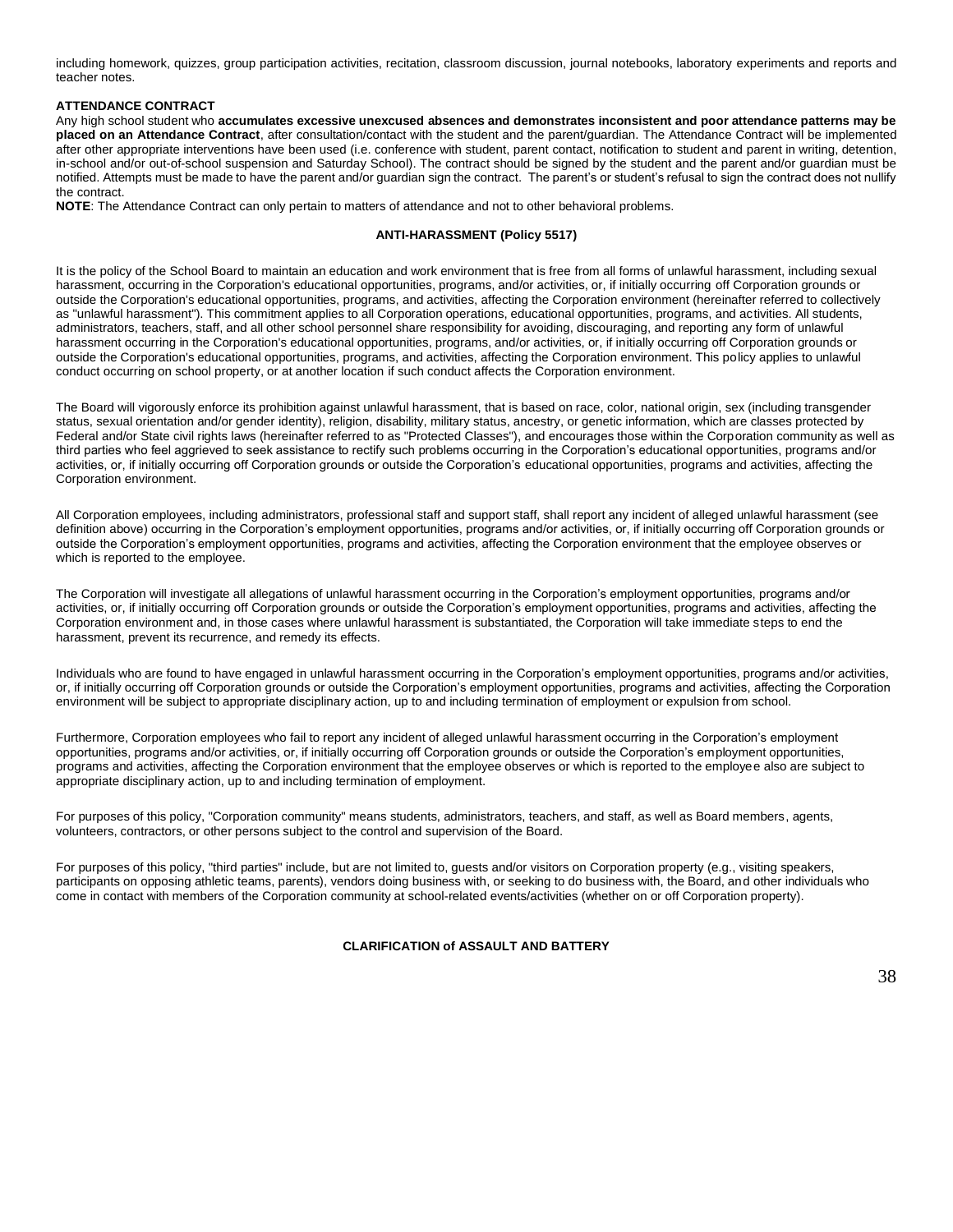Assault-(as defined by Indiana Law) is when a student makes a verbal threat to intimidate or do physical harm to any staff member. Battery – is when a student touches, hits, kicks or shoves a staff member in a threatening manner.

#### **CANINE SEARCHES**

A principal at any Lawrence school may request a canine search. To support this search, the principal shall provide to the superintendent or designee those facts and circumstances which would support a reasonable suspicion to believe that there is a significant amount of controlled substance use or possession in the school building or in student vehicles in the school parking lot.

#### **EDUCATION RECORDS (FERPA)**

The Family Educational Rights and Privacy Act (FERPA) affords parents and students over 18 years of age ("eligible students") certain rights with respect to the student's education records. These rights are:

- 1. The right to inspect and review the student's education records within 45 days of the day the School receives a request for access. Parents or eligible students should submit to the School principal a written request that identifies the record(s) they wish to inspect. The School official will make arrangements for access and notify the parent or eligible student of the time and place where the records may be inspected.
- 2. The rights to request the amendment of the student's education records that the parent or eligible student believes are inaccurate or misleading. Parents or eligible students may ask the School to amend a record that they believe is inaccurate or misleading. They should write the School principal, clearly identify the part of the record they want changed, and specify why it is inaccurate or misleading. If the School decides not to amend the record as requested by the parent or eligible student, the School will notify the parent or eligible student of the decision and advise them of their right to a hearing regarding the request for amendment. Additional information regarding the hearing procedures will be provided to the parent or eligible student upon request.
- 3. The right to consent to disclosures of personally identifiable information contained in the student's education records, except to the extent that FERPA authorizes disclosure without consent. FERPA permits disclosure without consent in at least the following situations: (1) disclosure to school officials with legitimate educational interests; (2) disclosure to officials of another school in which a student seeks or intends to enroll; and (3) disclosure of directory information. A school official may include a School employee, a School Board member, a person or company with whom the School has contracted to perform a special task or a parent or student serving on an official committee, such as a disciplinary or grievance committee, or assisting another school official in performing his or her tasks. A school official has a legitimate educational interest if the official needs to review an education record in order to fulfill his or her responsibilities.
- 4. The right to file a complaint with the U.S. Department of Education concerning alleged failures by the School to comply with the requirements of FERPA. The name and address of the federal office that administers FERPA will be provided upon request. As noted above, the School may disclose "directory information" without written consent, unless the parent or eligible student has advised the School to the contrary in a written document submitted to the School principal by October 1 of each school year. One purpose of disclosing directory information is to allow the School to include this type of information from your child's education records in certain school publications. Examples include:
	- A playbill, showing your student's role in a drama production;
	- The annual yearbook;
	- Honor roll or other recognition lists;
	- Graduation programs; and

Sports activity sheets, such as for wrestling, showing weight and height of team members.

Directory information can also be disclosed to outside organizations without a parent's prior written consent. Outside organizations include, but are not limited to, companies that manufacture class rings or publish yearbooks.

In addition, two federal laws require the School to provide military recruiters, upon request, with three directory information categories -names, addresses and telephone listings - unless parents have advised the School in writing that they do not want their student's information disclosed without their prior written consent.

The School has designated the following information as directory information:

- Student's name
- Participation in officially recognized activities and sports
- Address
- Telephone listing
- Weight and height of members of athletic teams
- **Electronic mail address**
- Photograph
- Degrees, honors, and awards received
- Date and place of birth
- Major field of study
- **Dates of attendance**
- Grade level
- The most recent educational agency or institution attended

Curriculum, Instruction and Assessment (Board Policy 2210)

*Citizens Complaints Concerning Instructional Materials*

Neither the Board as whole nor individual members will consider any recommendation, grievance, nor complaint from parents, students or patrons until the issue has first been referred to the Superintendent.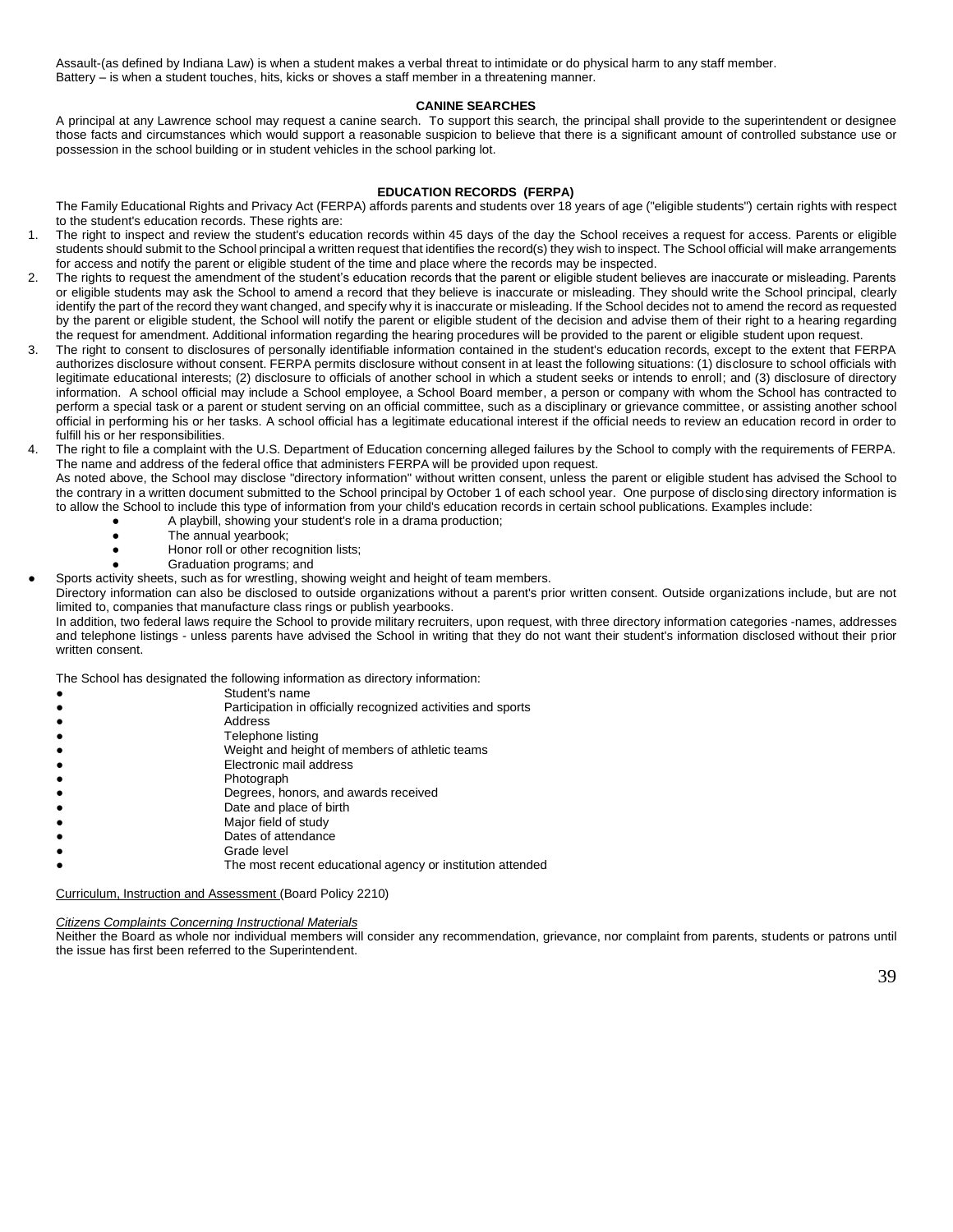If a satisfactory resolution is not accomplished at the Superintendent's level, it shall be forwarded to the Board of Education for review and possible action. The Board of Education reserves the right to deny any appeal of the Superintendent's decision.

The Superintendent will see that administrative procedures are established for dealing with complaints from parents, students, or patrons.

#### **TRANSFER OF STUDENT DISCIPLINARY RECORDS (Policy 8330)**

In accordance with federal law, the Board of Education of the MSDLT will retain all records of student misconduct that resulted in suspension or expulsion of the student and that pertain to safety or health concerns. These records will not be destroyed and will be transferred to the school where the student will be attending, either in the district or outside the district without the consent of the parent or the student.

#### **DISCLOSURE OF STUDENT LISTS (Policy 2416)**

It is the policy of the Board to not release the lists of students for commercial or political purposes. This policy shall be equally applied to similarly situated organizations and persons. (I.C. 5-14-3-3 (f))

#### **DO NOT RESUSCITATE POLICY (Policy 5341)**

The health and safety of students is a primary concern of the District. Advances in medical science and educational programs have resulted in students with significant medical needs attending school on a more frequent basis. While rare, it is now possible for students with potentially fatal conditions to be in school attendance. The Board expects employees to use reasonable care in protecting the health and safety of students. This responsibility includes exercising all reasonable means to preserve a student's life in the case of a medical emergency or crisis even if the student is the subject of a Do No Resuscitate Order or a similar health care direction (collectively called "DNR"). If a parent or guardian presents a school employee with a DNR with respect to a student, the employee should advise the parent or guardian of the school's policy as stated above and advise the parent or guardian to contact the Superintendent or the Asst. Superintendent who oversees educational support services with any further questions.

#### **PARENT/FAMILY INVOLVEMENT POLICY 2281**

The Board recognizes that parent/family involvement is essential in helping all children become successful self-directed life-long learners as defined by the Corporation mission statement. Effective education is the shared responsibility of the school, the family, the student and the community. This partnership helps to motivate, support and encourage all children. The Board values our families and encourages and needs their involvement and support.

In the MSD of Lawrence Township, parent/family involvement includes, but is not limited to:

- A. instilling in children an appreciation for the value of an education and a sense of individual responsibility for achievement;
- B. building good character by modeling the Lifeskills (Caring, Courage, Fairness, Honesty, Initiative, Perseverance, Respect, Responsibility, Teamwork, and Trustworthiness);
- C. taking an active role to support learning in the home;
- D. participating in school-related activities;
- E. complying with school rules, policies and procedures;
- F. serving as an advocate for children's educational needs through ongoing communication with school staff.

Family support of academic, social and behavior expectations creates a school/family alliance that helps to ensure all children's success.

In developing the program of parent/family involvement, the Superintendent should ensure:

A. information is provided to parents through the parent-student handbooks regarding their legal rights and responsibilities;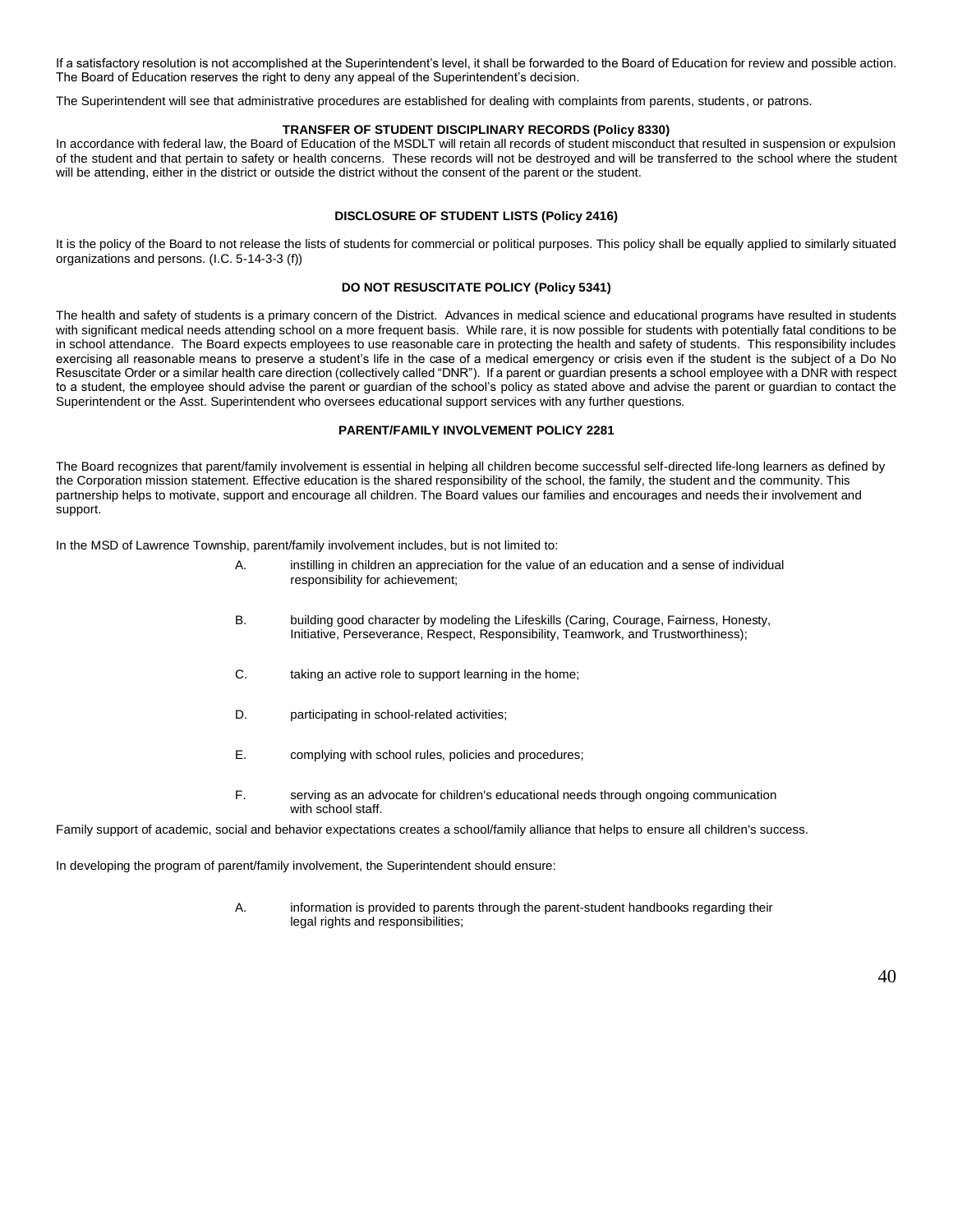B. the various programs, procedures, and practices the Corporation already is implementing are identified and used as the basis for the formulation of any new efforts.

#### **HUMAN DIGNITY** (**Policy 2110.01)**

The Board of Education believes it is part of our mission to provide a positive, orderly and harmonious environment in which respect for the dignity and worth of every member of the school community is recognized and promoted. The Board believes that all employees, parents/guardians and students are entitled to be treated, and are obligated to treat others with courtesy, fairness and decency. Only through the commitment and ongoing attention of each of us to a safe, caring and supportive atmosphere can we expect to achieve our objective of enabling all of our students to achieve their maximum potential as students, citizens and productive members of society.

Lawrence Township has a diverse, multicultural school community; a fact the Board considers an asset and a source of pride and enrichment. This diversity, however, underscores the importance of sensitivity to the backgrounds, feelings, and concerns of students and community members and of meeting the moral imperative of an equal opportunity society free of prejudice and discrimination. Accordingly, in this school district, statements or behavior by any member of the school community which insults, degrades, harasses or stereotypes any other person on the basis of race, color, religion, sex, gender, national origin, ancestry, age, disability, veteran status, marital status, socioeconomic background, sexual orientation, and gender identity is unacceptable.

#### **SEXUAL HARASSMENT**

It is the policy of the MSDLT to maintain learning and working environment that is free from any form of sexual harassment. It shall be a violation of the anti-harassment policy for any student or employee of the Metropolitan School District of Lawrence Township to harass another student or employee through conduct or communications of a sexual nature. Such behavior will not be tolerated on or off corporation premises. (The use of the term "employee" also includes non-employees and volunteers who work subject to the control of school authorities.)

#### **CORPORAL PUNISHMENT (Policy 5630)**

The Board recognizes that there are likely to be occasions in which a staff member must use limited physical force in the supervision of students in order to:

- A. prevent a student from injuring him/herself or others including self-defense and the defense of others by a staff member;
- B. stop a student from damaging the property of the Board or others; or
- C. end the disruption of an educational function or prevent interference with a school activity.

In these circumstances, the staff member shall use no more force than the force that is necessary to accomplish the objective of the use of force for the purpose of deterring or punishing misconduct.

#### **Corporal Punishment**

The Board believes that corporal punishment is counter-productive to a policy that supports the human dignity of student and affirms that corporal punishment will not be a disciplinary alternative to be used in the MSD Lawrence Township.

I.C. 20-26-5-4

#### **POLICY ON SEARCH AND SEIZURE (Policy 5771)**

The School Board recognizes its obligation to balance the privacy rights of its students with its responsibility to provide student, faculty, and authorized visitors with a safe, hygienic, and alcohol/drug-free learning environment.

In balancing these competing interests, the Board directs the Superintendent to utilize the following principles: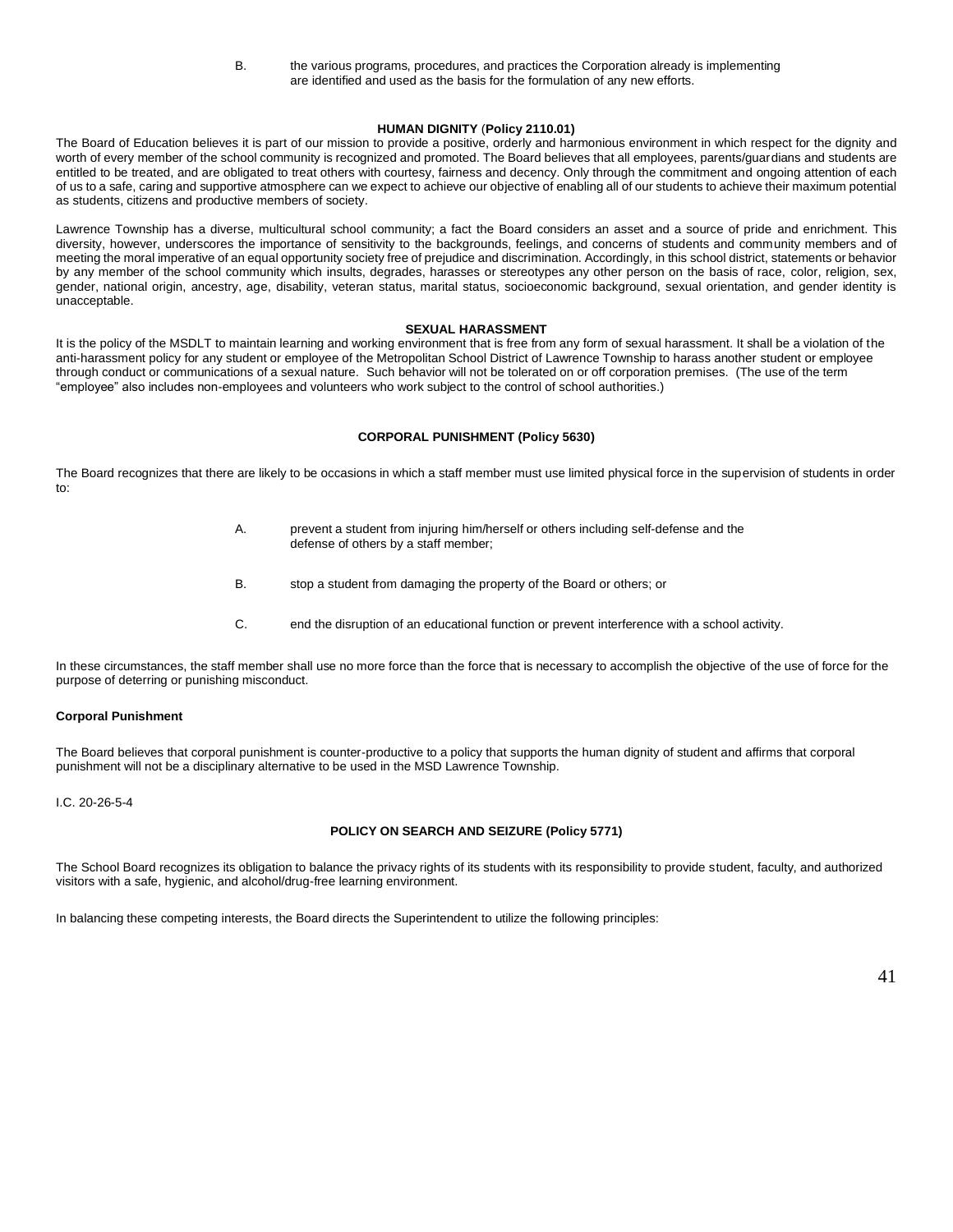#### A. **School Property**

School facilities such as lockers and desks are school property provided for student use subject to the right of the Superintendent and his/her designee to enter the facility as needed and inspect all items in the facility searched. Students shall not have an expectation of privacy in any facility provided by the school and shall not be permitted to deny entry to a Corporation administrator by the use of a lock or other device.

#### B. **Student Person and Possession**

Prior to a search of a student's person and personal items in the student's immediate possession, consent of the student shall be sought by an administrator. If the student does not consent, such a search shall be permitted based only upon the administrator's individualized reasonable suspicion to believe that the search will produce evidence of a violation of a law, school rule, or a condition that endangers the safety or health of the student or others. Searches of the person of a student shall be conducted and witnessed by a person of the same gender as the student and shall be conducted in a private place. A searched student's parent or guardian shall be notified of the search within twentyfour (24) hours.

Searches, pursuant to this policy, shall also be permitted in all situations in which the student is under the jurisdiction of the Board as defined by I.C. 20-33-8-14.

Permission for a student to bring a vehicle on school property shall be conditioned upon consent of the search of the vehicle and all containers inside the vehicle by a school administrator with reasonable suspicion to believe the search will produce evidence of a violation of law, a school rule, or a condition that endangers the safety or health of the student driver or others. The student shall have no expectation of privacy in any vehicle or in the contents of any vehicle operated or parked on school property.

The Superintendent may request the assistance of a law enforcement agency in implementing any aspect of this policy. Where law enforcement officers participate in a search on school property or at a school activity pursuant to a request from the Superintendent, the search shall be conducted by the law enforcement officers in accordance with the legal standards applicable to law enforcement officers.

#### C. **Breath Test Instruments**

Administrators are authorized to arrange for the use of breath-test instruments for the purpose of determining if a student has consumed an alcoholic beverage. It is not necessary for the test to determine blood-alcohol level, since the Board has established a zero tolerance for alcohol use.

#### D. **Use of Dogs**

The Board authorizes the use of specially-trained dogs to detect the presence of drugs or devices such as bombs on school property under the conditions established in the Superintendent's administrative guidelines.

Anything found in the course of a search pursuant to this policy which constitutes evidence of a violation of a law or a school rule or which endangers the safety or health of any person shall be seized and utilized as evidence if appropriate. Seized items of value shall be returned to the owner if the items may be lawfully possessed by the owner. Seized items that may not lawfully be possessed by the owner shall be destroyed.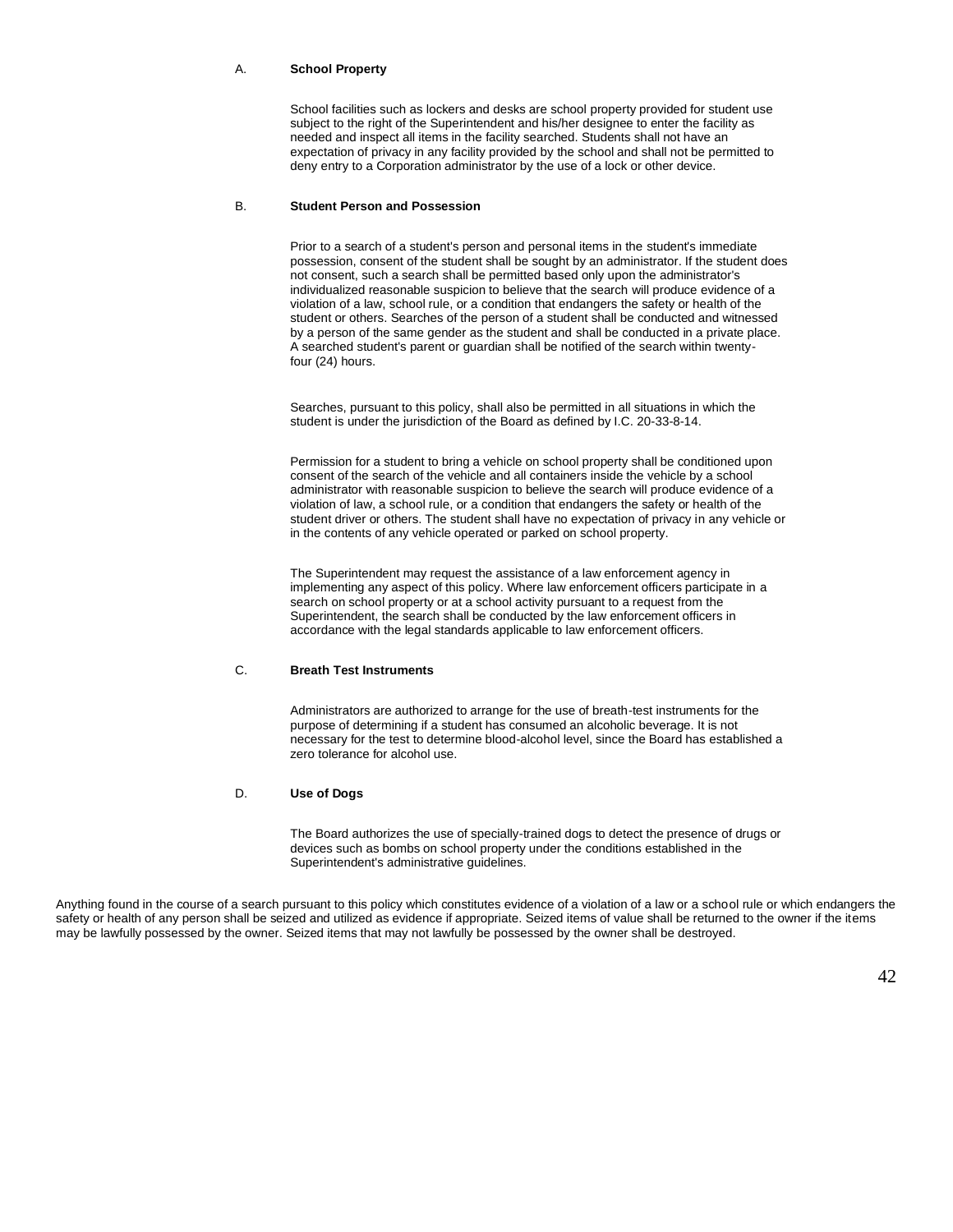The Superintendent shall promptly record in writing the following information for each search pursuant to this policy:

- A. the information upon which the search was based
- B. the time, date, location, students, or places searched, and persons present
- C. a description of any item seized and its disposition
- D. the time and date of notice to the parent or guardian in the case of the search of the person of a student

The Superintendent shall prepare administrative guidelines to implement this policy.

#### **STUDENT INTERVIEWS (Board Policy 5540)**

As used in this policy, an interview involves situations in which the student is not a suspect of the investigation. If the student is a suspect, then the policy regarding interrogations of students shall apply.

Interviews of students by law enforcement officers or other government agents on school property, without parent notification, will be permitted only if the principal or other designated staff member is present during the interview and one of the following circumstances apply:

- A. The interview is essential to the student's immediate well being or the immediate well being of others; or
- B. Conducting the interview with parent notification will further jeopardize the welfare of the student or others.

If neither of the two above circumstances applies, the student's parent shall be notified of the interview request before an interview is conducted.

Upon consultation with the law enforcement officer or government agent, the principal or other designated staff member need not be present if it is determined that such presence may impair the quality of the interview as, for example, interviews by child protective agencies.

This policy shall not preclude any school administrator or designee (including school safety officers) from conducting interviews regarding issues pertaining to school safety and discipline; or the student's ability to independently initiate a report to a law enforcement officer or government agent while on school grounds.

This policy applies to all students regardless of the age of the student.

#### **STUDENTS INTERROGATIONS (Board Policy 5541)**

Student Interrogations by Law Enforcement Officers on School Property

A law enforcement officer shall not be permitted to interrogate a student on school property regarding an investigation in which the student may be a suspect until the principal first attempts to notify the student's parent or guardian of the law enforcement officer's request to interrogate the student and gives the parent or guardian an opportunity to be present for the interrogation. The principal shall secure the student's presence at school pending notification.

The provisions of this policy do not apply if (a) the law enforcement officer is acting under a court order directing the district to provide law enforcement access to the student; (b) the law enforcement officer is executing an arrest; or (c) if, after learning the purpose of the law enforcement officer's request, the principal reasonably believes that parental notification will significantly hinder a law enforcement investigation or endanger the immediate well being of the student or others.